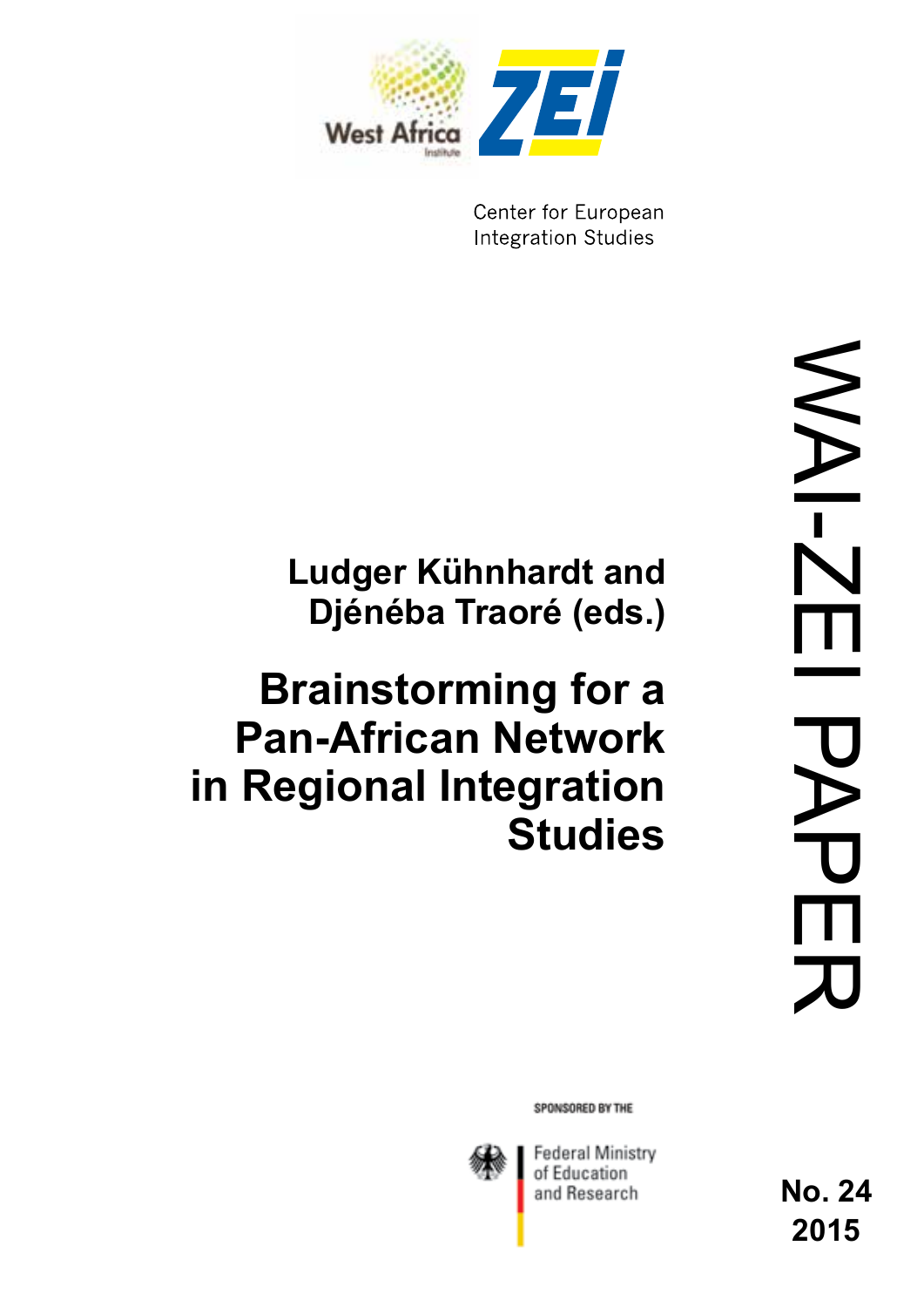Kocra Lossina Assoua holds a PhD in Political Science from the University of Siegen, Germany, and is Executive Director of the Farafina-Institute in Bayreuth, Germany.

Mirte van den Berge is Executive Director of the Trans European Policy Studies Association (TEPSA) in Brussels, Belgium.

Ahmed Driss is Professor of International Relations at the Faculties of Law and Economic Sciences and Management of Tunis University and President-Director of the Centre for Mediterranean and International Studies (CEMI).

Solomon Gebreyohans Gebru is Lecturer at the Department of Political Science and Strategic Studies at Mekelle University, Ethiopia.

Emmanuel Dieudonné Kam Yogo holds a PhD in Law from the University of Leiden, Netherlands, and is Lecturer at the University of Douala, Cameroon, and at the University of Yaounde II.

Ludger Kühnhardt is Director of the Center for European Integration Studies (ZEI) and Professor of Political Science at Bonn University, Germany.

Wanyama Masinde is Senior Lecturer at and Founding Director of the Institute for Regional Integration and Development at the Catholic University of Eastern Africa in Nairobi, Kenya.

Gervasio Semedo is Professor in Economic Sciences and Head of the Research Department at the University of Tours, France.

Djénéba Traoré is Director General of the West Africa Institute (WAI) since January 2013. University Professor and former Rector of the University of Literature and Social Sciences of Bamako, Mali, she holds a PhD from the Faculty of Human Sciences at the Humboldt University in Berlin, former GDR.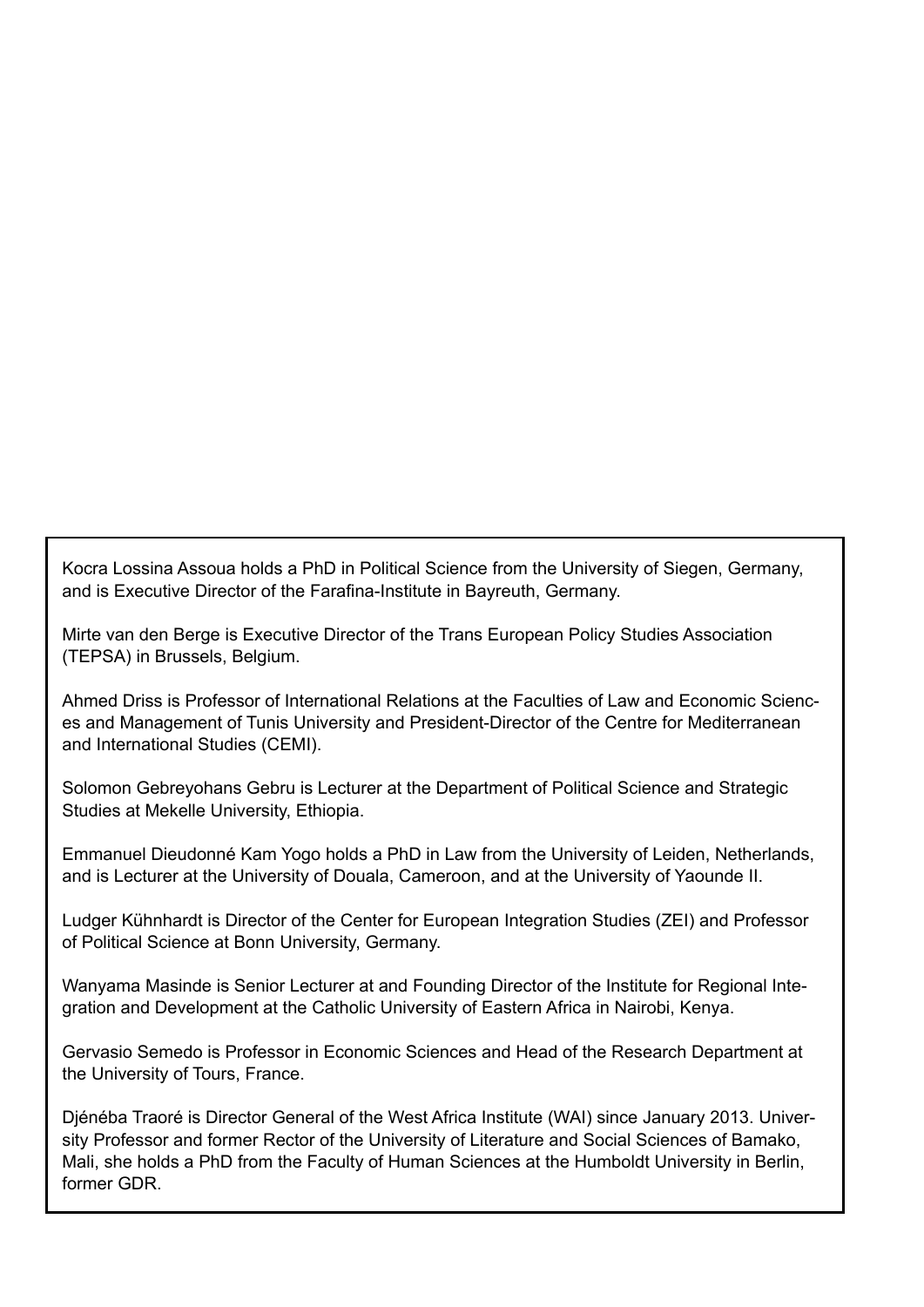### **Content**

*Ludger Kühnhardt and Djénéba Traoré*

| Preface                                                                                                                |    |
|------------------------------------------------------------------------------------------------------------------------|----|
| A Pan-African Network in Regional Integration Studies                                                                  |    |
| Mirte van den Berge                                                                                                    | 5  |
| Organizing Transnational Research on Regional<br>Integration<br>- The European Experience                              |    |
| <i>Wanyama Masinde:</i> Benefits                                                                                       | 9  |
| <b>Ahmed Driss: Objectives</b>                                                                                         | 15 |
| Kocra Lossina Assoua: Priorities I                                                                                     | 19 |
| Emmanuel Dieudonné Kam Yogo: Priorities II                                                                             | 23 |
| Solomon Gebreyohans Gebru: Instruments                                                                                 | 27 |
| Gervasio Semedo                                                                                                        | 33 |
| Higher Education Research, Governance and the Prospect for a<br>Network in the Field of Regional Integration in Africa |    |

#### **Praia Call for Action for an African Regional Integration Studies Association (ARISA)** 68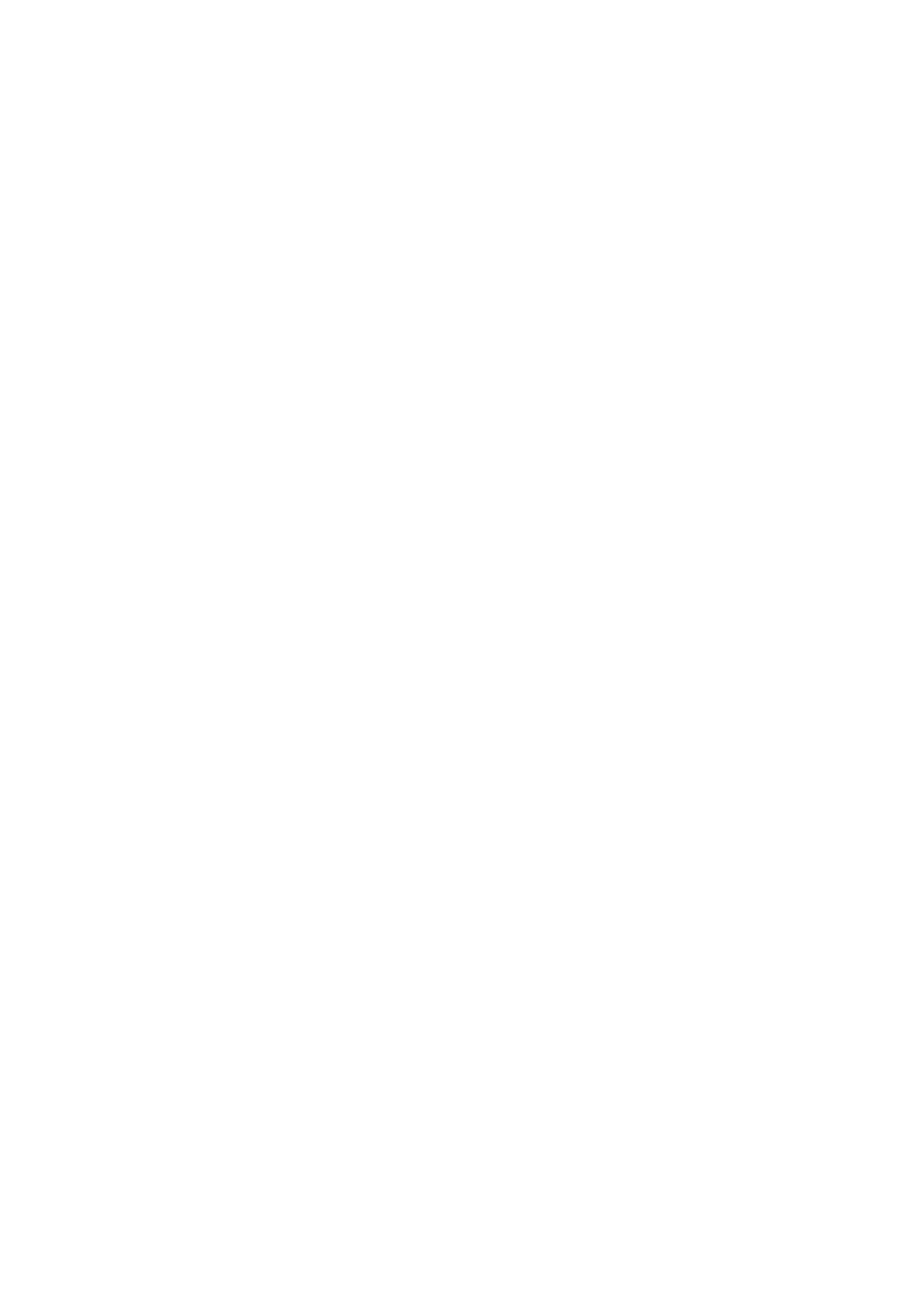### *Ludger Kühnhardt and Djénéba Traoré*

### *Preface*

Regional integration, emerging on every continent around the world, is one of the most remarkable developments since the breakdown of the bipolar world order. Africa in particular has triggered the creation of a number of regional groupings, defined as Regional Economic Communities (RECs), in all parts of the continent, forming building blocks under the umbrella of the African Union (AU). The policies of bodies like the AU or the RECs are increasingly influencing the every-day-life of the African citizen and have become an important feature of politics on the African continent.

In parallel to the growing economic and political importance of the AU and the RECs, academic interest in analyzing these phenomena has increased as well. Previous discussions within the framework of the bi-regional research and consulting project "Comparative Regional Integration in West Africa and Europe", a co-operation between the Center for European Integration studies (ZEI) in Bonn, Germany, and the West Africa Institute (WAI) in Praia, Cabo Verde, have revealed a strong interest among scholars to better connect the African research community in this field. This is particularly important as despite growing scholarly engagement in this area - there is a general lack of formalized structures to connect academics across the continent and to support their efforts to a analyze the driving forces and obstacles of regional integration in different policy sectors. Furthermore, Africa rarely has any specialized studies networks in the field of social sciences and humanities.

Against this background WAI and ZEI have invited academic representatives from all RECs to Praia, Cabo Verde, from 25-26 March 2015 in order to initiate a debate on how this existing gap could be bridged. Bringing together engaged researchers and practitioners from different fields of study for an intensive brainstorming, the meeting analyzed and discussed how regional integration research across the continent could be linked in a more formal and structured way.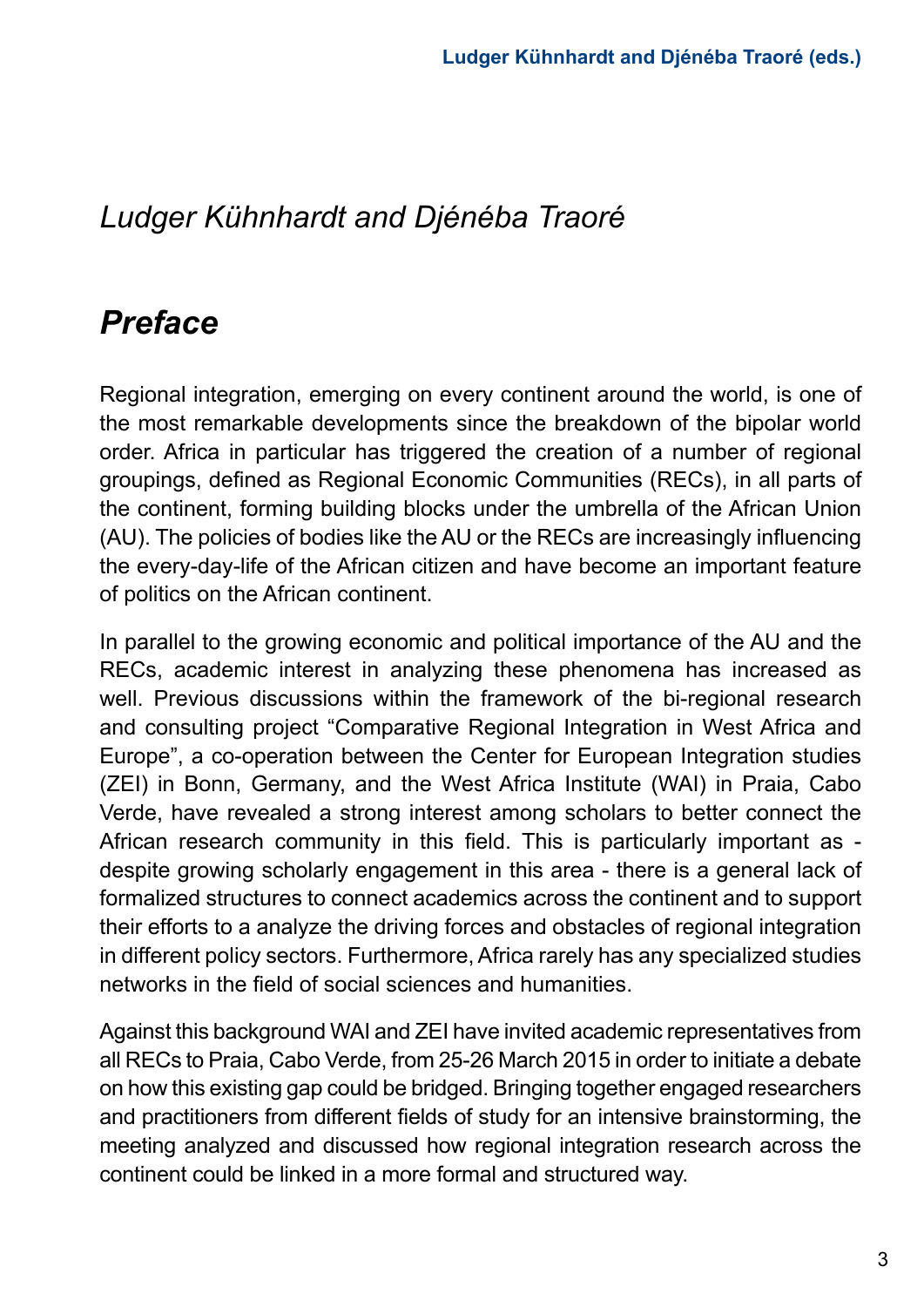#### **Preface**

The WAI-ZEI Paper at hand summarizes the results of this fruitful exchange and serves as a resource for the continuation of discussions during the next WAI-ZEI Workshop in Bonn, Germany, from 10-11 November 2015. More specifically, it elaborates the possible benefits, objectives, priorities and instruments of a Pan-African Network in Regional Integration Studies as well as comparative perspectives from the European experience, summarized in form of short "Food for Thought" sections. Last but not least, it provides a profound overview of higher education research in Africa, as well as possible governance structures and prospects for the establishment of such a network, concluding with the Praia Call for Action, the founding document for future cooperation this field.

The WAI-ZEI project is financed by the German Ministry for Education and Research (BMBF) from 2012 until 2016 and has been identified as a beacon project in the thematic areas of Education and Transformation in the framework of the Ministry's Africa Strategy.

Prof. Dr. Ludger Kühnhardt Prof. Dr. Djénéba Traoré ZEI Director WAI Managing Director

Bonn/Praia, August 2015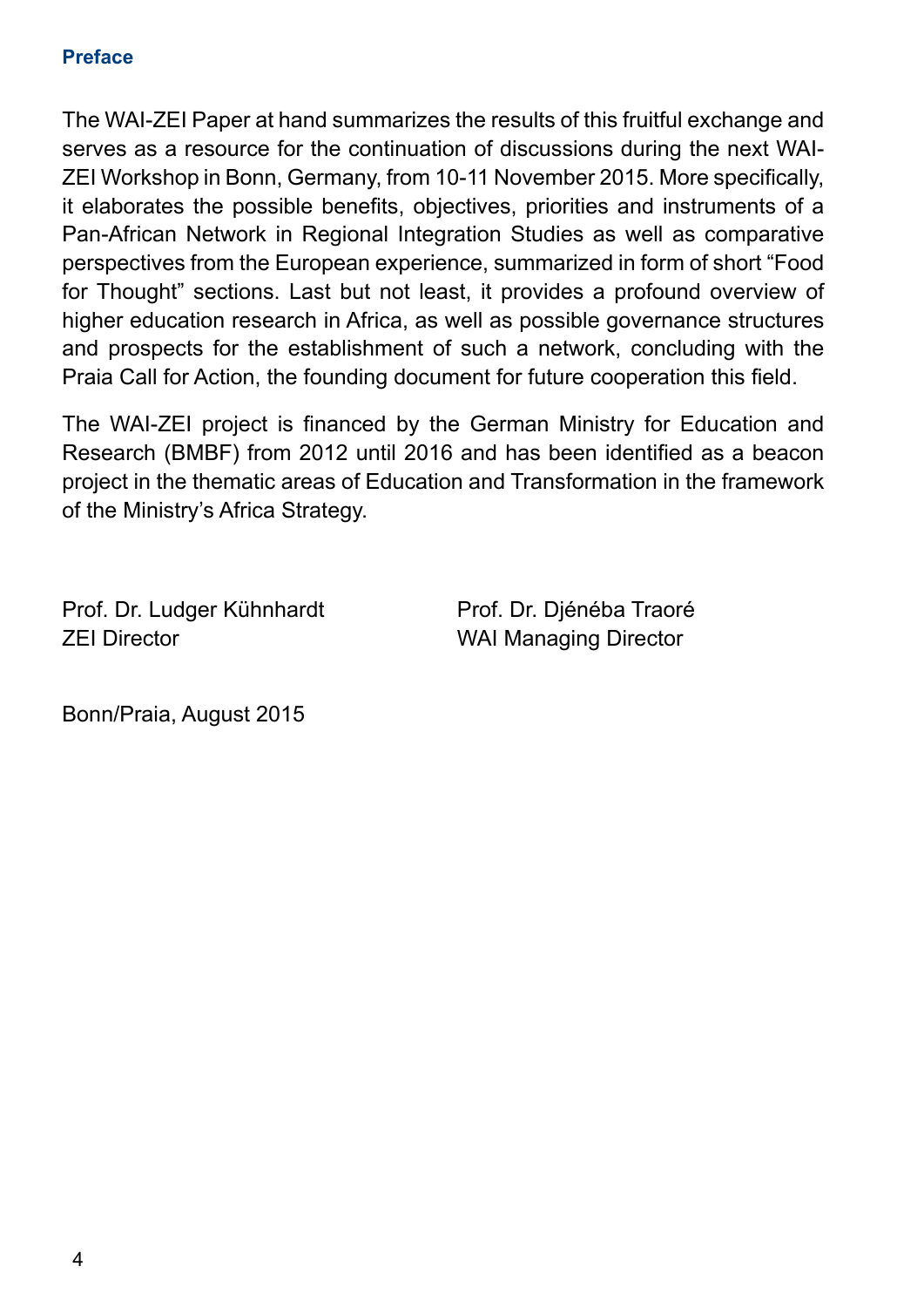#### *Mirte van den Berge*

# *Organizing Transnational Research on Regional Integration - The European Experience*

Transnational research on regional integration in Europe is organised in different networks. There are networks focused on academic research and there are networks that focus more on policy-oriented research. In this paper I will provide a brief overview of the different transnational research networks on European integration and will focus on the network I represent, the Trans European Policy Studies Association, highlighting the rational and more practical aspects of the network. During my presentation at the Study Group Meeting in Praia on 25 March 2015, I aim to draw lessons from the EU experiences that could be relevant when designing a Pan-African Network of Regional Integration Studies.

### *Transnational Research Networks on European Integration*

European integration studies is an interdisciplinary field of study and has its roots in political science, law, economics, sociology and history. As the competences of the European Communities (later the European Union) evolved in the second half of the 20th century, and its impact on national policy choices and citizen's lives increased, the subject became more popular with students and scholars. As the discipline developed in the second half of the 20th century, so did the transnational research networks focused on it. Nowadays there are several of these networks, varying in focus (academic or policy oriented), their structure (based on individual, group, or country membership) and the subject area (covering EU integration as a whole or focussing on specific policy areas). Within the category academic transnational research networks that focus on European integration at large, the following three networks are the most prominent: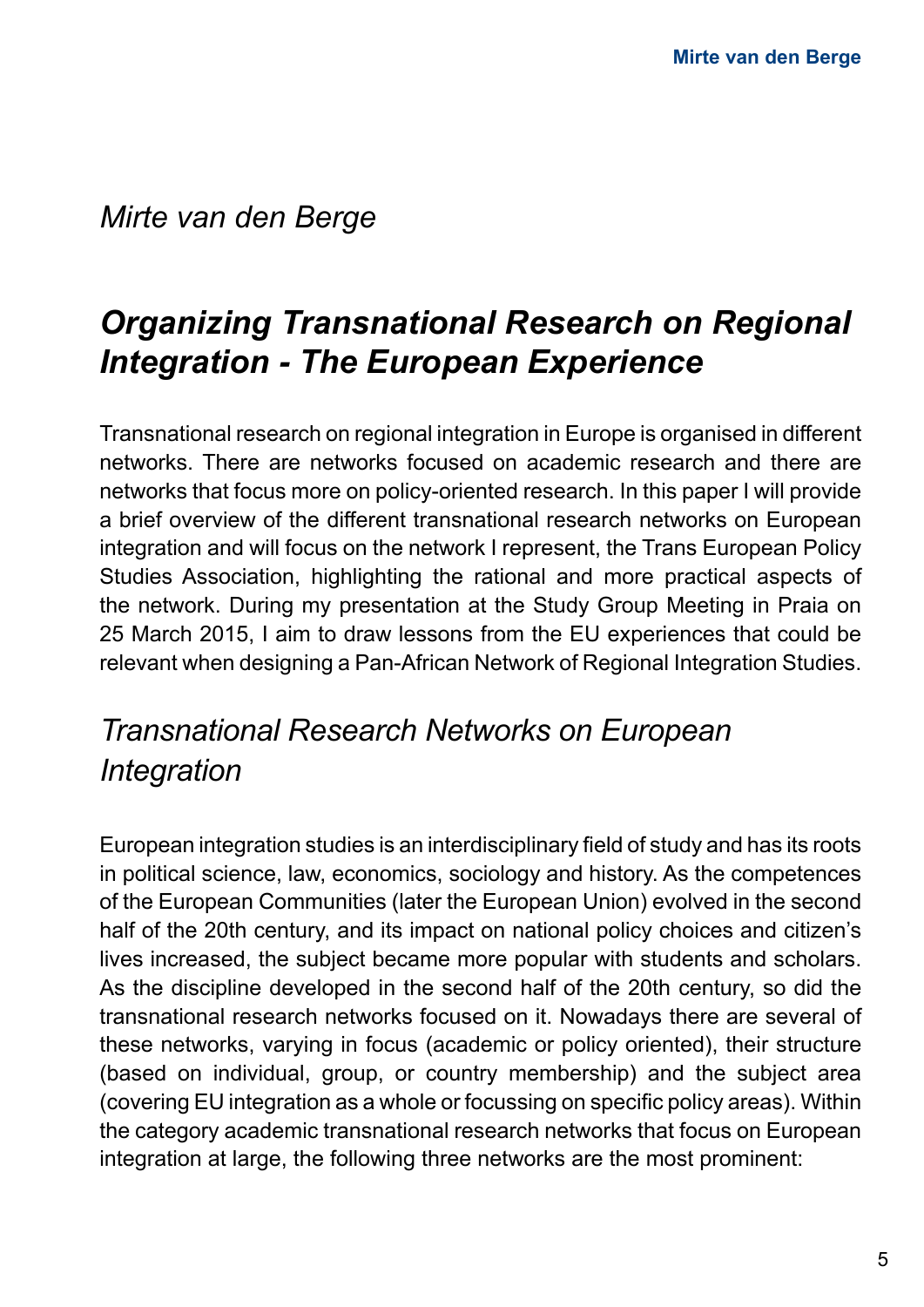- University Association for Contemporary European Studies (UACES)
- European Union Studies Association (EUSA)
- European Community Study Association (ECSA)

UACES is a UK based membership organisation for academics, students and practitioners who are interested in all aspects of Europe and the European Union. UACES was established in 1969 and its main activities include: organising events and conferences; providing funding for members' research activities; collaborating on the publication of books and journals; supporting collaborative research networks of its members. It has over a thousand members: individuals, students and groups.

EUSA is scholarly and professional association focusing on the European Union, the ongoing integration process, and transatlantic relations. The association is US based, founded in 1988 and has almost a thousand members: individuals, students and institutions. The association has an annual conference and annual prize.

ECSA on the other hand is a network of sixty national and regional European Studies associations around the world, founded in 1987. Its members are associations from the university environment dealing with the goal to reinforce teaching and research on European integration. The network organises international scientific conferences, remits several annual awards and spreads information about EU studies to the general public.

Transnational research networks on European integration with a focus on policy oriented research tend to have a smaller number of members. The Trans European Policy Studies Association is the association I know best, established in 1974 with 34 institutional members in all EU member states and candidate countries. The European Policy Studies Network (EPIN) is another notable example with 41 institutional members from across Europe.

Besides these networks that cover EU integration in the broadest sense, there are also many transnational research networks focused on a specific EU policy field. These networks are often the result of a particular funding scheme at EU level to provide the EU with research outputs (e.g. the research framework programmes FP7 and Horizon2020) or to foster pan-European exchanges between scholars (for instance Jean Monnet networks and associations).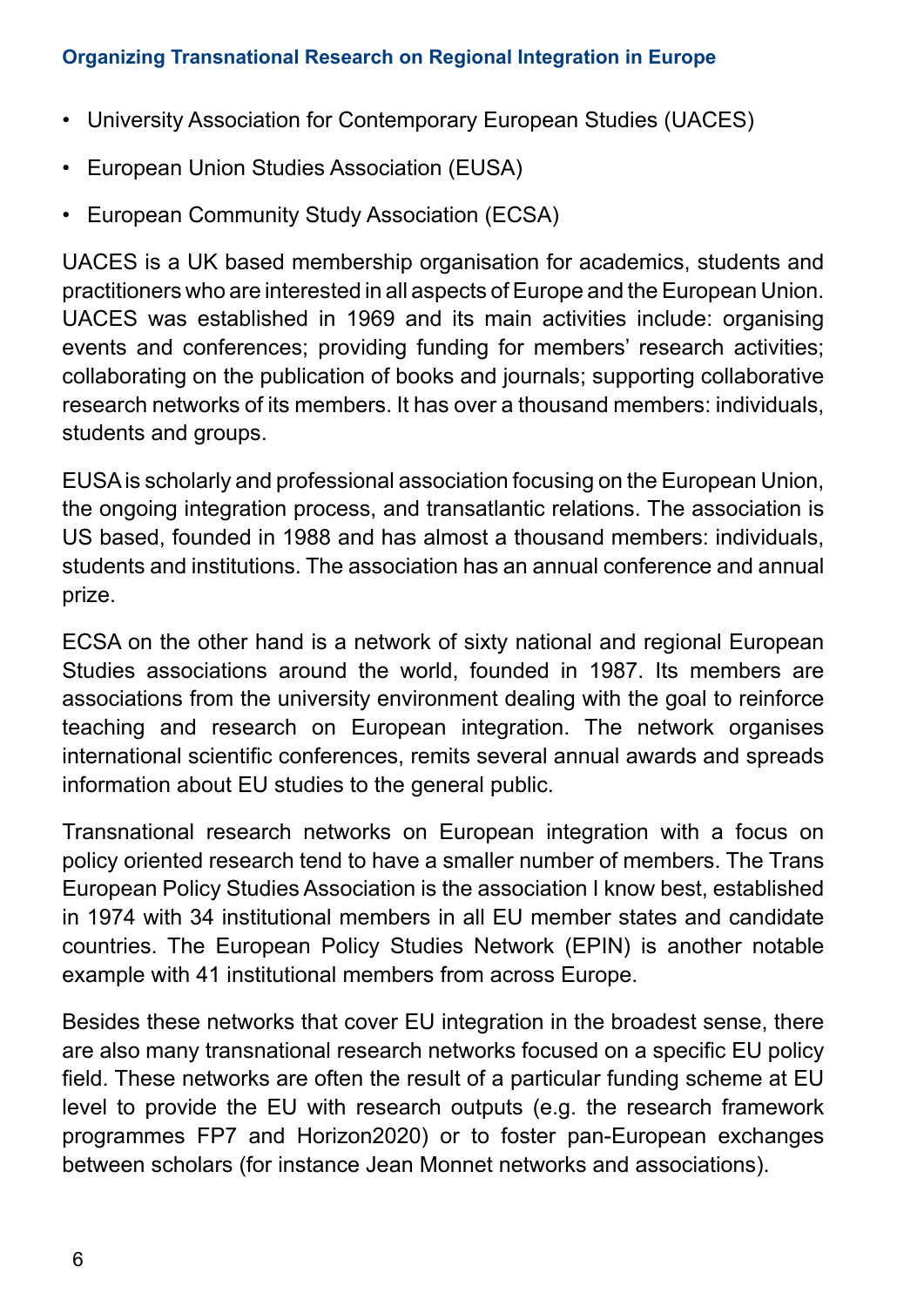### *Trans-European Policy Studies Association (TEPSA)*

TEPSA is an interdisciplinary network consisting of leading policy research institutes in the field of European affairs throughout Europe, with an office in Brussels. TEPSA's aim is to provide high quality research on European integration based on a triple "A" approach: Analysis, Assessment and Advice in order to stimulate discussion on policies and political options for Europe. The network was established in 1974 as an international non-profit association under Belgian law. Ever since 1974 it has steadily increased its membership to include institutes all throughout Europe in response to the enlargement rounds of the European Union. The work of TEPSA is policy-oriented and addresses both the EU level policy-making and policy-makers at member state level.

An important factor in the sustainability and intensity of the network are the personal contacts among researchers combined with a formalized structure. One of the strong points of TEPSA is that there is one member institute per EU member state. While this limits the number of members, it does create a clear structure where each member is responsible for delivering input on their host country. The member institutes together make up the association, the management organ is the General Assembly. The General Assembly convenes twice a year, an event combined with a conference on the incoming Council of the EU Presidency. There is a Board, made up of representatives of the different institutes, elected by the General Assembly. The Board meets several times a year and supervises the TEPSA Secretariat in Brussels.

The agenda and work plan of the association is deeply influenced by the funding opportunities present at EU level. While there are also examples of bottomup agenda-setting within the network that take place outside established EU funding structures, but these are less common. For many of TEPSA's members funding from the EU level is an increasingly large share of their budget and the cooperation within the network fosters the successful attraction of these funds. Another rationale for cooperation is the intellectual stimulus of exchanging ideas on EU integration from the perspectives of other EU member states.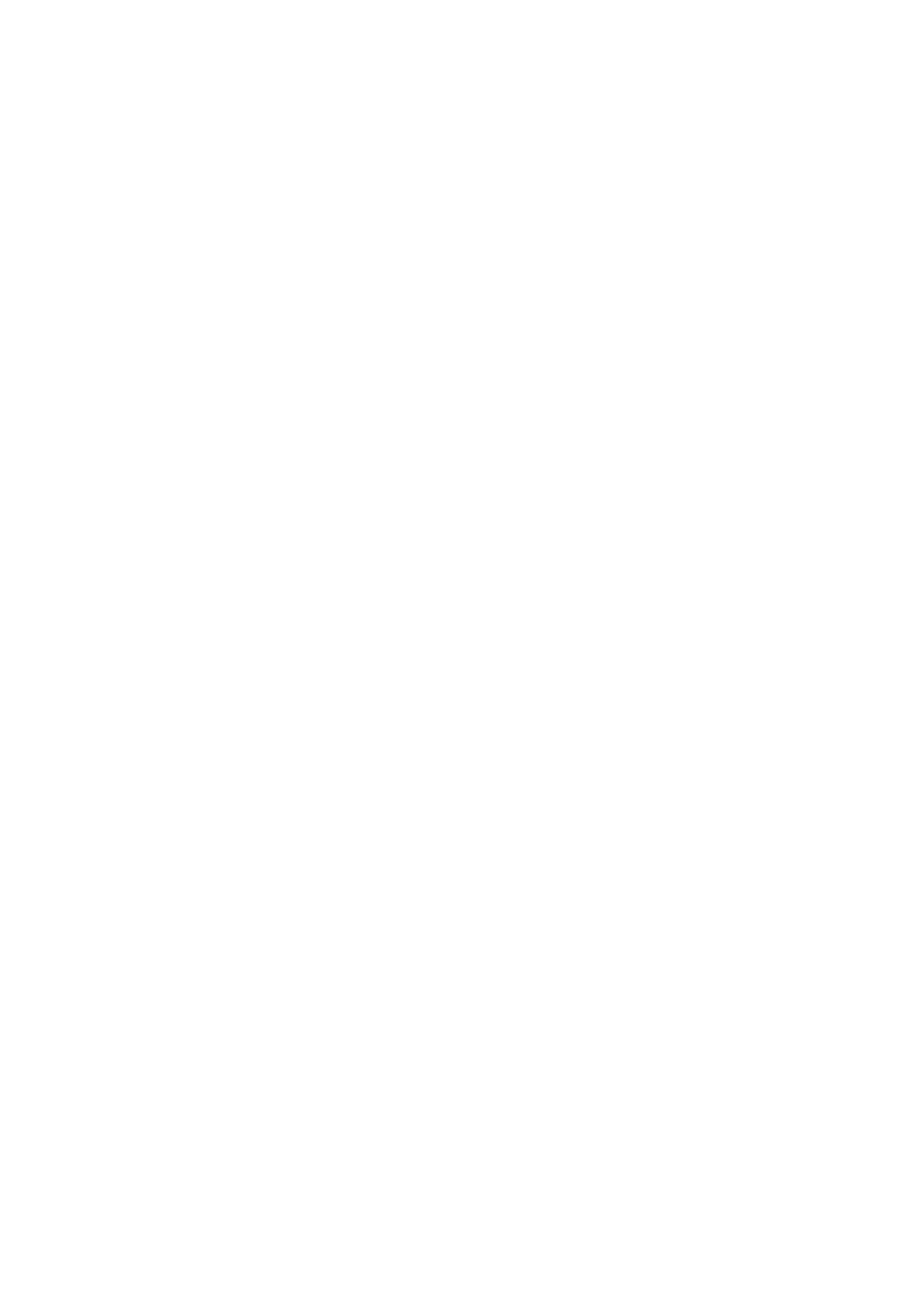#### *Wanyama Masinde*

# *Benefits of Connecting Researchers and Formalizing Research and Educational Structures in the Field of Regional Integration on a Pan-African Level*

There is general consensus in Africa today that regional integration is the sine qua non for meaningful progress. Thus it is that the Continent has, as a whole, or in parts, followed the new wave of regionalism that has swept across the globe in the last few decades. Currently, every African country is a signatory to at least one regional integration agreement. African countries have rushed into regional agreements with objectives ranging from the reduction of trade barriers - including the removal of tariffs and non-tariff barriers on intra-bloc trade in goods - to the extension of investment liberalization, economic union and even full political integration. Yet, the enthusiasm with which Africa has pursued regional integration has not always resulted in the achievement of the expected goals. Indeed, as many theorists of regional integration have observed, the African regional integration project is, at best, a work in progress. Several factors, including the burden of a tragic colonial history, the legacy of the Cold War, cultural, religious and linguistic diversity, and challenges of under-development, have conspired to slow down the process. There is, above all, a strong view that African integration has stuttered because the zeal for integration has not been tempered with sufficient knowledge, or grounded on sound theoretical frameworks - the impact of the Haasian epistemic community is minimal or almost absent. Research on regional integration has been scanty and the approach isolationist, with the few researchers operating independently and far apart. Here, I briefly argue for a more coherent and formally coordinated approach - a pan-African approach - to research on regional integration in Africa.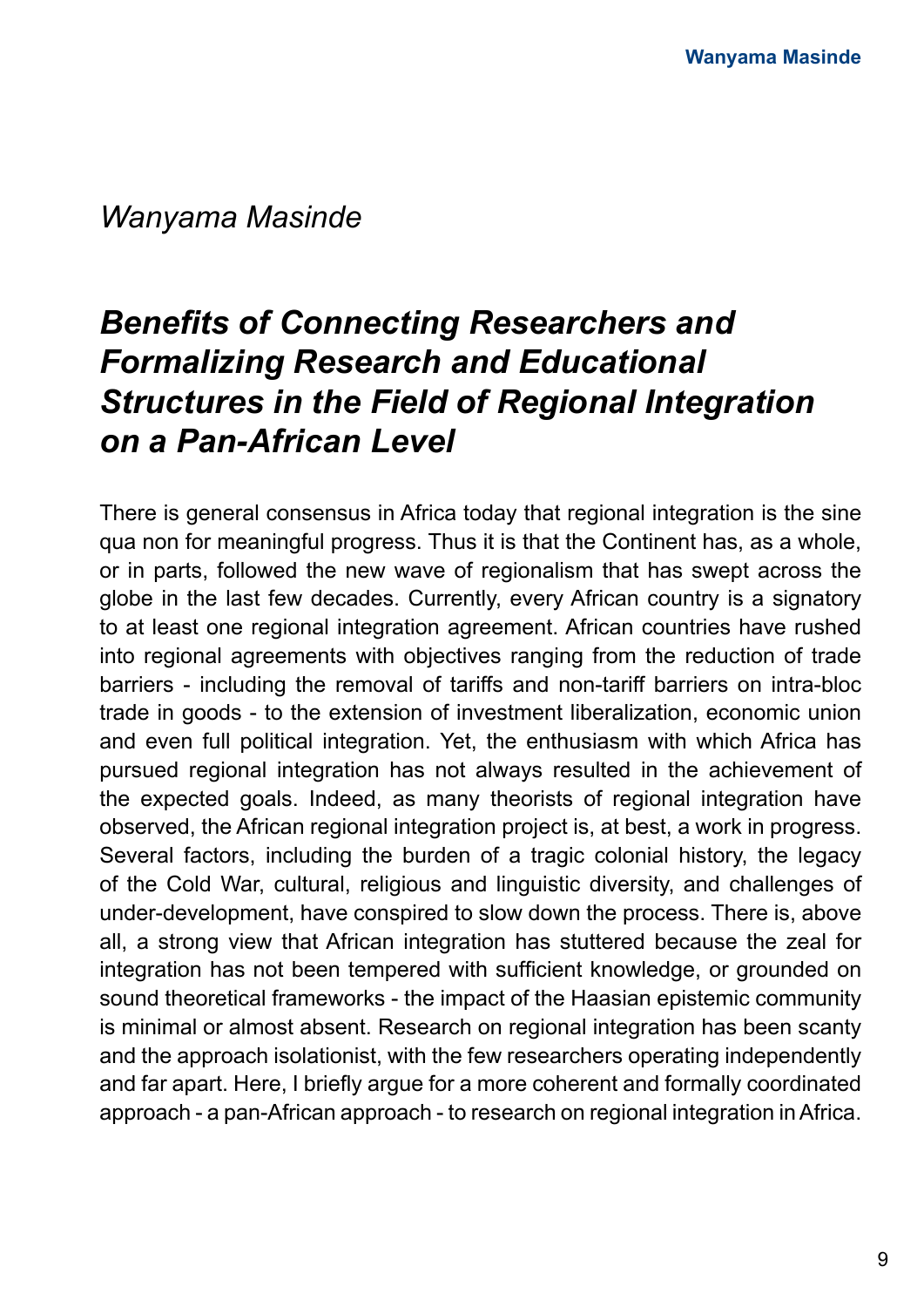#### **Benefits of a Pan-African Network in Regional Integration Studies**

In the last few years there has been a growing recognition of research as an important component of regional integration in Africa. Regionalism can only happen when the integration processes and projects are based on empirical evidence of their effectiveness. Research targeting policies, programs and institutions of integration, and all other factors relevant to regionalism, would lead to knowledge necessary to advance integration. This way, research would also determine the best models of regional integration relevant to particular contexts.

As observed above, researchers on regional integration in Africa have been few, and have operated in isolation. This is partly because research requires funding which has not always been available. Most of the research on African integration has been carried out by institutions affiliated to universities across the Continent, or to research institutions outside Africa . But a large part of regional integration research has been done by individual researchers within less-formal structures. The results of these researches are rarely recognized.

In the recent past, there have been calls for networking of regional integration research at a Pan-African level. This view has been inspired in part by the recent launching of the Pan-African University, charged with stimulating 'fundamental and applied research of the highest quality in areas critical to African technical, economic and social development'. Regional Integration within PAU is taught at the Institute of Governance, Humanities and Social Sciences (PAUGHSS) which is at the University of Yaoundé II in Cameroon.

There are several advantages for initiating connection between researchers of African regional integration, and for formalizing and harmonizing exiting educational (institutional) research structures on integration at a continental level. These include: reduction of overlapping research; comprehensive research coverage of integration initiatives across the Continent; guarantee of sufficient resources for continent-wide research on integration; and, information sharing and support for one another.

A coherently coordinated mode of research where researchers are connected through formalized research networks, and educational institutions involved in integration research are connected at a continental level would lead to reduce cases of overlapping research. Thus far, because researchers and research institutions have operated in isolation, research on integration has been characterized by a lack of awareness the work of other researchers. Often,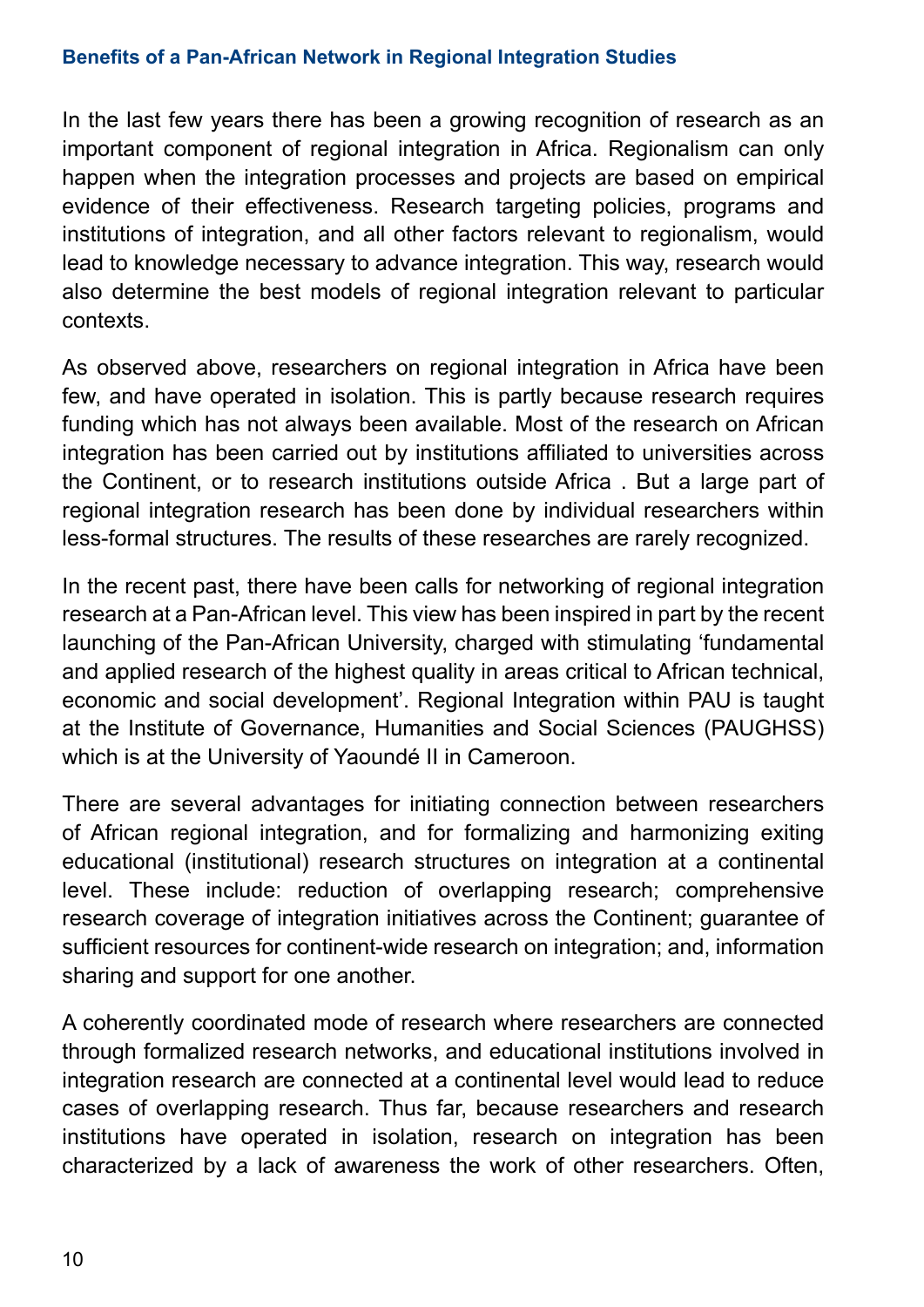this has led to researchers working on similar/overlapping research subjects. Awareness and recognition of each other's work will ensure that researchers do not waste resources on similar subjects. A Pan-African research network would make it easier to identify gaps in regional integration research, thus ensuring that the scarce resources are deployed appropriately while also connecting likeminded researchers to offer support to one another.

Secondly, it has been the case that when research is uncoordinated at a higher level that certain areas are over researched and others are neglected. For instance, some Regional Economic Communities have attracted more researchers and research funds while others have received only minimal attention. A Pan-African approach would guarantee a comprehensive coverage of integration initiatives, ensuring that research resources are distributed 'equitably' across the regional blocs. Every regional integration project requires an epistemic community to drive the very necessary thinking element of the process(es). Networking the various thinking communities across Africa's Regional Communities will help to ensure that they are more relevant and have greater impact.

Lastly, as already observed, regional integration researchers have operated on hamstrung budgets. While there is no guarantee that a Pan-African approach to regional integration research would attract funding, there is no doubt that such an approach would ensure that whatever little there is reaches a wider research field.

A 'consortium' of all research initiatives, programs and institutions relevant to regional integration in Africa, merged at a Pan-African level, while difficult to achieve, is, from the foregoing, necessary. As argued, effective regional integration can only happen if integration is backed up by strong relevant research.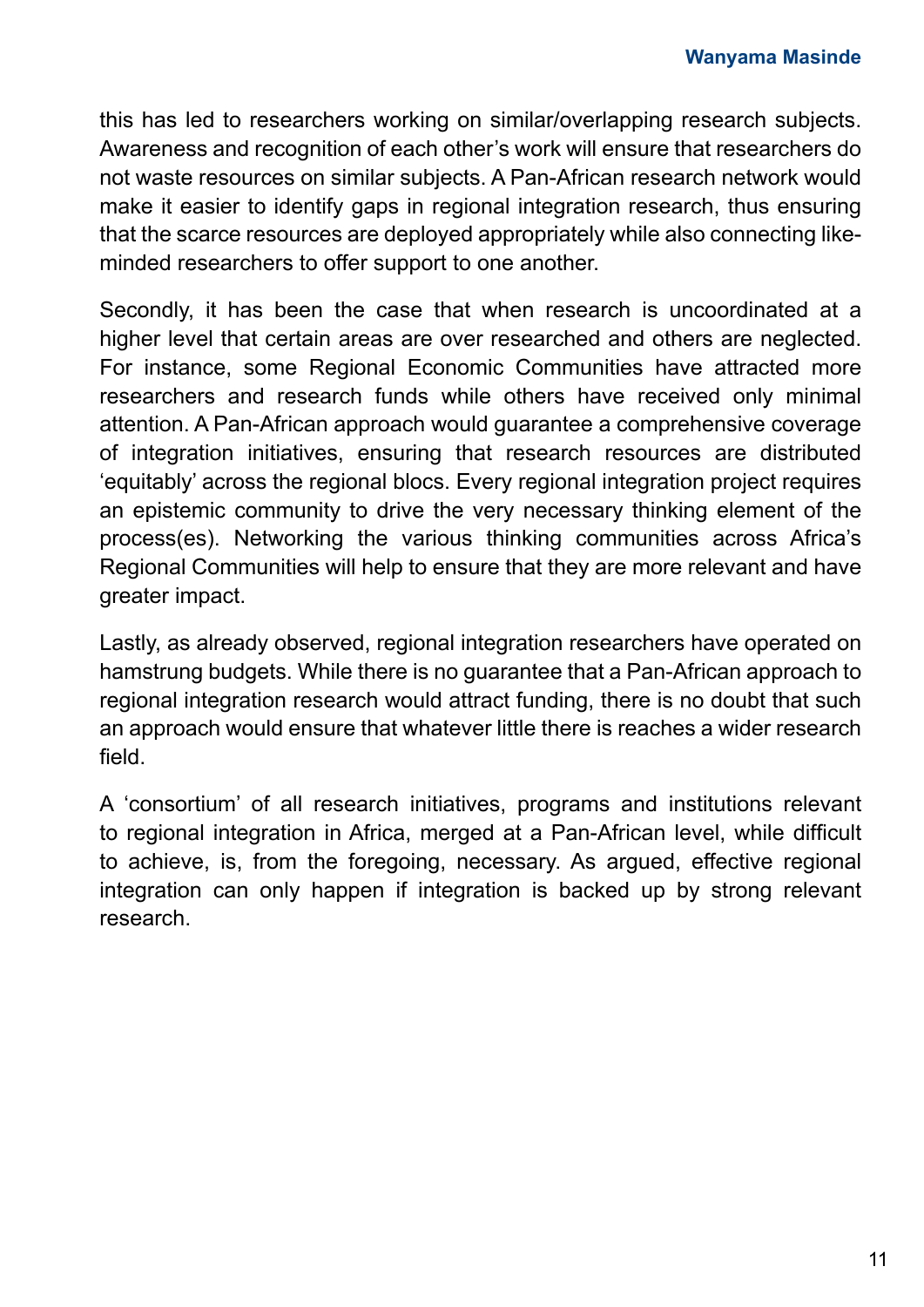### *Annex - Regional Integration-linked Institutions in Africa*

#### *Degree Programmes in Regional Integration*

- Masters in Governance and Regional Integration Institute of Governance, Humanities and Social Sciences (PAUGHSS), Pan-African University (PAU) at the University of Yaoundé II, Cameroun
- Masters in Regional Integration Institute for Regional Integration and Development (IRID), Catholic University of East Africa (CUEA), Nairobi, Kenya

#### *Course Units in Regional Integration*

- Trade Policy Training Centre in Africa (TRAPCA), Eastern and Southern African Management Institute (ESAMI), Arusha, Tanzania
- Macroeconomic and Financial Management Institute of Eastern and Southern Africa (MEFMI), Harare, Zimbabwe
- UN African Institute for Economic Development and Planning (IDEP), Dakar, Senegal
- Faculty of Law, University of Cape Town, South Africa
- Centre for the Study of Governance Innovation, University of Pretoria, South Africa
- Department of International Relations, University of Witwatersrand, South Africa
- Legon Centre for International Affairs and Diplomacy, University of Ghana
- The Center for Studies on the SADC Regional Integration Law (CEDIR), Eduardo Mondlane University, Maputo, Mozambique
- Department of History and International Studies, University of Ilorin, Nigeria
- Center for Trade, Policy and Development, Lusaka, University of Zambia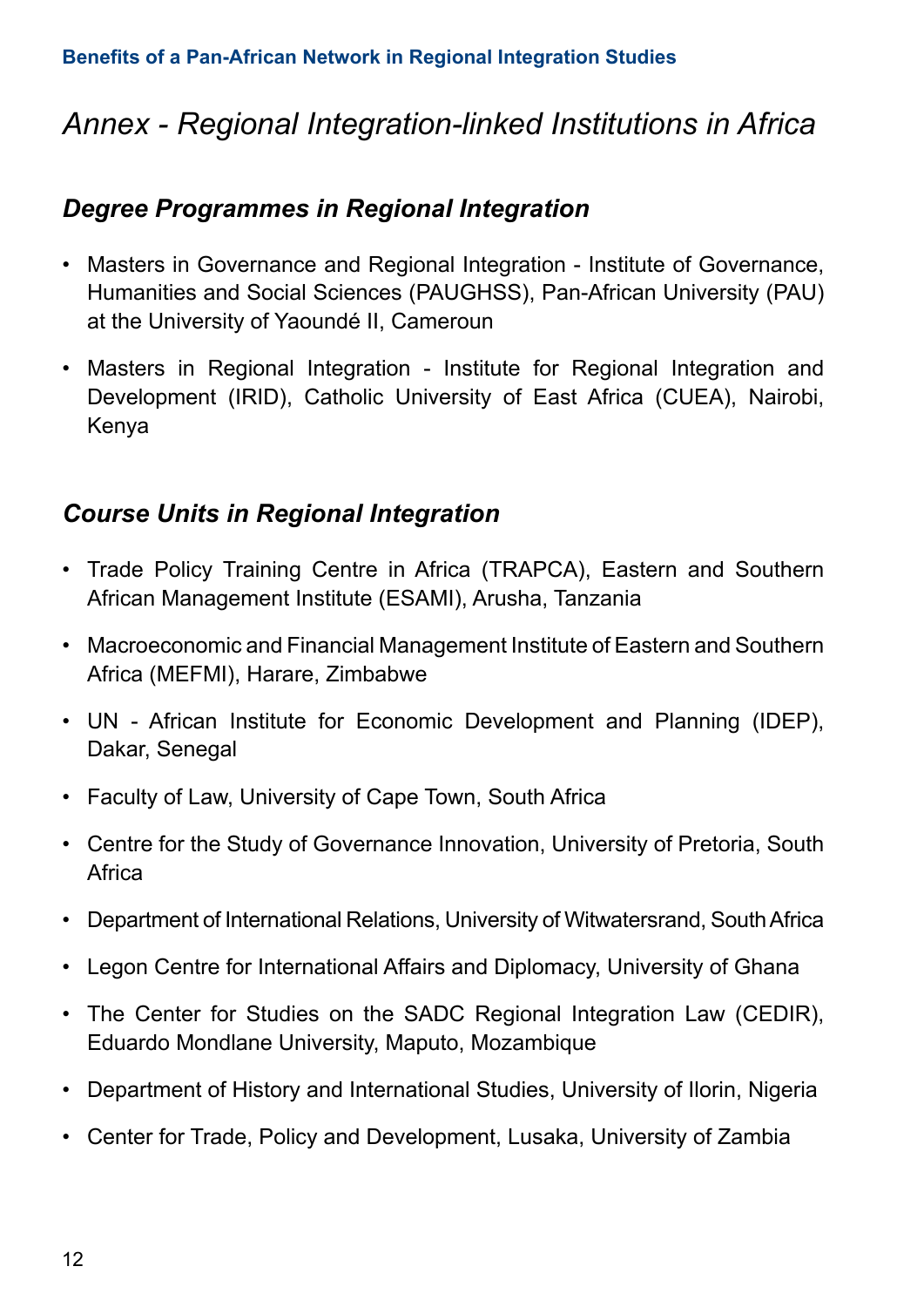#### *Think Tanks, Research and Training Centres*

- Centre for Regional Integration (CefRI), The East Africa Resource House, Nairobi, Kenya
- The Centre for Regional Integration in Africa (CRIA), Accra, Ghana
- Trade Law Centre (TRALAC), Stellenbosch, South Africa
- Center for Research on Political Economy (CREPOL), Dakar, Senegal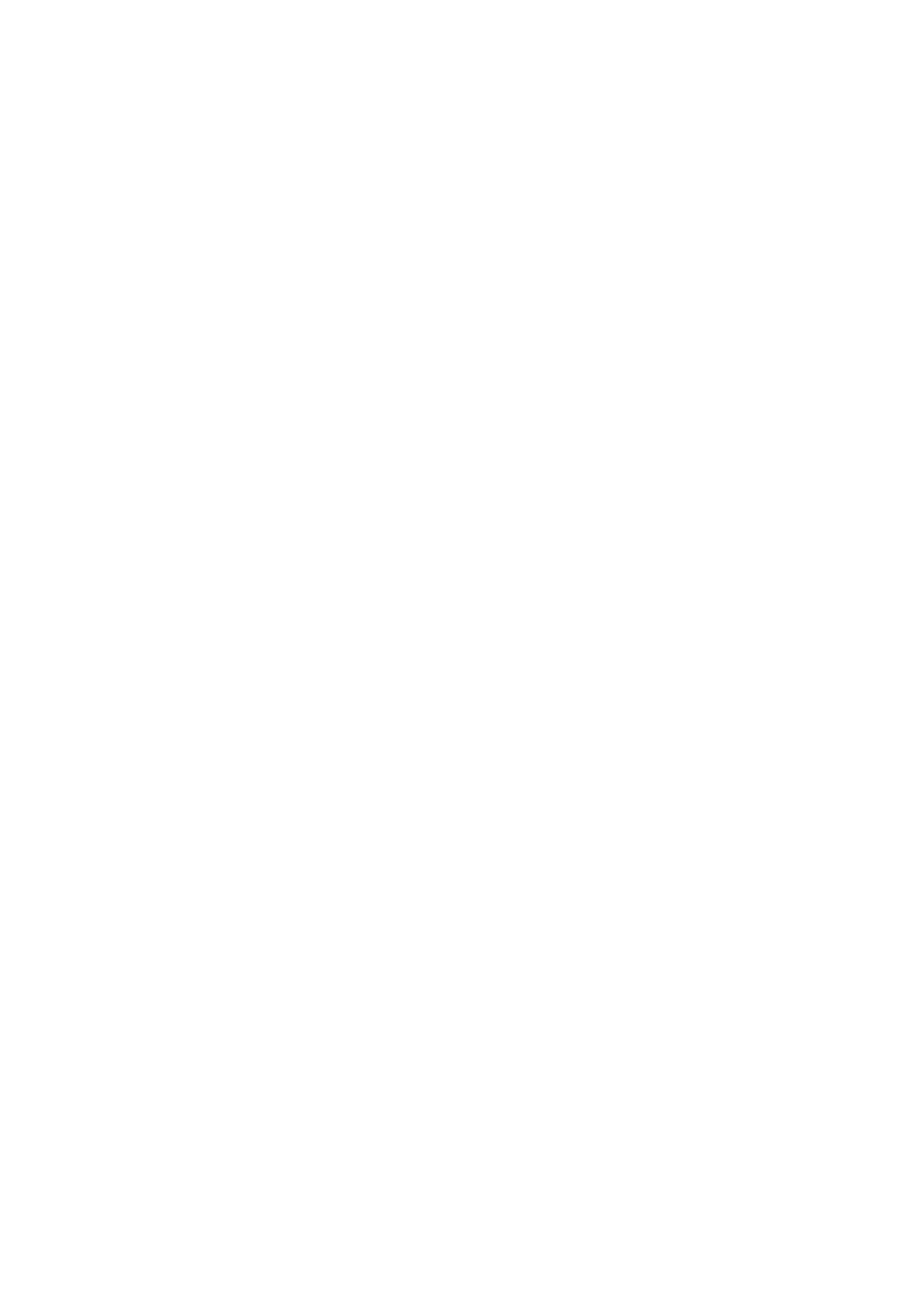*Ahmed Driss*

## *Which Objectives Should a Research Network in Regional Integration Pursue Strategically and Content-wise?*

Regional integration has many aspects which are important; however, certain aspects deserve further reflection. The following questions can be considered as targets for a network that aims to work on the theme of regional integration.

These aspects can be classified into two categories: firstly political and security aspects, and secondly economics.

Furthermore it should be noted that Africa is a continent that has large inconsistencies between the different sub-regions particularly between the North and South; and thus the theme of integration could be treated under the sub-regional aspect.

### *Political and Security Aspects*

This is to focus on security cooperation, which is today, with the terrorist threat, a top priority. The network can promote the study of the following questions:

The Pan-African institutions of cooperation: How to reinforce the role of these institutions in regional integration? How to evolve these institutions towards an instrument of regional integration?

Consolidation of democracy: regional integration within an environment that is not democratic, cannot be effective; our research could focus on democratic consolidation as a tool for better integration.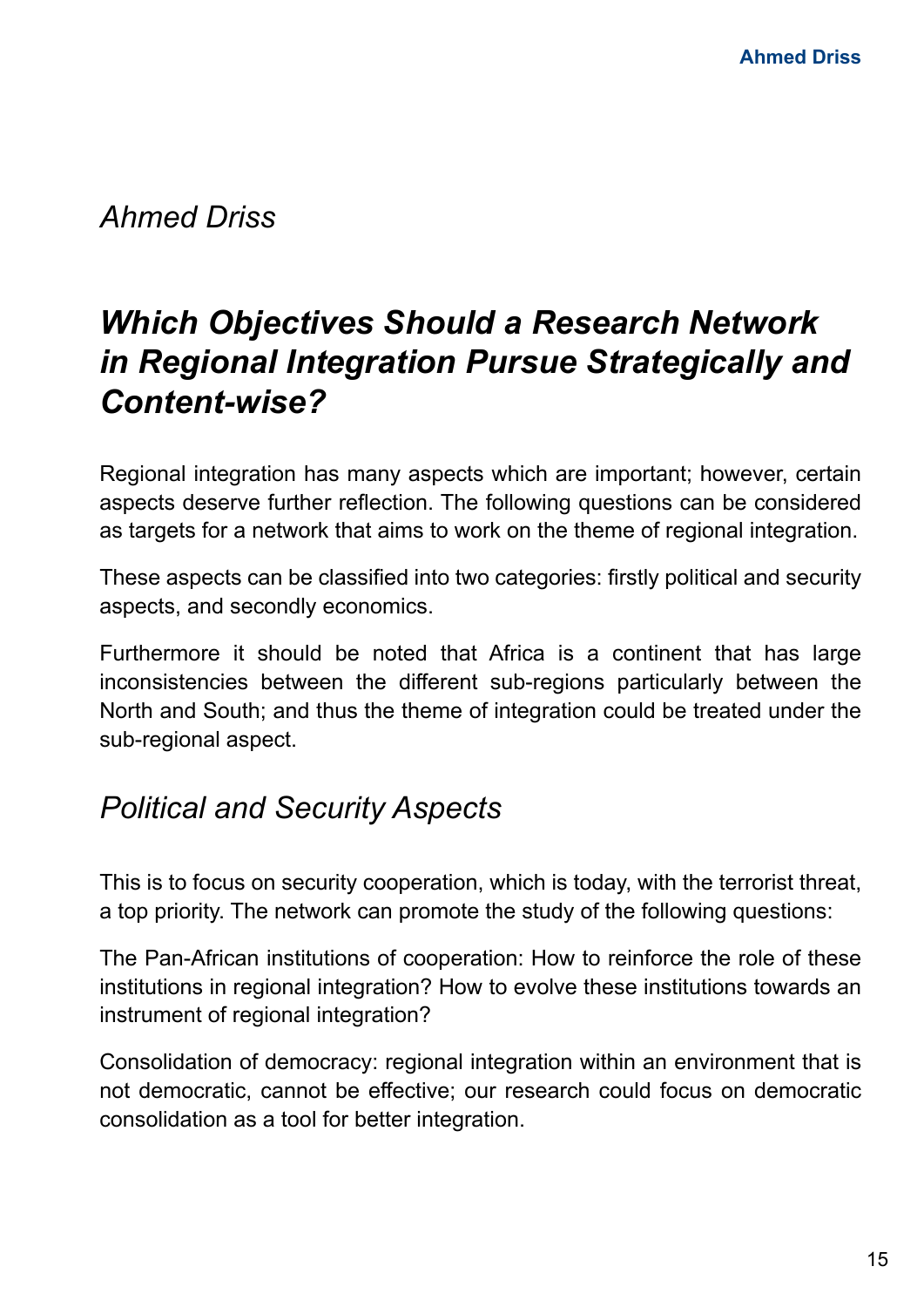#### **Objectives of a Pan-African Network in Regional Integration Studies**

On security issues, several aspects are important; we can focus on:

- The Role of each country in Regional Security Policy
- Changing Dynamics of Regional Security Challenges
- Sub-Regional Security Architecture
- From Defence to Security Policy
- Engagement in Regional Security
- The Fight Against Cross Border Criminal Activities
- Counter-Terrorism
- Strategic Training for Military Personnel
- Perception of Neighbours
- Extra-African Security Interests in Africa

### *Economic Aspects*

**Improve competitiveness:** Competitiveness of Africa as a whole is lagging behind compared to other emerging regions, especially with regard to the quality of institutions, infrastructure, macroeconomic policies, the education and the adoption of technology, and wide differences remain among the top-ranked economies and those who arrive last.

**Facilitate exchange:** African exports remain too heavily focused on commodities and the continent's share in world trade remains low, despite the existence of many Regional Economic Communities and the liberalization of domestic markets. Intra-African trade is particularly limited. Heavy, opaque border administration, especially for export-import procedures, the limited use of information technology and communication (ICT) and persistent deficits in infrastructure have been identified as the main obstacles to more advanced levels of regional integration

**Establish better infrastructure:** The African deficit in infrastructure constitutes a serious obstacle to regional integration, and this problem is further accentuated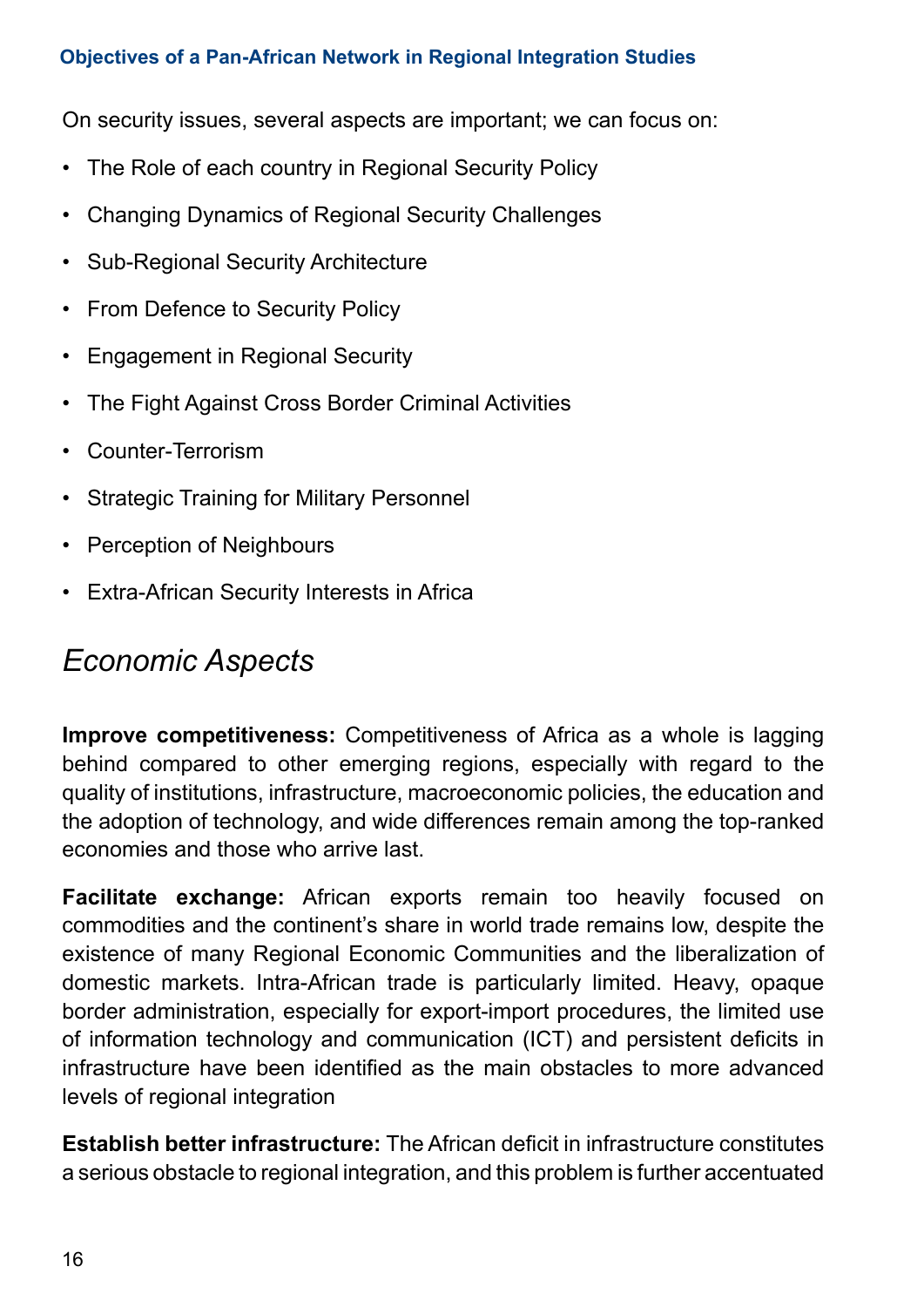by the growth of consumer markets and urbanization. The establishment of adequate and efficient infrastructure will help African economies to increase productivity in the manufacture of goods and provision of services will help to improve health and education and help to ensure a more equitable distribution of national wealth.

**Invest in growth centers:** Investments defined as perennial, generally publicprivate, to strengthen sectors with export and their supporting infrastructure, growth centers are important vectors to strengthen the productive capacity and stimulate regional integration by attracting investment.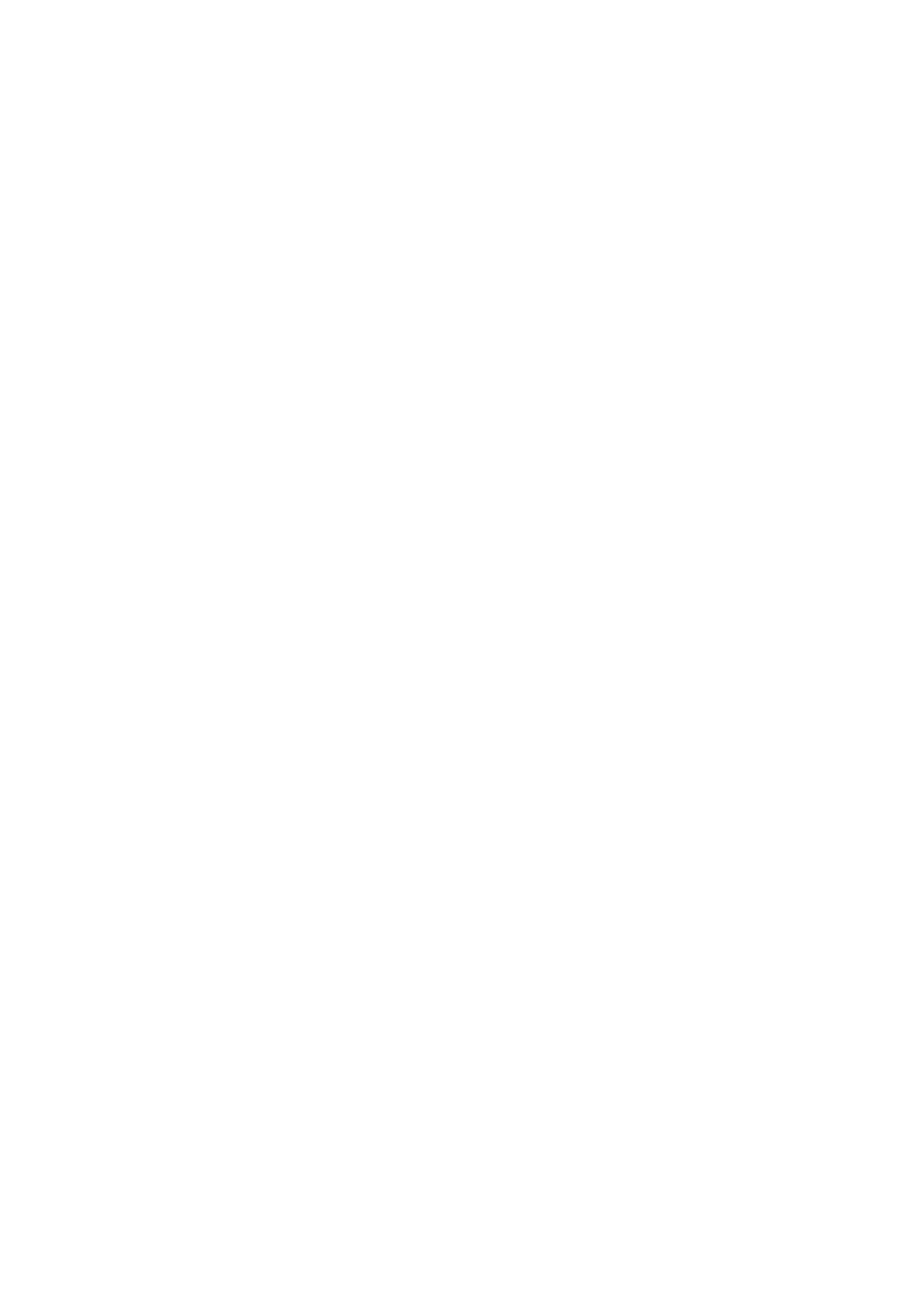*Kocra Lossina Assoua*

# *Which Objectives Should a Research Network in the Field of Regional Integration Pursue Strategically and Content-wise?*

Promoting research networking among research communities as a way of organizing and integrating scientific production processes has gained momentum over the last decades. Research communities as organizational mechanisms for sharing knowledge, information and working together, are increasingly regarded as important development tools and policy instrument to close the research gap between the North and the South (Engelhard, R. & L., Box 1999).

Especially in Africa, many initiatives have been undertaken by industrialized countries and donors institutions over the last decades with the objective of strengthening research capacities and improving global access to the scientific research information that is available in the North for African scholars and research institutions. While this dynamics is welcome and instrumental in promoting and strengthening research in Africa, it is worth noting that it presents the danger of developing North-South research partnership at the cost of South-South dynamics of research collaboration.

Indeed, there is a need to promote more scientific and academic collaboration among research communities in Africa so as to optimize their contribution to regional integration in different policy sectors.

Which kind of objectives should a research network in the field of regional integration pursue strategically and content-wise? This is one of the guiding question to be discusses among scholars. The question constitutes a good start for reflecting on the rationale behind networking regional integration scholars in an interdisciplinary, well-structured and formalized framework.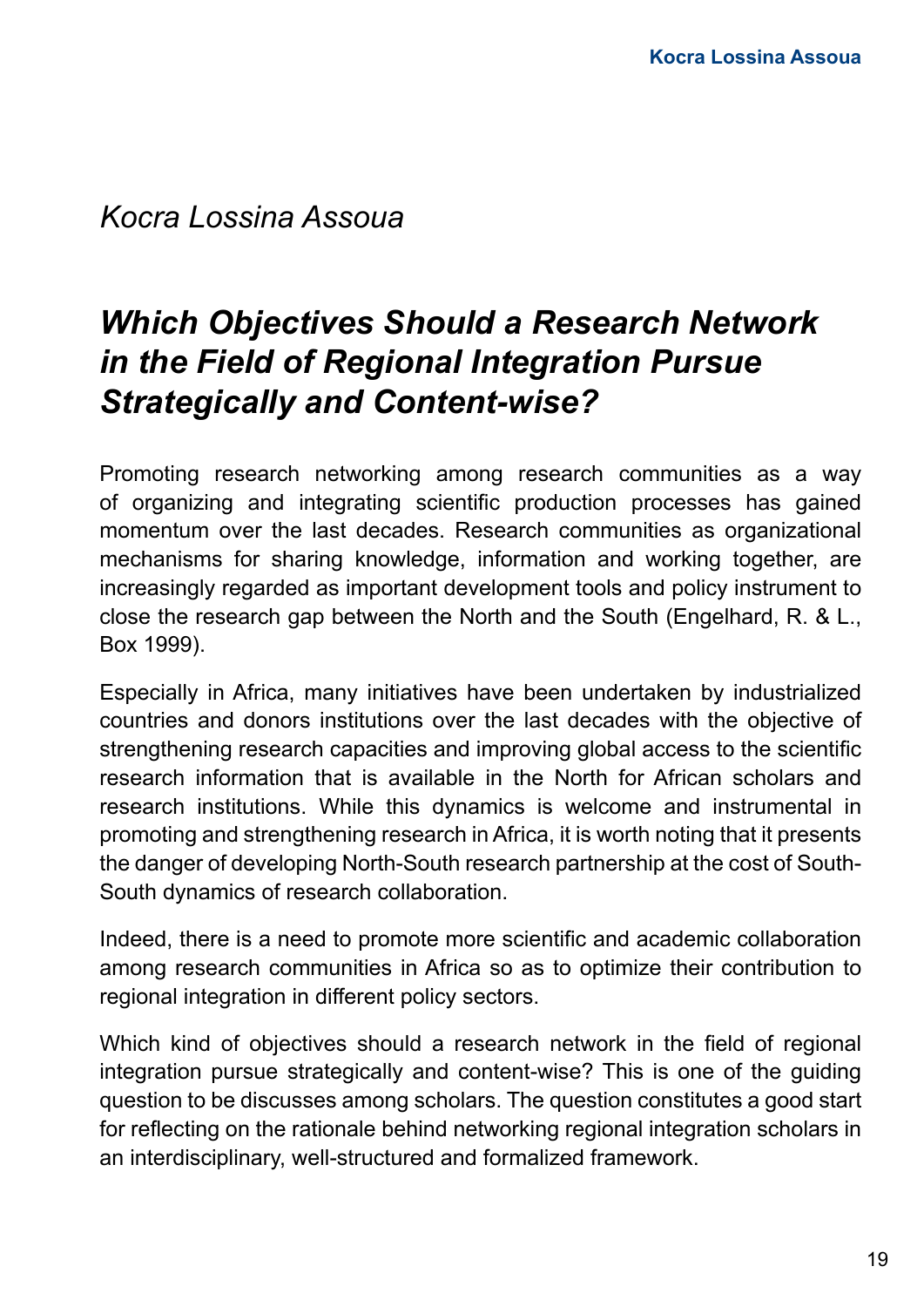#### **Objectives of a Pan-African Network in Regional Integration Studies**

Addressing this question however, requires first clarifications on the type of research to be pursued in the field of regional integration. There are four types of research networks that can be distinguished (Ayuk & Marouani 2007: 27-78) and be applied in the field of regional integration:

- 1. Surveillance/monitoring research
- 2. Evaluative research
- 3. Prognostic research
- 4. Prospective research

While the first one (surveillance/monitoring research), is designed to observe regional economic and social development dynamic and to identify challenges and potential opportunities that should be considered by regional stakeholders and policy makers, the second one (evaluative research) focuses rather on evaluating ex-post or ex-ante impact of regional policies. The third type (prognostic research) is designed to conduct research on regional socioeconomic and political development in order to predict possible scenarios and assess risks that may occur under evolving or prevailing regional political framework and situation. Like the prognostic research, the last type of research (prospective research) is also designed to predict possible scenarios or directions regional socio-economic and political dynamics may take under plausible circumstances that are driven by external factors and are outside the control of policy makers.

All four types of research can be pursued by a regional research network. However, knowing that information and knowledge generated in, both prognostic and prospective research are crucial in creating and shaping regional policies and discourses, it appears more than important, from a strategic perspective, that a regional research network community devote more attention these two types of research as they have the potential of assisting regional policy makers in formulating responses to challenging regional public policy questions.

Indeed, the overall goal of the regional research network is to create a formal governance structure which would take on a permanent institutional form and provide a range of regular services to its members as well as to regional policy makers and development practitioners.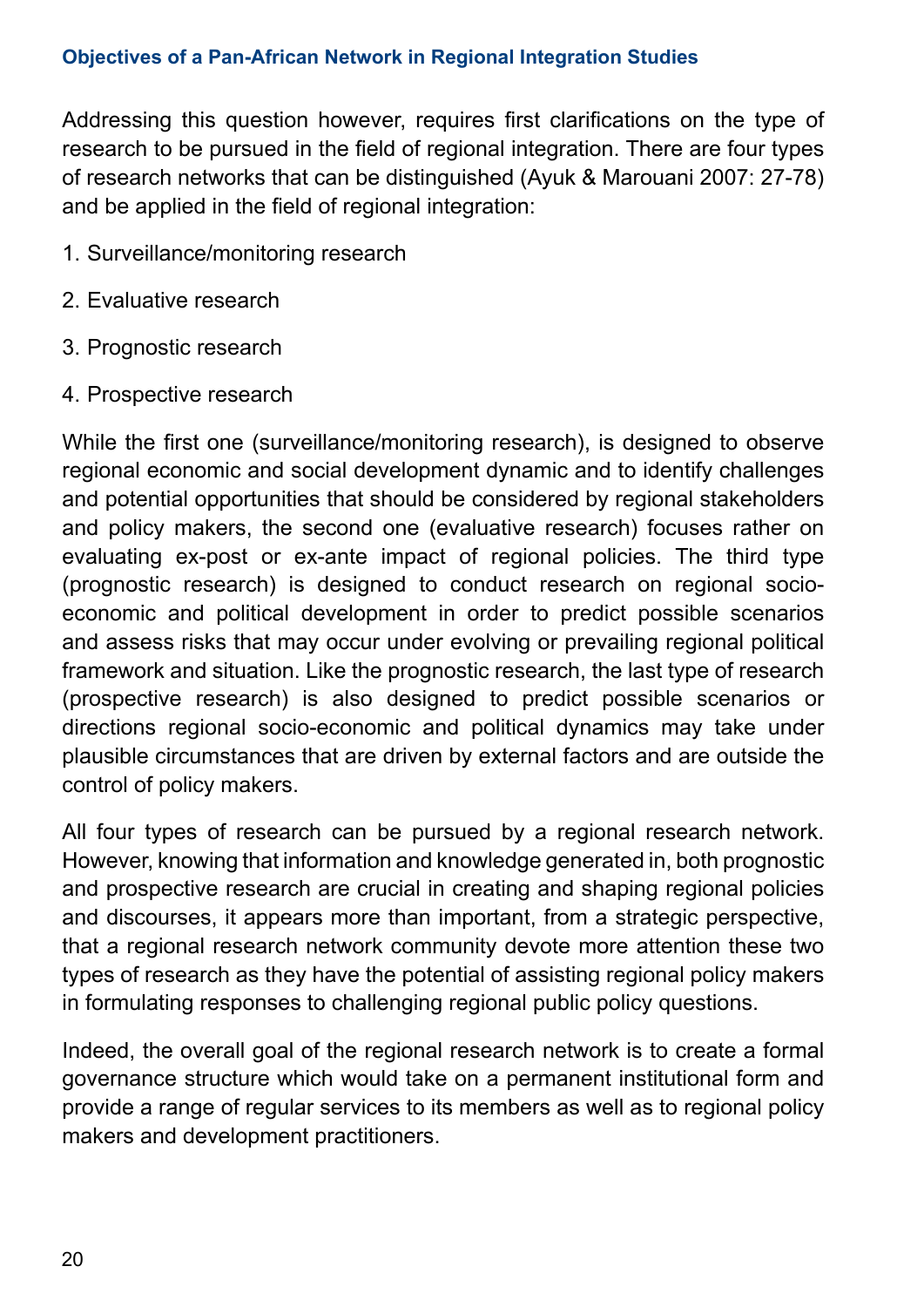For a regional research network to reach its goals, it need to works with the following immediate objectives:

- Fostering and strengthening network leadership by providing the necessary information channels, mechanisms, tools and facilitating community building, interaction and collaboration among research network members;
- Promoting, production, exchange, sharing and dissemination of researchbased knowledge and information by facilitating thematic platforms, research partnerships and publications on regional integration;
- Facilitating cross-network knowledge learning between research communities with established research focus on regional integration
- Stimulating theoretical and methodological reflection and initiating joint works
- Assisting research network members with capacity building to adapt to outcomes-driven research system performance
- Promoting evidence-based policy research that aims at providing policymakers with policy advice and pragmatic, action-oriented recommendations for addressing fundamental regional societal problems, issues and challenges.

Based on that catalog of objectives, it is clear that the scope of intervention of a West African regional research network is wide and may include policy research, academic research and policy analysis (Majchrzak 1975: 9-11). While the core function of policy research is the inquiry into the nature and origins of integration-related problems that regional policy aims to solve; policy analysis generally goes beyond identifying the causes of problems and informs regional policy decision making processes by providing specific recommendations to policymakers. As for academic research, its function is or should be limited to seeking solely theoretical knowledge.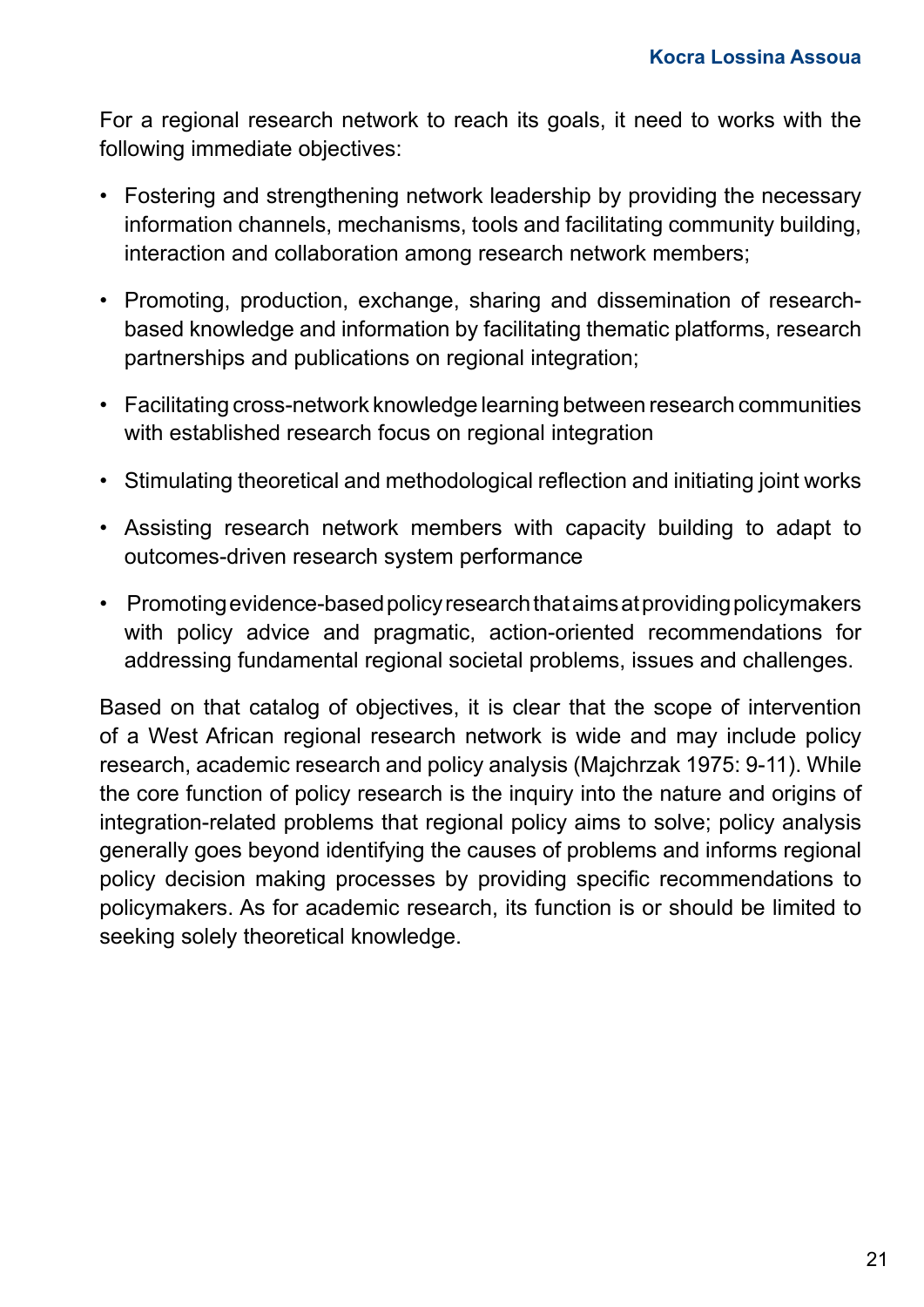### *Bibliography*

Ayuk, E. and Marouani, M. A., 2007. *The policy paradox in Africa: Strengthening links between economic research and policymaking.* Trenton, NJ: Africa World Press.

Engelhard, R. and Box, L., 1999. *Making North-South Research Networks Work: A Contribution to the Work on A Common Vision for the Future of Science and Technology for Development.* Geneva: UNCTAD, 1999.

Majchrzak, A., 1984. Technical analysis. In: *Methods For Policy Research*, Sage: Beverly Hills.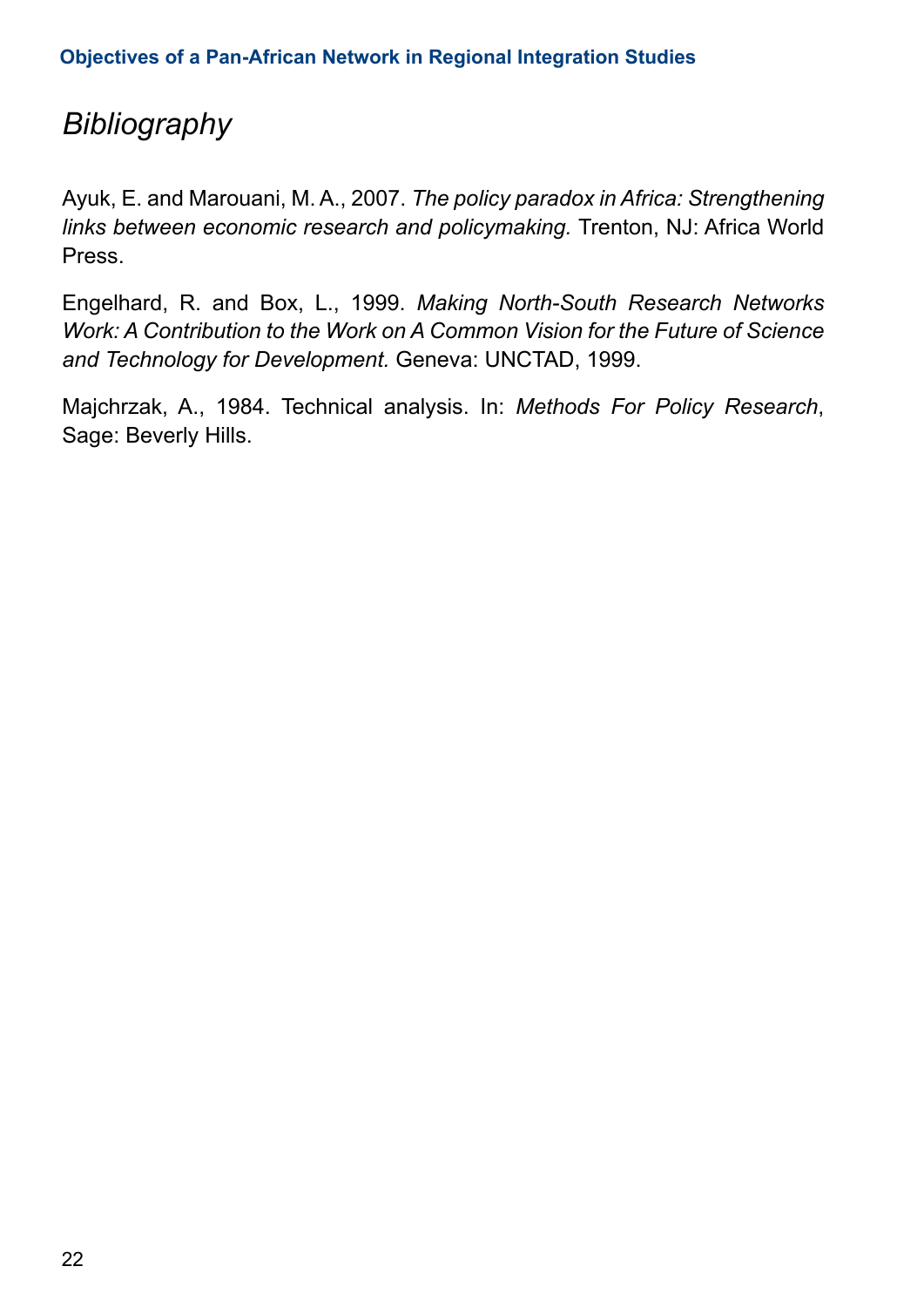### *Emmanuel Dieudonné Kam Yogo*

# *Priorities for a Pan-African Network in Regional Integration Studies*

Research works and studies on regional integration in Africa are few in the African academic milieu in spite of the political will show by some political leaders to reinforce the integration of the continent. However everyone recognizes the role played by academic institutions in Europe in favour of the European integration.

The creation of an African research network on regional integration could certainly make it possible for university institutions in Africa to effectively play an important role in the execution of policies by helping political leaders to decide each time, in an enlightened way, in favour of regional integration.

We think that a Pan-African research network on regional integration should have, beyond simple justifications, clear objectives, adapted set of themes, and a simple operational system which enables its perpetuation.

### *Justifications*

Modern University systems are characterized, among others things, by exchanges. These exchanges usually take place both at the level of students and at the level of professors. While exchanges at the level of students concern especially initial training, those involving professors concern scientific research and capacity building.

A Pan-African network concerning researchers on regional integration is first of all a network of scientific exchanges. Thus, this network can be an excellent framework for collective reflections on topics chosen through mutual agreements, as teamwork is always more productive than the work done in isolation.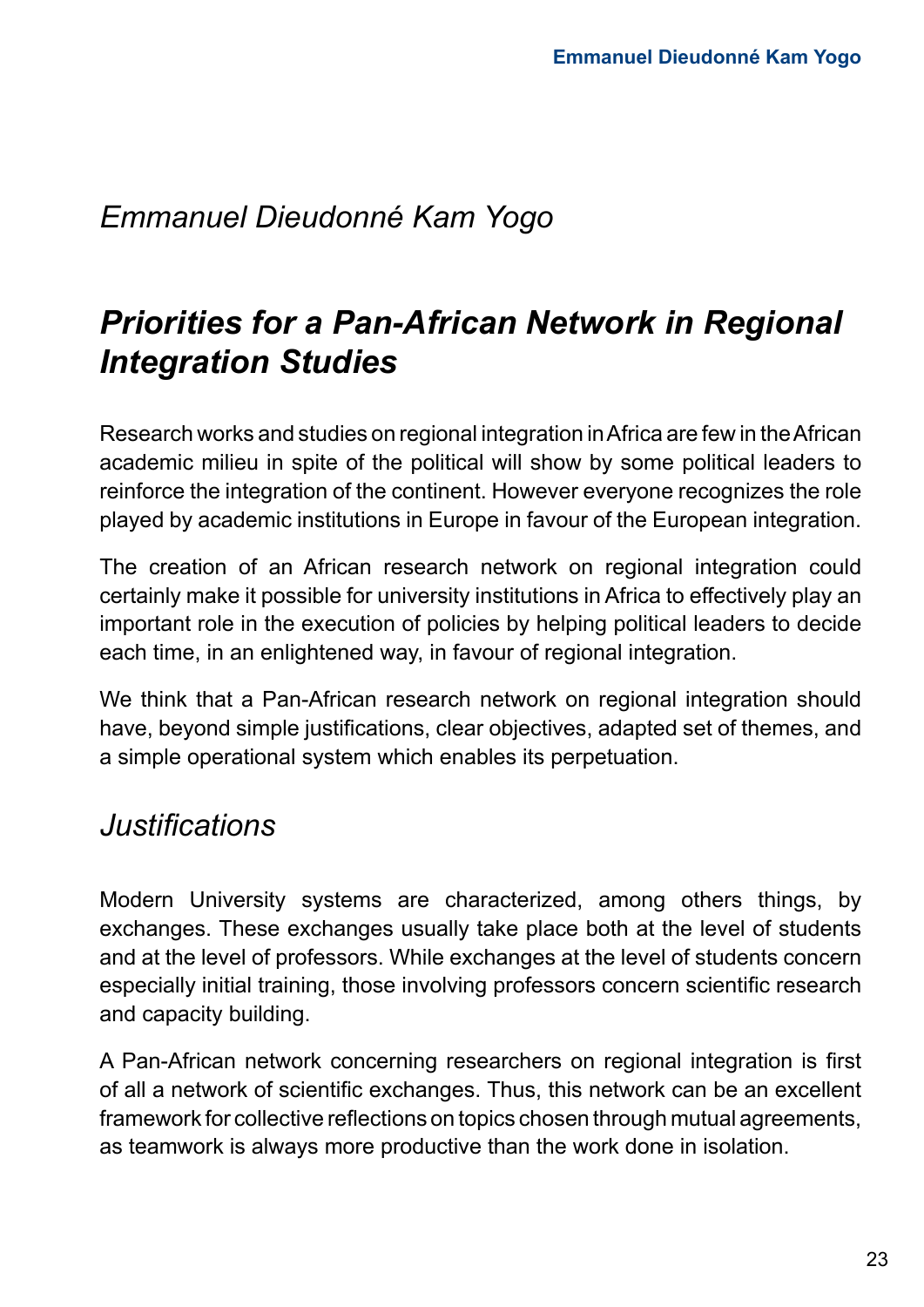## *Objectives*

The objective of this network ought to be that of scientifically supporting the process of regional integration in Africa. This support should consist in clearly explaining the current trends of regional integration across the continent through lectures, publications and scientific meetings. It will also be a question of identifying the weaknesses of policies on integration and of proposing solutions to correct these shortcomings.

### *Set of Themes*

The network can direct its research to specific themes. These themes may be in accordance with the current concerns of states, either with urgent situations in the process of regional integration in Africa in general or in a specific subregion. For example, at the University of Douala, the Research Group on the Regional Integration in Africa (GRIRA) has chosen as its theme this year (2015} «Fighting Terrorist Threats through Regional Integration in Central Africa «.

This theme was chosen with reference to current events in this sub-region. Other themes concerning governance, environmental protection, natural resources, human rights, security, or monetary questions in relation to regional integration can be the subject of deeper reflections within the framework of the network. All these themes can give the opportunity to make a comparison between African and the European Union experiences.

### *Functioning and Sustainability of the Network*

The network will have to have a functioning system that is not heavy but rather effective and efficient. This therefore requires an anchor for coordination which will help to maintain alive the interaction among the members. An electronic mailing list will be essential for a start, and later eventually a website.

To begin a network can be easy, but to perpetuate it can turn out to be difficult if the members are not active. Sustainability can be easier if we make a common scientific platform for reflections and the productions all and in which each member finds an interest for their academic activities. The sustainability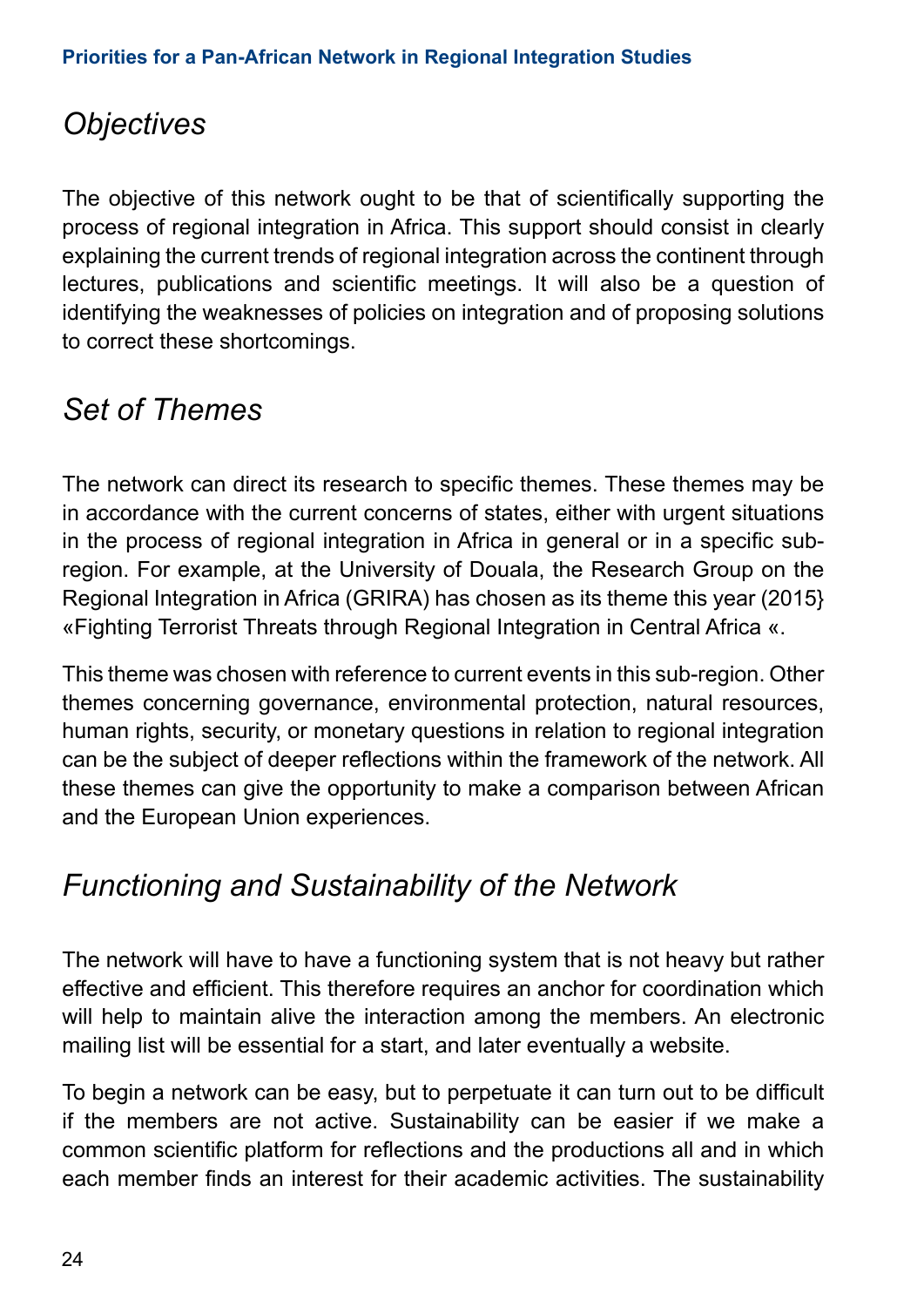also depends on the capacity of the members to initiate scientific activities in a permanent way. This durability is important because any little interruption can lead to a definitive breakdown. The sustainability can also depend on the capacity of the network to enlist, each time, new members who can bring in a supplement to previous activities.

In a nutshell, a good scientific production, the renewal of themes and problems, the dissemination of scientific research findings, and also the recruitment of young researchers are factors which can contribute to the perpetuation of a network. The dynamism of a network can be maintained only if there is a permanent renewal of themes and actors.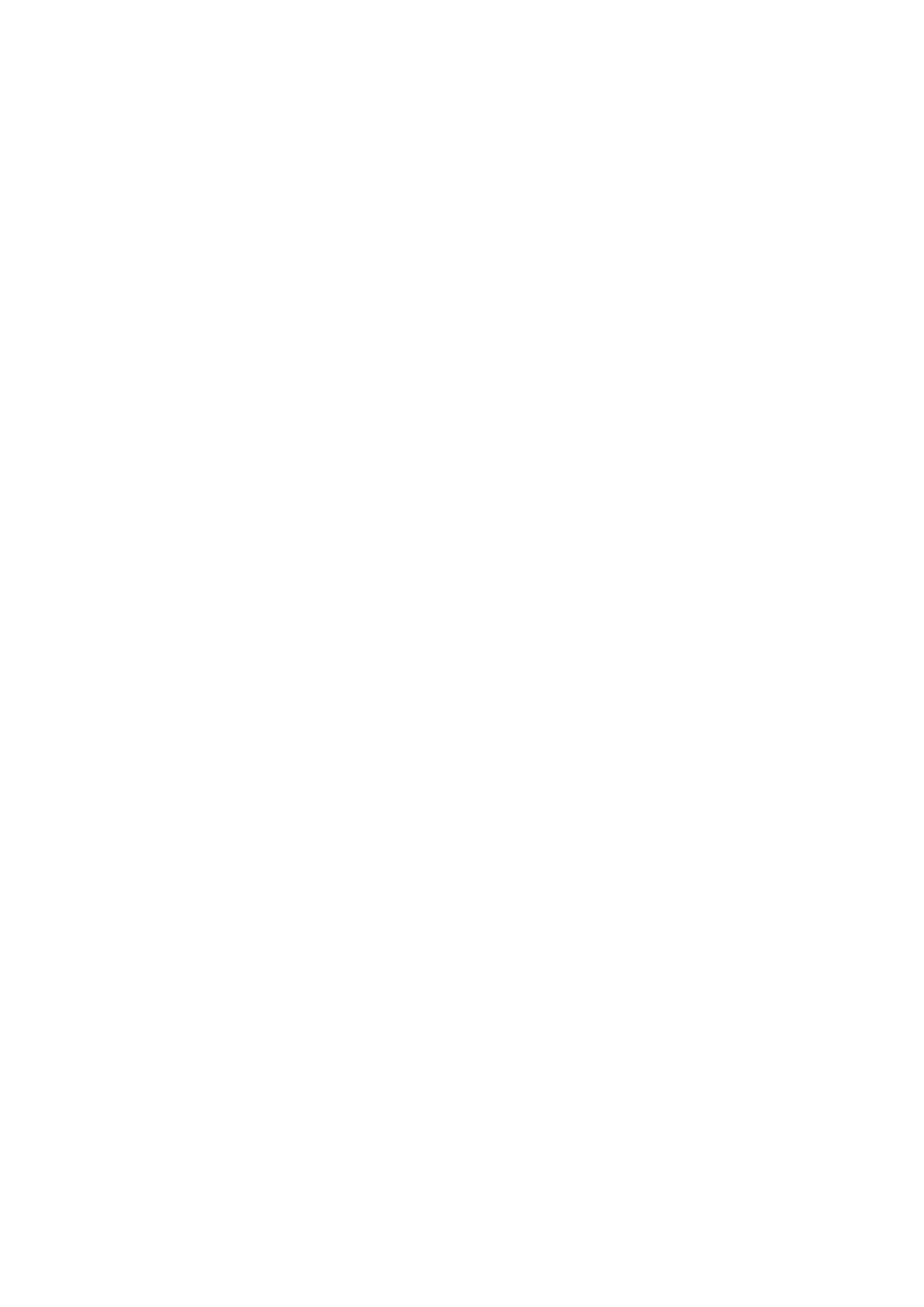### *Solomon Gebreyohans Gebru*

# *Instrument of a Pan-African Network in Regional Integration Studies*

The following example from my personal experience illustrates how necessary and timely it is to establish a Pan-African Network of Regional Integration Studies (PANeRIS): At the end of 2012, the African Union awarded me a scholarship to study a Master's program in Governance and Regional Integration, in one of its branch universities hosted at the University of Yaoundé II, Cameroon. To our disappointment, the hosting institute (Institute of Governance, Humanities and Social Sciences) at the University of Yaoundé-II was not ready to run the program. There was no library (physically or virtually) equipped with reference materials relevant to the program. Nor did the Institute have specialists on regional integration. Nevertheless, as the Program is interdisciplinary in nature, it was possible to bring professors, from all over Cameroon, to teach the different courses. However, none of them had a specialization in regional integration.

As the Program is continental in nature, students were expecting scholars and practitioners from across Africa, the African Dispora and beyond. Students were also expecting to get lessons from comparative analysis perspective on the nature and degree of Africa's integration vis-à-vis other integration schemes, particularly from the relatively successful integration scheme of the European Union. Unfortunately, all courses of the Program were delivered by Cameroonians and students were not exposed to practical attempts of regional integration in Africa, let alone other regional integration schemes beyond the African Continent. I trust that the above experience clearly communicates how important and timely the initiative we are dealing with is.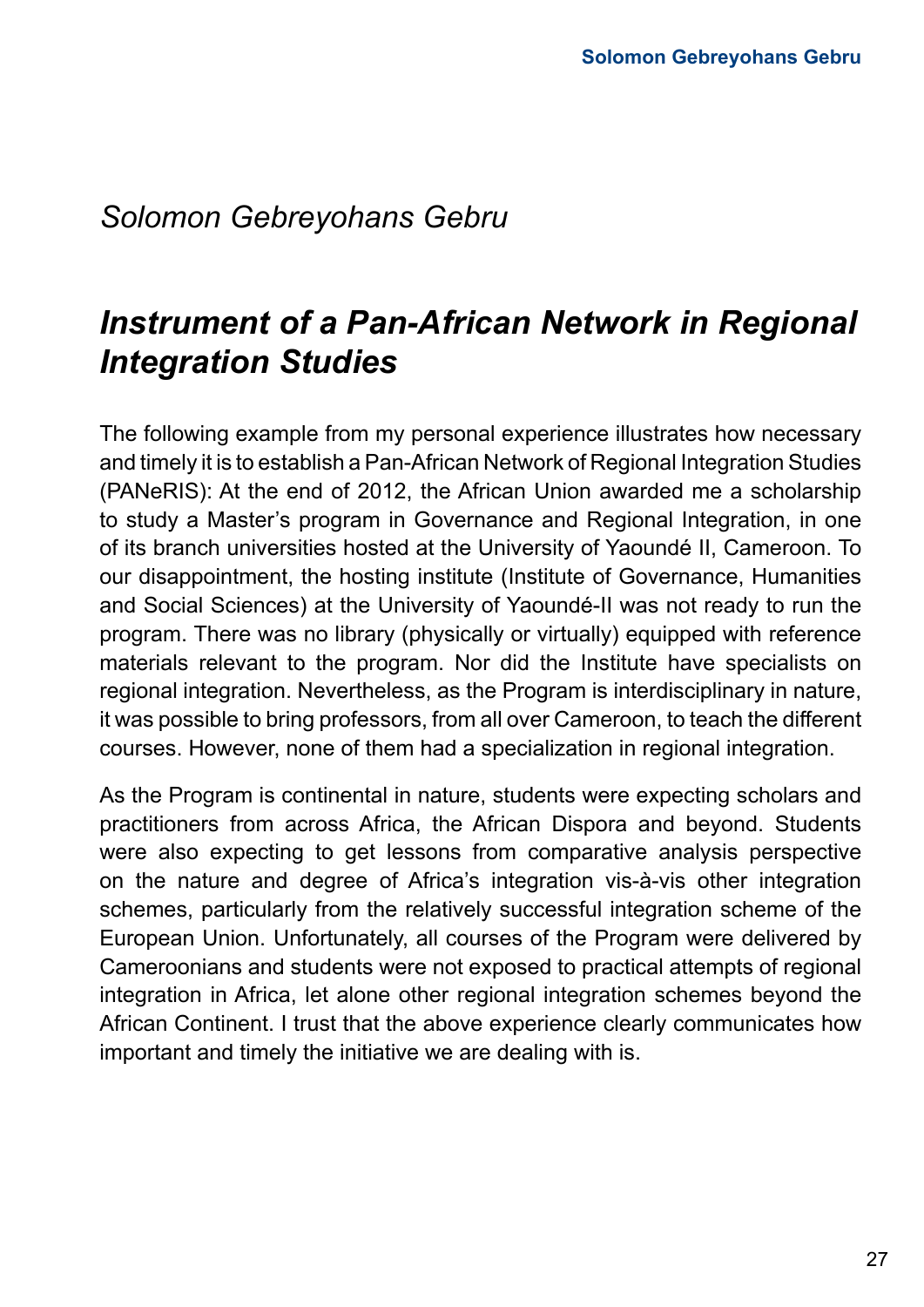Which kind of instruments/measures should such a research network offer to its members in order to implement its agenda? And, how do they have to be designed in practice in order to create value?

Accordingly, in the following section, I will present my take on the instruments that should be provided and the measures that should be taken by the PANeRIS.

### *Instruments/ Measures that Should be Provided/Taken by the PANeRIS*

#### *Developing a Webpage Devoted to the Network and Collecting Relevant Materials/Data on Regional Integration from Across Africa and Beyond*

As mentioned in the introduction, one of the major problems in studying regional integration in Africa is related to the lack of up-to-date relevant materials. This can be solved by developing a webpage devoted to the network and the uploading such materials (books, articles, working papers, reports, newsletters, journals, key notes, other data, etc). Such materials can be collected from all African Regional Economic Communities, the African Union, the European Union and other relevant organizations as well as from individuals. If such materials are not available in soft copy, they could be uploaded in the form of a scanned copy. The PANeRIS may assign the responsibility of collecting and uploading such materials to its members. The PANeRIS may also request all relevant institutions/ organization and/or individuals to upload all relevant materials to the webpage. In this regard, the webpage will serve as a virtual library for researchers of regional integration in Africa. This is important because establishing physical libraries across the huge African continent will be too costly and it may not be as effective as virtual library.

#### *Gathering/Consolidating Baseline Data*

There have been some attempts in collecting base line data concerning the degree of regional integration in Africa, by various organizations. For example, data about the degree of Regional Integration in Africa could be found on the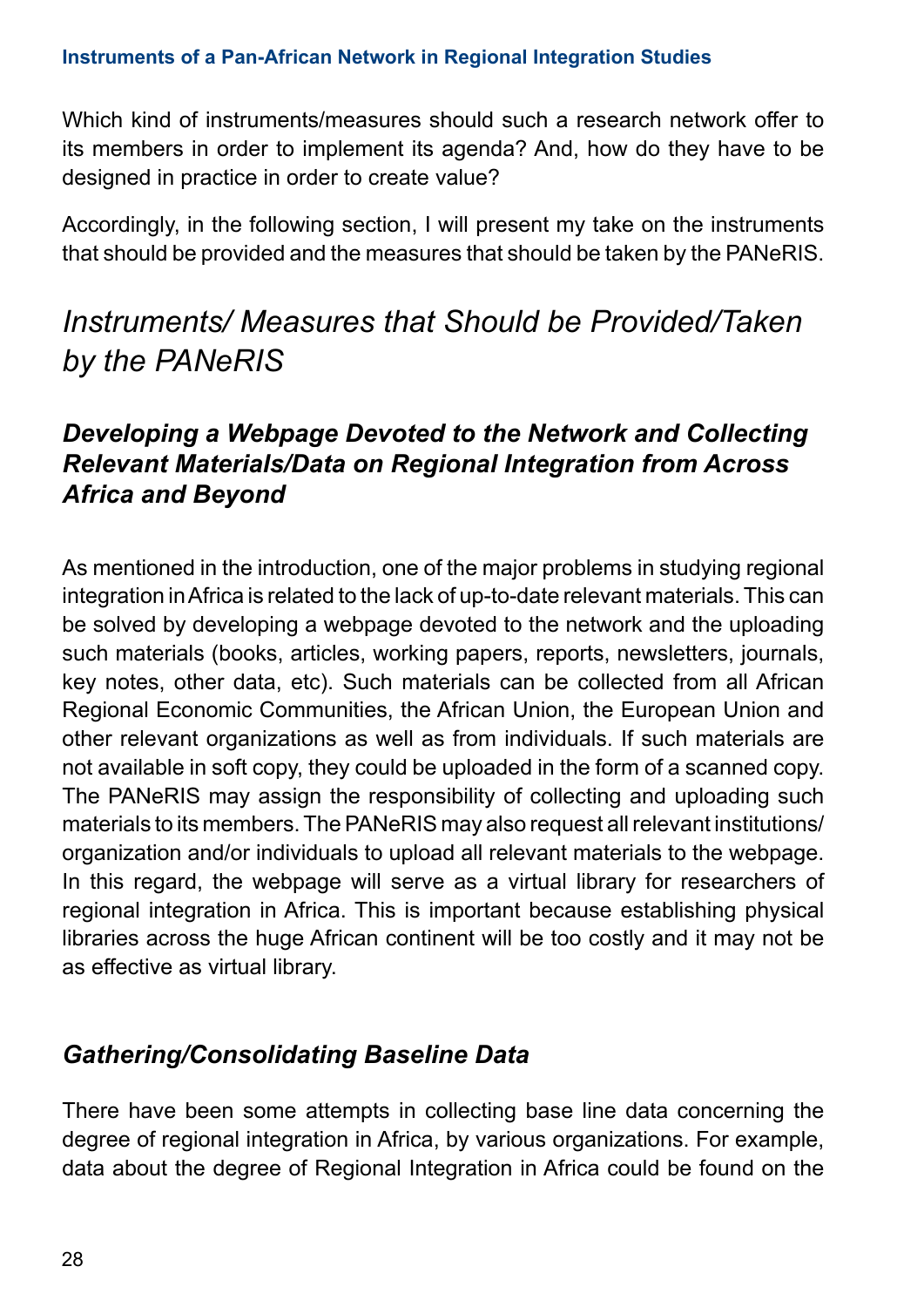websites of the World Bank, the United Nations Economic Commission for Africa, the African Union, the African RECs, and the Mo Ibrahim Foundation. However, such data needs to be systematically collected or consolidated. Thus, parallel with developing the webpage, it would be very helpful if the PANeRIS could engage in or facilitate the collection or consolidation of base line data about the status of regional integration in Africa. This would in turn help researchers to easily track the status of regional integration in Africa and to make comparative analysis with other regional integration schemes such as the European Union.

#### *Establishing a Journal Devoted to Publishing Research Outputs Produced by Members of the Network and Others*

So far, there is no Journal exclusively devoted to regional integration studies in Africa. Thus, establishing a reputable journal devoted to regional integration studies in Africa would definitely motivate members of the Network and other researchers to produce more research output on regional integration in Africa. This will in turn enhance the dissemination of knowledge on regional integration in Africa. For the purpose of accessibility, the journal may have to be designed in both printed and online version. The online version could be integrated with the webpage of the Network (mentioned above). The PANeRIS will have to establish an editorial board. Develop a document about the parameters to be used for selecting editorial board members, their composition (in terms of geography, educational level, specialization, age, gender, etc), their powers and duties, incentives, publication fee, etc. may be necessary.

#### *Availing and Coordinating Research Funds and Tools*

It is public knowledge that one of the main bottlenecks in conducting research in Africa, including on regional integration, is the lack of research funds. Research funds allocated to regional integration studies in Africa have not been sufficient enough to attract well-known scholars to the field. Similarly, researches on regional integration in Africa have not been supported by up-to-date research tools such as software and facilities. Moreover, research funds allocated by African States, African RECs, the African Union and other partners might not have been spent in a coordinated manner, to prioritized areas. Thus, availing research funding and working with African States, the AU, African RECs and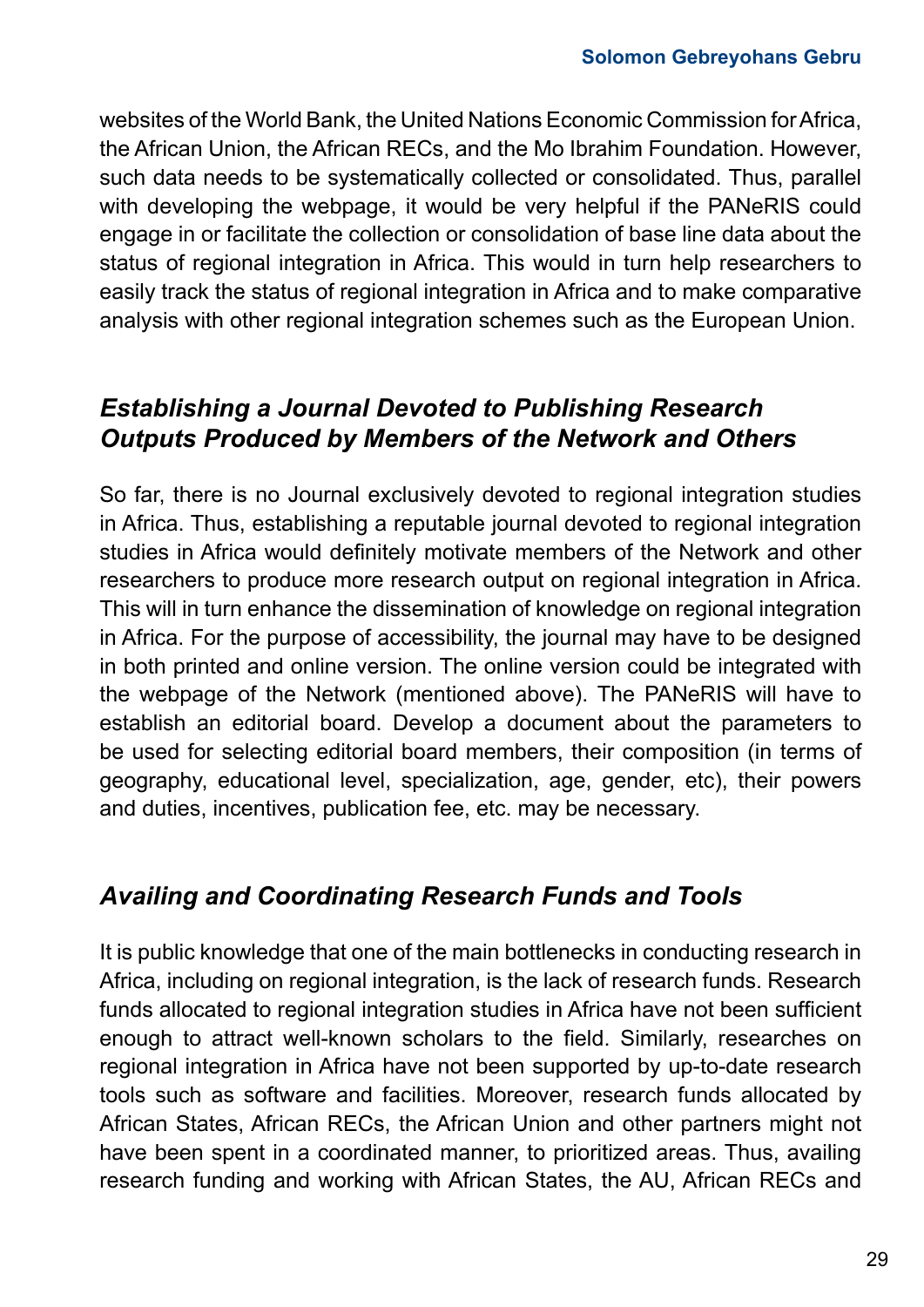#### **Instruments of a Pan-African Network in Regional Integration Studies**

other partners in a coordinated manner would greatly help in realizing the objectives of the PANeRIS. Most importantly, as inland transport infrastructure in Africa is so limited, availing funding for air transport would help members of the network to more easily conduct their research in the various RECs of Africa and beyond. Developing/adopting software tools helpful for regional integration studies, providing facilities such as cameras, recorders, cars, laptops and key references books on regional integration, etc., to members of the Network could also be very helpful.

#### *Providing Tailored Trainings*

Young members (would be members) of the Network may not have the necessary knowledge and skill to undertake research and produce informative research output on regional integration. Thus, providing tailored training to members of the Network, on a regular basis, could be instrumental in meeting the objectives of the PANeRIS.

#### *Organizing Forums Regularly*

One of the main strategies to bring together researchers/academics/experts engaged in Regional Integration in African and beyond is to organize forums on regular basis. Depending on the availability of resources/funds, forums could be organized on annual or bi-annual basis. To ensure inclusiveness and to enhance awareness, the forums should be organized at the headquarters of the various African RECs and at the AU headquarters, on rotating basis. This may require assigning coordinators in the different African RECs recognized by the AU, from members of the Network. The PANeRIS will have to determine the task of the coordinators. Research papers presented during workshops shall be published in the form of proceeding in the Network's Journal and uploaded in the webpage of the Network. Here, engaging the mainstream and social media could be helpful in making public the discussions of the form, which in turn may contribute to enhancing the awareness of the academic community, policy makers and practitioners, concerning regional integration in Africa.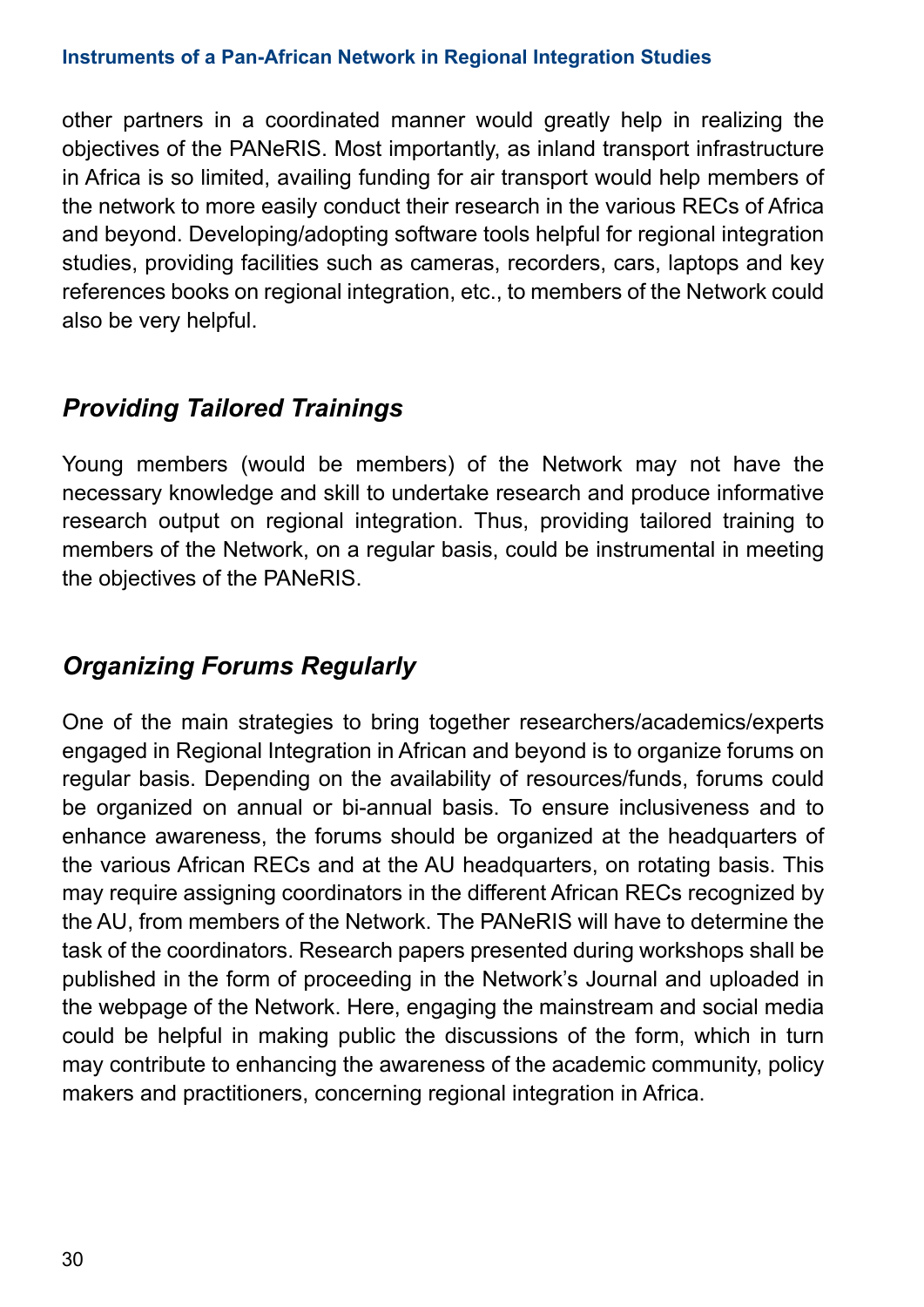#### *Connecting Academia with Policy Makers and Expanding the Cooperation Between Europe and Africa*

All African RECs and the AU have research units/focal persons, and all African States have a unit (in some countries at Ministerial level while in others at Directorate level) mandated with facilitating and monitoring efforts of regional integration. Thus, when forums are organized at the headquarters of the RECs or any member state of a given REC, it would be instrumental in realizing the objectives of the Network if these units join as contributors and/or consumers to the discussion. This is important because coordinating ideas, initiatives, research outputs and connecting academia with policy makers and practitioners is one of the main challenges in Africa. Finally, involving other interested European and African institutions to participate in the Network would increase the availability of resources and strengthen the formalization of the PANeRIS.

To sum up, the ideas mentioned above are meant to initiate further discussions. What is important is that based on the points identified, we may be able to come up with some practical initiatives that can be put into practice in the coming days, weeks and months.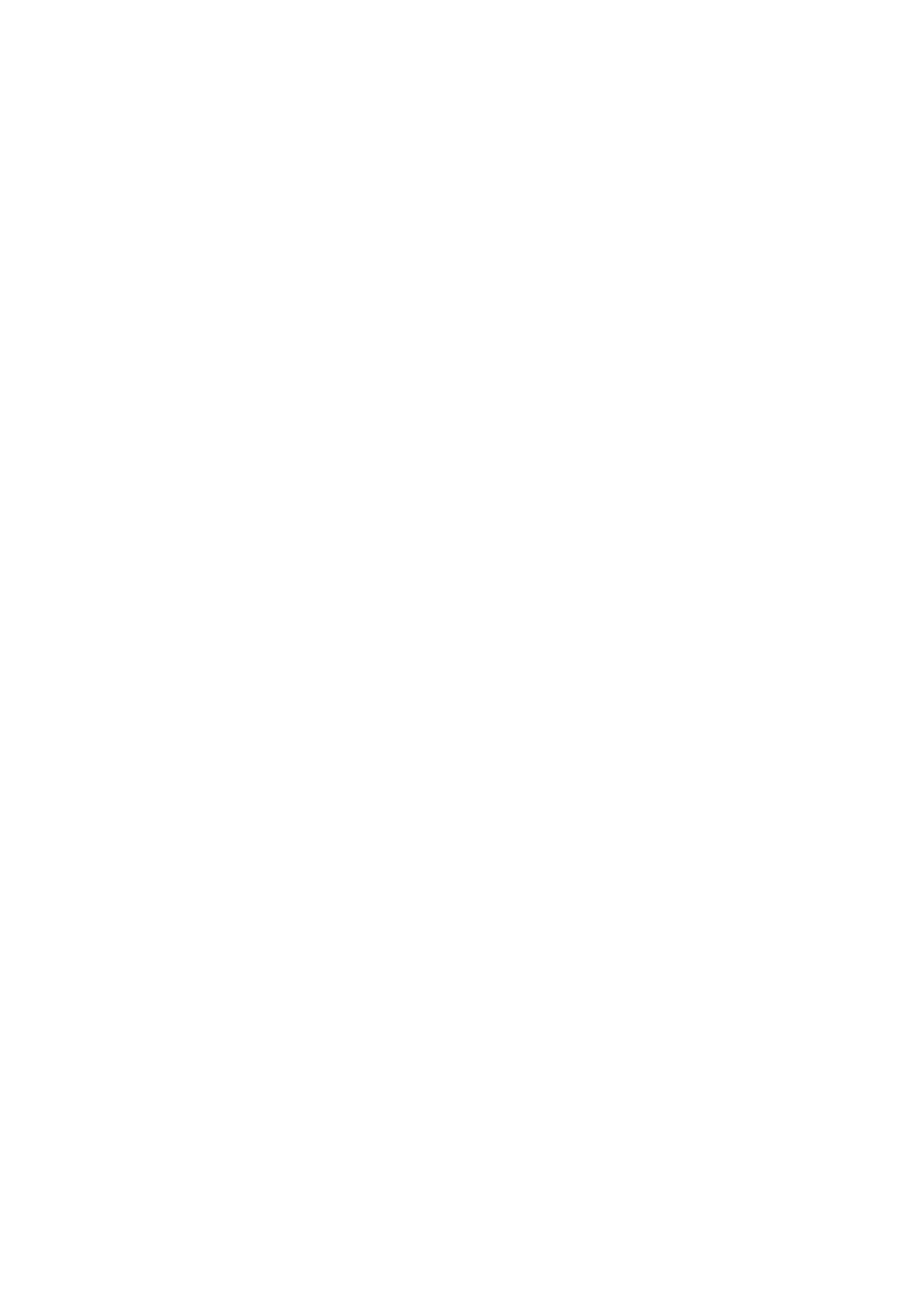### *Gervasio Semedo*

# *Higher Education Research, Governance and Prospect for a Network in the Field of Regional Integration in Africa*

Governance refers to "all processes of governing, whether undertaken by a government, a market or network, whether over a family, tribe, formal or informal organization or territory and whether through laws, norms, power or language." It relates to "the processes of interaction and decision-making among the actors involved in a collective problem that lead to the creation, reinforcement, or reproduction of social norms and institutions"1 . Institutions and their governance matter in the process of development. According to North (1981)<sup>2</sup>, the social, economic, legal, and political organization of a society, i.e., its "institutions," is a primary determinant of economic performance.

Good institutions are deeply dependent on human capital implicated in their organization.

In this sense, growth theorists have shown that the education of children and young people has a positive return. It helps in increasing the growth rate, per capita income, and the savings rate. It reduces the birth rate and affects the crime rate and nature of crimes. It reduces widespread corruption and contributes to efficiency (Juster, 1975)<sup>3</sup>.

Theorists of endogenous growth since Lucas (1988)<sup>4</sup> deepened the link between human capital and growth. Human capital is the quality of general and technical knowledge accumulated by workers in a given country. Human capital is a source

<sup>1</sup> Bevir, M., 2013. *Governance: A very short introduction.* Oxford, UK: Oxford University Press..

<sup>2</sup> North, D., 1981. *Structure and Change in Economic History.* New York: Norton.

<sup>3</sup> Juster, F., 1975. *Education, Income and Human Behaviour.* New York: Mc Graw Hill.

<sup>4</sup> Lucas, R., 1988. On the Mechanics of Economic Development. *Journal of Monetary Economics*, 22(1).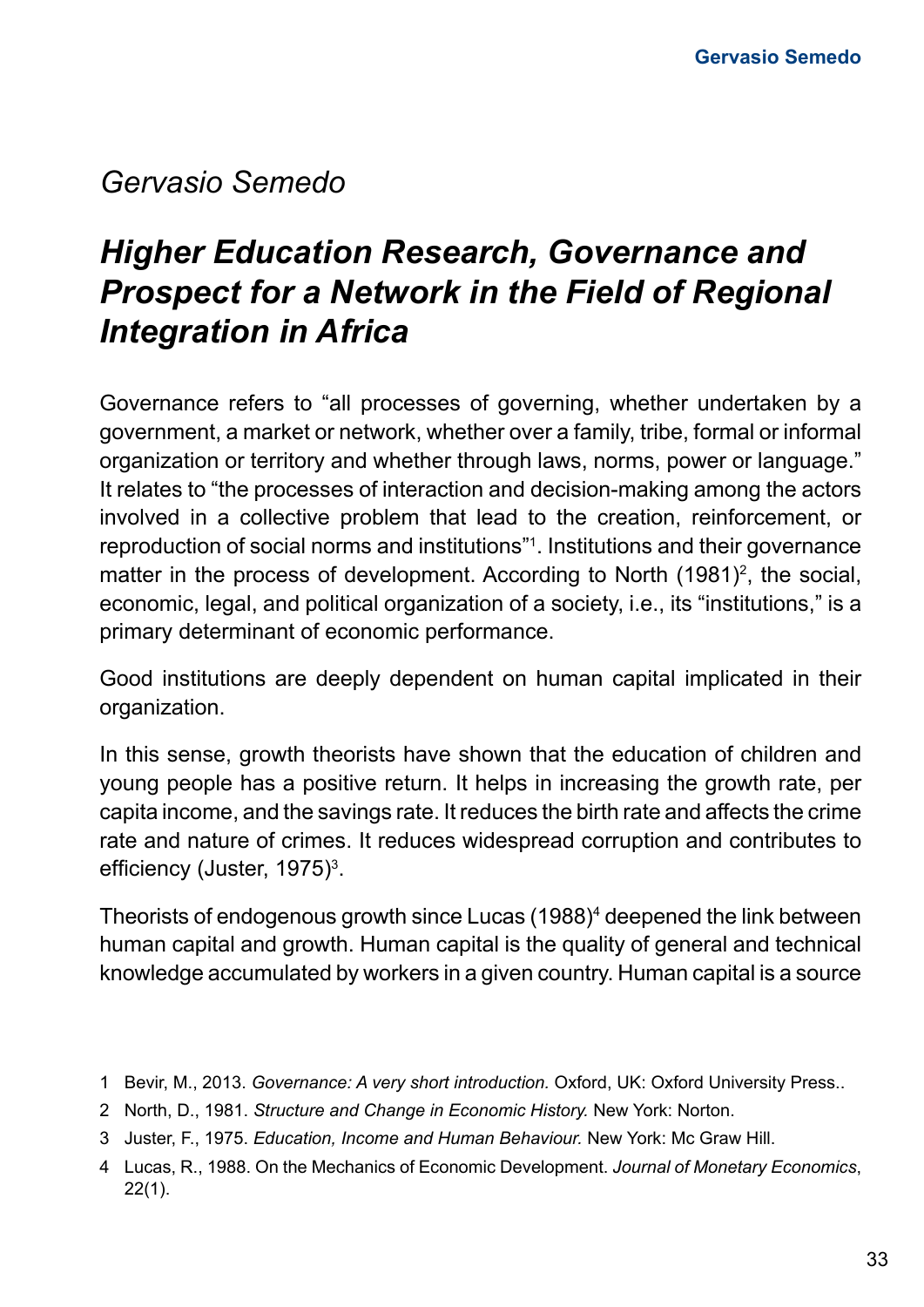#### **Governance and Prospects for an African Regional Integration Network**

of externalities and therefore is not measurable by given index prices. Economic theory holds that the private sector cannot produce the sets of knowledge required for sustained growth which is necessary to accelerate development. The assistance of the state or coordination between public institutions is necessary for optimal accumulation. In summary, the economic analysis initiated by Lucas considers human capital as a specific factor of production whose accumulation is necessary for growth. The supply of this public good has strong externalities and needs the attention of public institutions. Institutions must fulfill the decentralized decisions of the agents who partly finance their education.

Education and training expenses are productive expenditures. These expenses affect the stock of human capital. They allow firms and workers in a given country to choose the best practices of production globally, through the learning by doing effect. Through documentation and the accumulation of information, workers have higher productivity. The innovation process can improve domestic firms output through the diffusion of technical progress and technology transfer. This approach from Romer (1990)<sup>5</sup>, considers the efforts of spending in research, development and education, as explaining the high rate of growth. By measuring the effects of technological accumulation following the improvement of knowledge, Romer's contribution is in line with Schumpeter's thesis based on "creative destruction". Also, Romer highlights the effects of research on the development process.

Our meeting concerns governance in institutions of research in African universities, their capacity to build a strong community of exchange and how this preoccupation meets endogenous growth theory contributions. The terms of reference is clearly stated: "The purpose of this meeting is to initiate a deeper debate on how scholarly work in African regional integration could be strengthened and linked in a more formal and structured way as so far, there is no Pan-African platform that could facilitate a more regular exchange among senior and junior regional integration researchers and offer new opportunities to collect and streamline information and to publish research results. Therefore, we would like to discuss what could be improved in this sector. We could imagine that at the end of this process, we might eventually found together at new Africa-specific research network in this special field of study in a way to strengthen its institutional basis in the long-term".

5 Romer, P., 1990. Endogenous Technical Change. *Journal Political Economy*, 98, pp 71-101.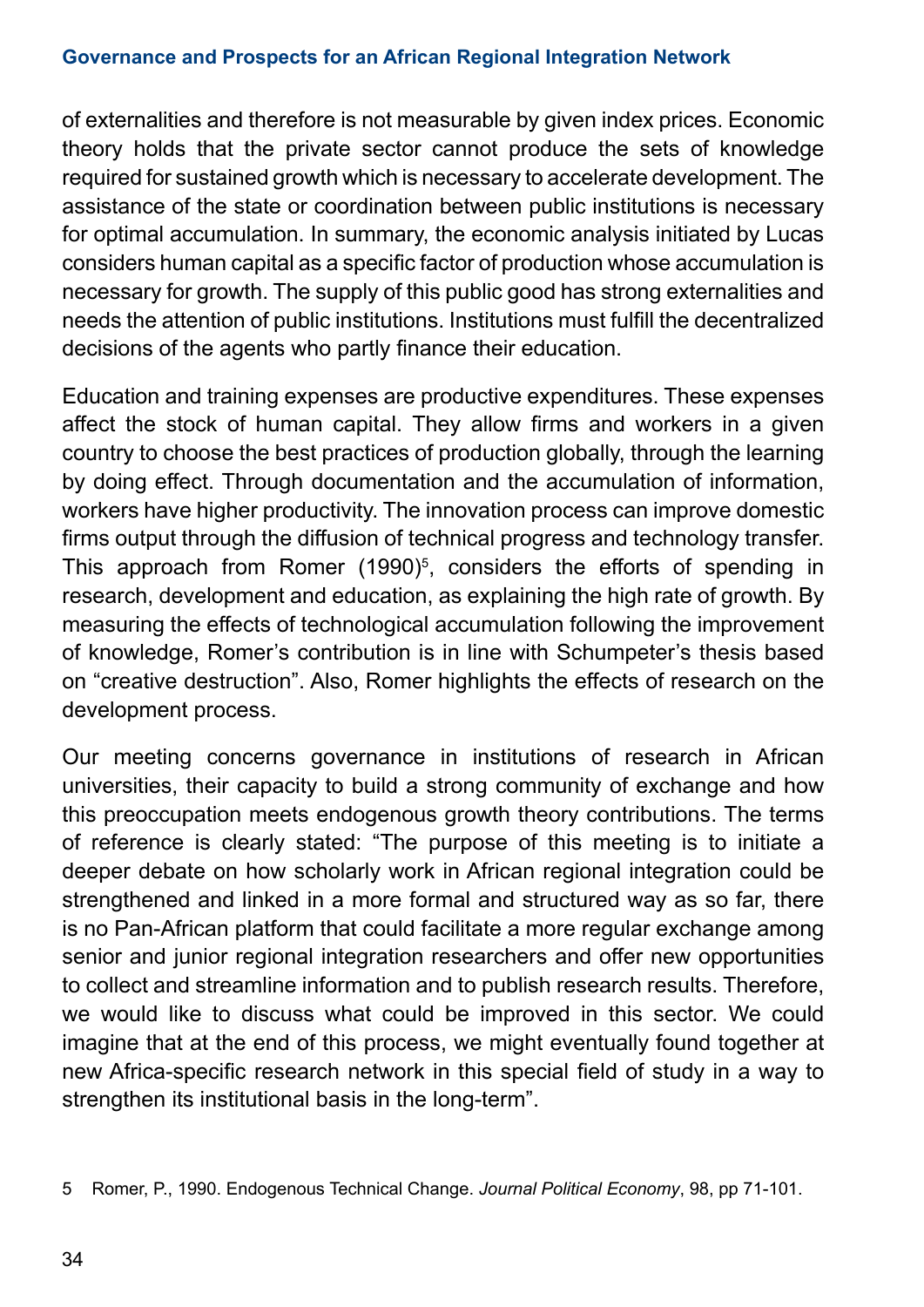According to these terms of reference we have to improve existing institutions and contribute to better coordination of research in Africa, particularly on a regional basis, such as the ECOWAS area covering 15 countries.

In order to address this, we have to keep in mind that after independence, national universities usually did not have PhD programs. Students from many countries in Africa travelled abroad (Europe, United States…) although some countries, well supplied with infrastructure from the colonial heritage like Senegal, Nigeria<sup>6</sup> and Kenya could provide students with the possibility to study at PhD level. In fact, governments provided opportunities to replace bureaucrats from formal colonizers (French Francophone areas) or to integrate administration and private offices, and from 1960 until the mid- 80s, higher education was seen as a luxury good in African countries. The goal was not to develop research but to train elites, mainly for the public sector employer. The bulk of the education budget of states was assigned to the first two levels of primary and secondary education or literacy. However, national universities continued to grow and developed specific research in the social, medical and pharmaceutical fields with the help of long-term foreign teacher missions. Additionally, African researchers in the diaspora, decided to return home to fill teaching positions with equivalent international standard wages, creating problems locally for finding adequate funding. National research communities in specific areas were created. In the 90s, with structural adjustment programs, governments were disengaging from education and health. In this unfavorable context, donors like the World Bank, called on African states to strengthen the research capabilities of their universities. But the paradox was that donors would provide consultancy studies and expertise to academics. Why this involvement? Donors considered that teaching and research in Africa were not adapted to labor market needs and that more competition in higher education was necessary. They provided incentives and proposed privatization in the education sector. Therefore, in social sciences economics, and management studies across Africa, researchers found markets for their expertise and consultancy better paid than teaching and research in universities. At the end of the 1990s, higher education in Africa was characterized by great instability, as indicated by numerous lost years

<sup>6</sup> According to Ndri, Nigeria had in the beginning of 2000s, 212 higher education institutions and over 50 per cent of Africa's total number of universities and student enrolment. N'Dri-Lumumba, T.A., 2006. Higher Education in Africa. Crises, Reforms and Transformation. *CODESRIA Working Papers series.*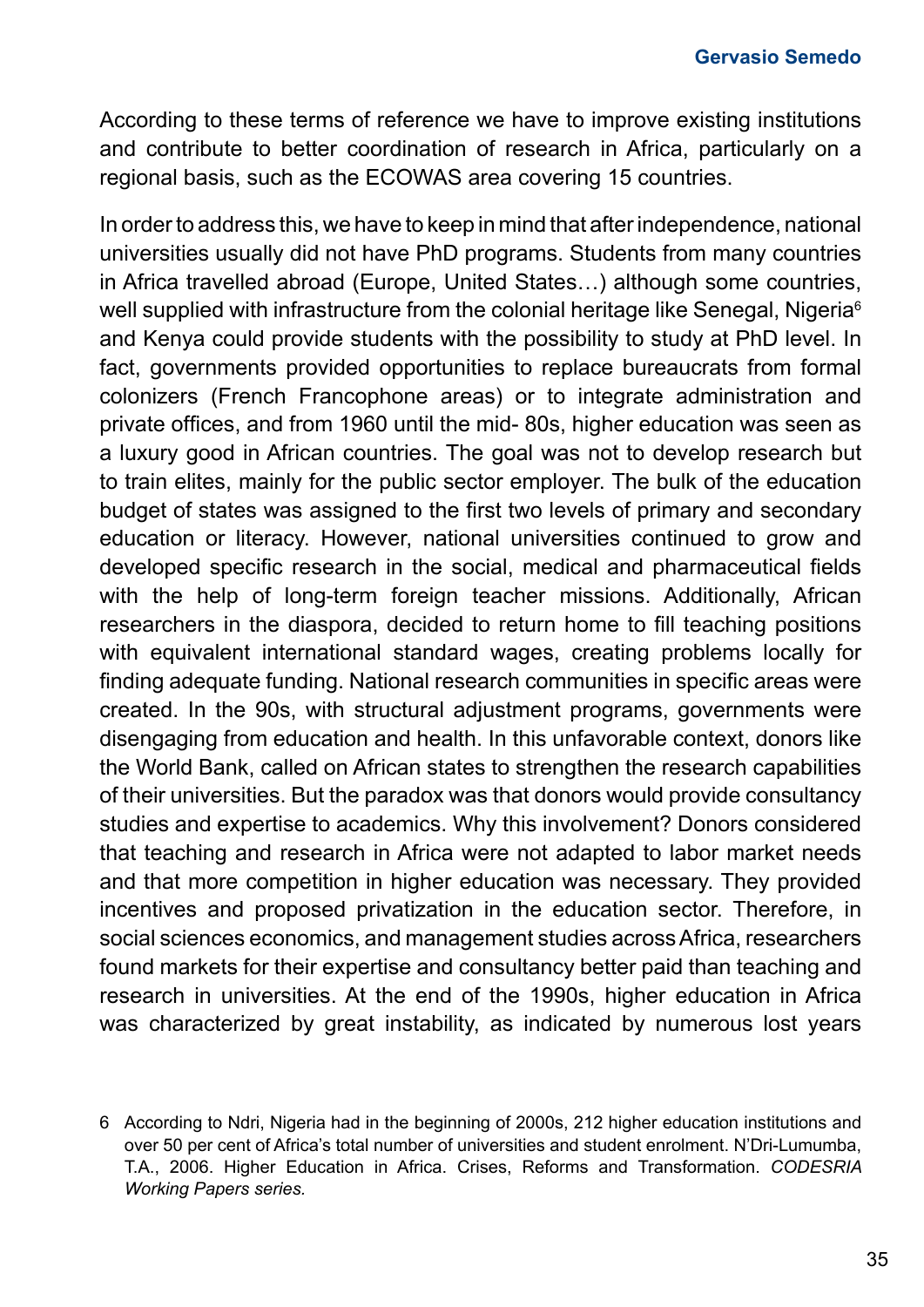("années blanches"), through strikes by both students and teachers. These confrontations often provoked university closures. With these crises affecting academic research, it appeared that the universities were not open to the labor market, despite an increasing demand for training and education. Also, they lacked the human, financial and physical infrastructure resources to cope with the growing demands for education. Reforms were implemented in 2005, with the implementation of License, Bachelor, Master and Doctorate programs, but the question raised in the above terms of reference is still a challenge.

The first section of this contribution provides stylized facts to appreciate the problems around schooling and research generally in universities in Africa. The second section explores governance experiences and efforts on the way towards successful results in research governance in Africa. The final section is centered on governance schemes devoted to creating a network in the field of regional integration and expected externalities on developments goals.

# *Stylized Facts and Constraints around Research and Schooling in Africa, particularly at Higher Levels*

Today, nearly half of all children who die before the age of five and one third of all children who are malnourished are African. African children also have the least educated mothers in the world: 30% of African women from 15 to 24 years of age and 50% of those over 25 are illiterate. The children of these mothers are less likely to attend school, and when they do, they are less likely than their peers to perform well. In addition, Africa is the continent with the most primaryage children out of school<sup>7</sup> .

Also, According to UNESCO's 2012 global report on Education for All, half of all children out of school live in sub-Saharan Africa. Nearly one child in four (23%) of primary school age has never been to school or has dropped out without completing primary education. If we look at enrolment rates in primary education, Africa is well below average.

<sup>7</sup> UNESCO, 2012. *Annual Report.* [pdf] Available at: <http://unesdoc.unesco.org/ images/0022/002204/220416e.pdf> (Accessed on 19 May 2015).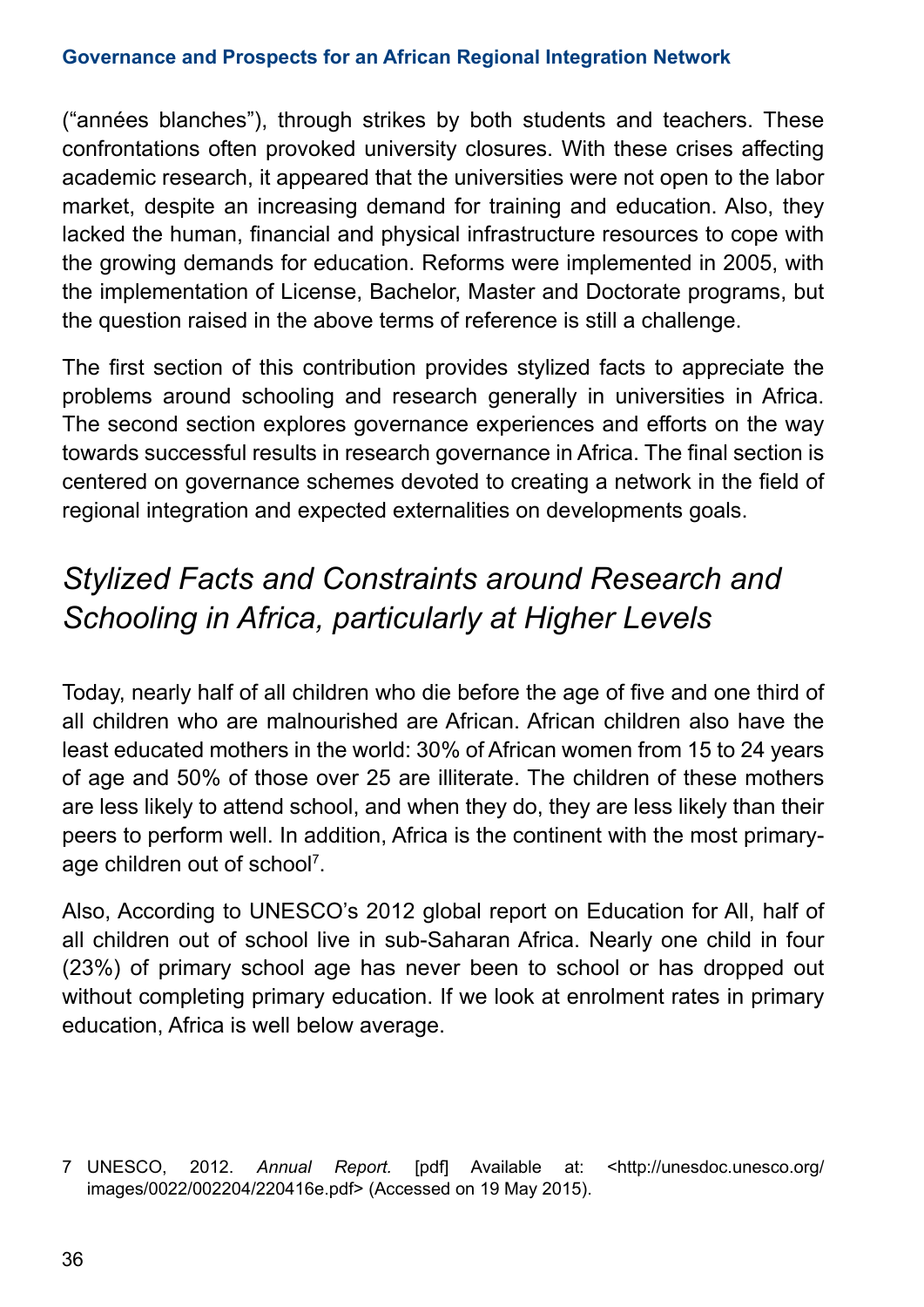

**Figure 1: Primary School Age Children out of School, 1999-2010 (Millions)**

Source: UNESCO's 2012 global report on Education for All

## **Figure 2: Adjusted Net Enrolment Rate in Primary Education, 1999, 2004 and 2010 (Percentage)**



#### **Developed Regions**

Source: World Bank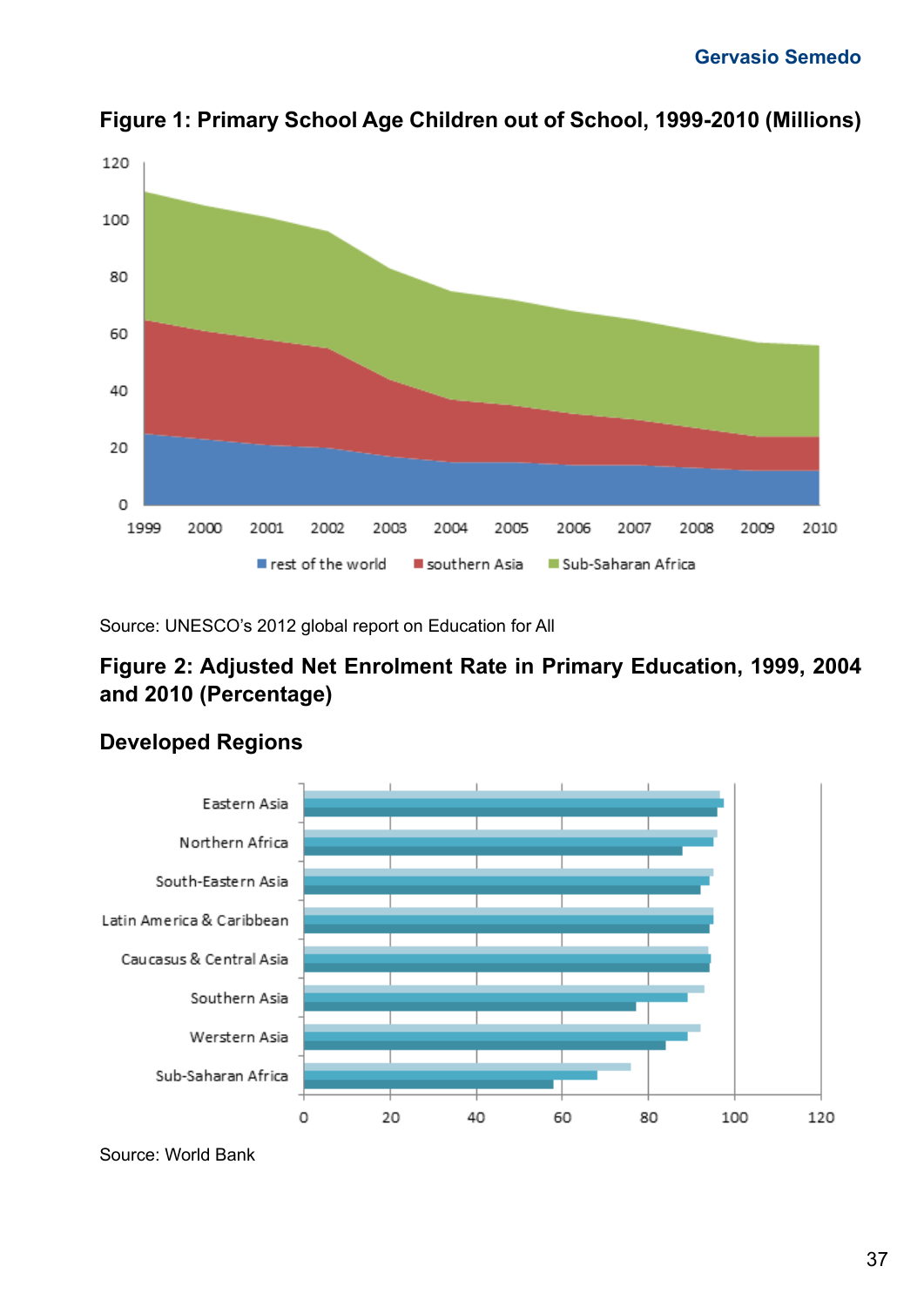

**Figure 3: Primary School Teacher Ratio in Sub Saharan Africa, 2001-2012**

The primary school teacher ratio is low, it is defined as the number of pupils enrolled in primary school divided by the number of primary school teachers (regardless of their teaching assignment), Sub Saharan Africa was last measured at 42.62 in 2010 and 40.5 in 2012, according to the World Bank.





Source: World Bank

Source: World Bank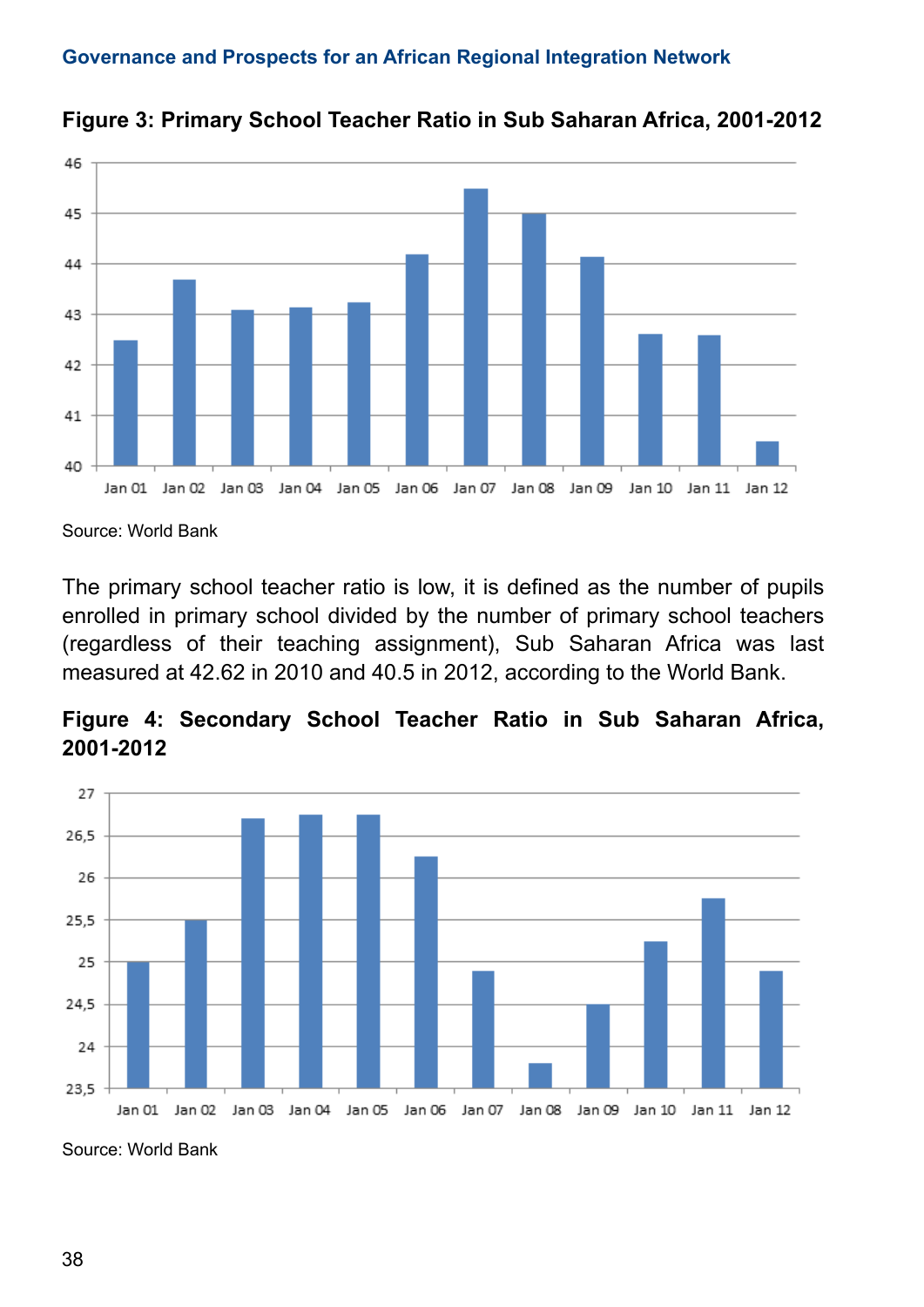The same picture is observed concerning the Pupil-teacher ratio at secondary level; Sub Saharan Africa was last measured at 25.21 in 2010, according to the World Bank.

Public expenditure in education according to GDP could also be mobilized as an indicator. We have to keep in mind that public spending on education (% of GDP) in Sub Saharan Africa was last measured to be 4.66 in 2010, according to the World Bank.

#### **Table 1: Public Expenditures/GDP of Countries in Percentage: 1999 and 2011**

|                              | 1999 | 2011            |
|------------------------------|------|-----------------|
| High income countries        | 5.6  | 5.3             |
| High middle income countries | 5.1  | 4.8             |
| Middle income countries      | 5.1  | 4.6             |
| Low income countries         | 41   | $\overline{3}1$ |

Sources : BSI Economics, UNESCO (2014)

## **Figure 5: Public Expenditures/GDP Ratio in Sub Saharan Africa, 1985-2010**

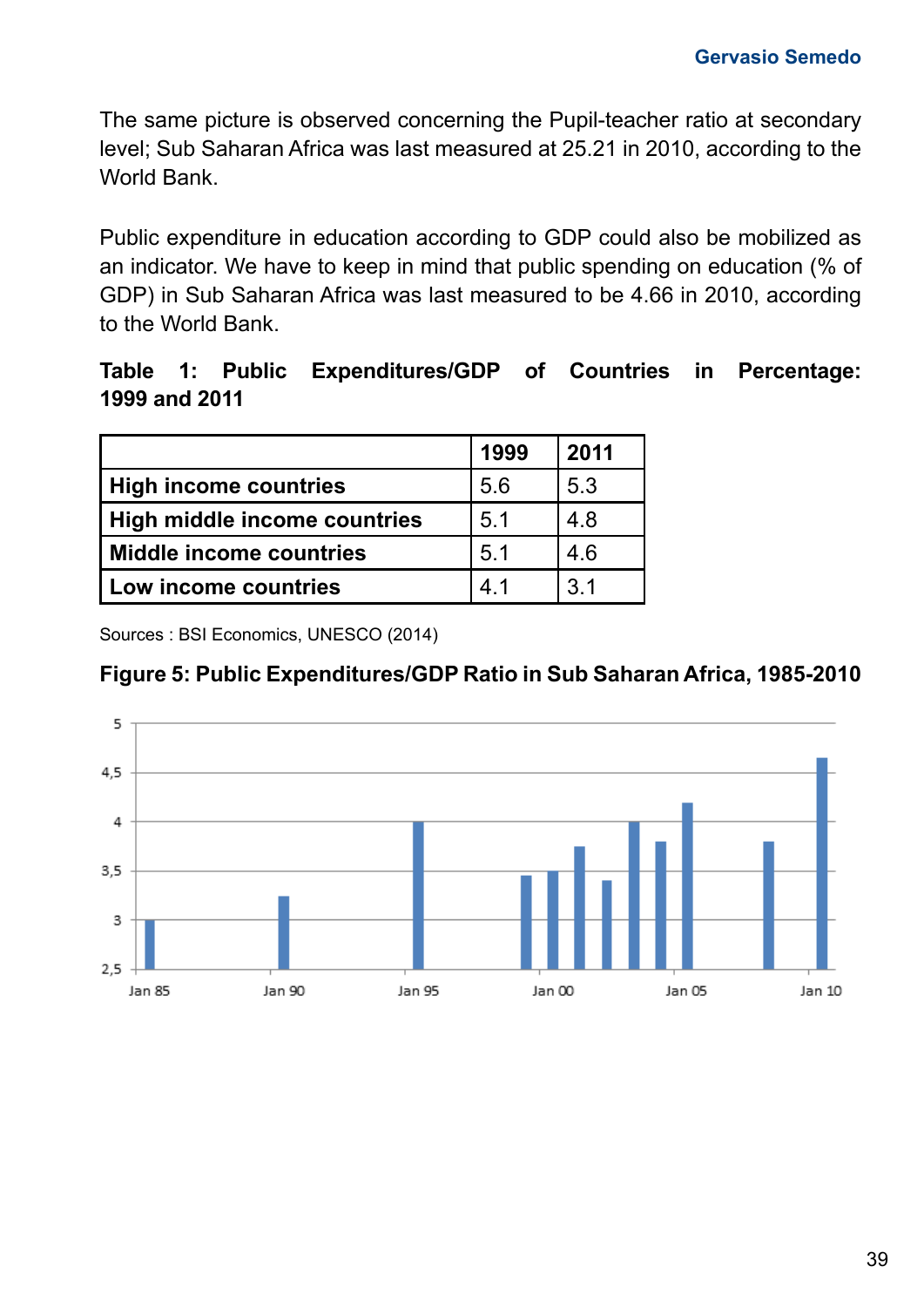|                                              | 1999 | 2012 |
|----------------------------------------------|------|------|
| <b>North America and Western Europe</b>      | 6.2  | 5.6  |
| <b>Latin America and Caribbean countries</b> | 5.5  | 5.0  |
| <b>Central and Eastern Europa</b>            | 5.2  | 4.8  |
| <b>Sub-Saharan Africa</b>                    | 5.0  | 4.0  |
| <b>Arabian</b>                               | 4.8  | 5.3  |
| <b>East Asia and Pacific</b>                 | 4.4  | 3.9  |
| <b>Central Asia</b>                          | 4.1  | 3.4  |

#### **Table 2: Comparative Public Expenditure by Region: 1999-2011**

Sources: BSI Economics, UNESCO (2014)

What about higher education? It had previously been seen as expensive and inefficient, largely benefiting only the rich and privileged. However, rich families in Africa generally sent their children to Western universities. In a continent with limited resources, higher education has tended to be neglected in the competition for resource allocation and policy prioritization. Governments and donors centered their efforts on basic and vocational education, focusing available funds on expanding primary education. As a consequence, staff at universities faced poor working conditions. This assertion is supported by:

• Demographic trends in African universities do not favor good teaching and research. The increase in student numbers places constraints on physical, financial and personnel resources. The experience of Cheikh Anta Diop University (Dakar, Senegal), a well classified university amongst African universities and worldwide, illustrates these cumulative constraints:

#### **Table 3: Senegal University Rankings 2011**

| <b>University</b>                                                 | <b>National</b><br>Rank | <b>African</b><br><b>Rank (Top</b><br>100) | <b>World Rank</b><br>(Top 12000) |
|-------------------------------------------------------------------|-------------------------|--------------------------------------------|----------------------------------|
| <b>Cheickh Anta Diop</b>                                          |                         | 30                                         | 3247                             |
| <b>Gaston Berger</b>                                              | 2                       | No classified                              | 10143                            |
| <b>CESAG (Centre Africain</b><br>d'Etudes supérieures en Gestion) | 3                       | No classified                              | 10857                            |

Source: webometrics.info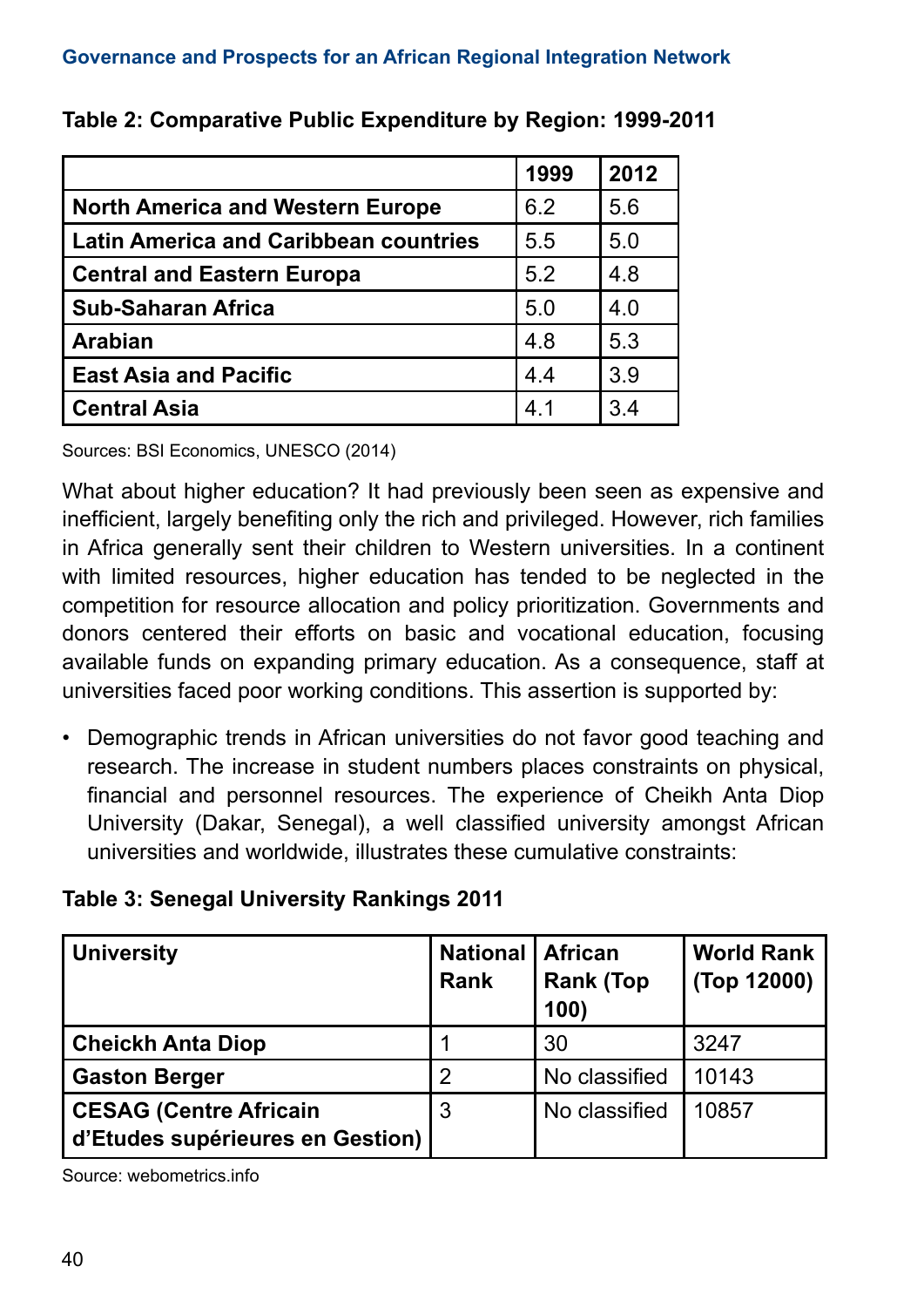Between 2005 and 2010, most young Senegalese who obtained their high school diploma and who wished to continue their studies applied to enroll at the Cheikh Anta Diop University in Dakar, Senegal (see Table 4).The number of students increased from 28,586 in 2002 to 68,771 in 2011, representing a growth rate of 140% over ten years (see Table 5).

#### **Table 4: Enrolment at Cheickh Anta Diop University as a Percentage of Young Senegalese Pupils Leaving High-School**

|                         | 2005-2006   2006-2007   2007-2008   2008-2009   2009-2010 |    |    |    |    |
|-------------------------|-----------------------------------------------------------|----|----|----|----|
| l Enrolment <i>\</i> 80 |                                                           | 80 | 68 | 64 | 66 |

Source: Cheikh Anta Diop University (UCAD). Strategic Plan 2011-2016

#### **Table 5: Evolution of the Number of Students at UCAD 2002-2011**

|  |  |  |  | 2002  2003  2004  2005  2006  2007  2008  2009  2010  2011                    |  |
|--|--|--|--|-------------------------------------------------------------------------------|--|
|  |  |  |  | 28756   31167   37248   47286   49110   56191   59993   56721   56773   68771 |  |

Source: Cheikh Anta Diop University (UCAD). Strategic Plan 2011-2016

There is a high concentration of students enrolled at the Cheikh Anta Diop University in courses of humanities (literature, economics, management, political science, sociology, history and geography…). The humanities and social sciences represent 2/3 of the total student population. Scientific and technical studies are therefore neglected and doctoral level studies and research are not in high demand. This does not encourage state involvement in researchdevelopment funding.

The financial resources of the university increased from 9 billion CFA francs in 2000 to 21 billion in 2011. But for the most part, these scarce resources, in view of the increasing number of students, are used to pay salaries and benefits (92 % of total resources); resulting in a very low share of expenditure spent on research and pedagogy (Cheikh Anta Diop University, Strategic Plan).

• Mobility versus sedentariness shows a bias for the rapid exit of human resources. Therefore, capacity challenges are also hurdles to university teaching and research in Africa. Qualified researchers and or teachers are not numerous and they have opportunities to offer their services for other activities or internationally, which contributes to the brain-drain phenomena.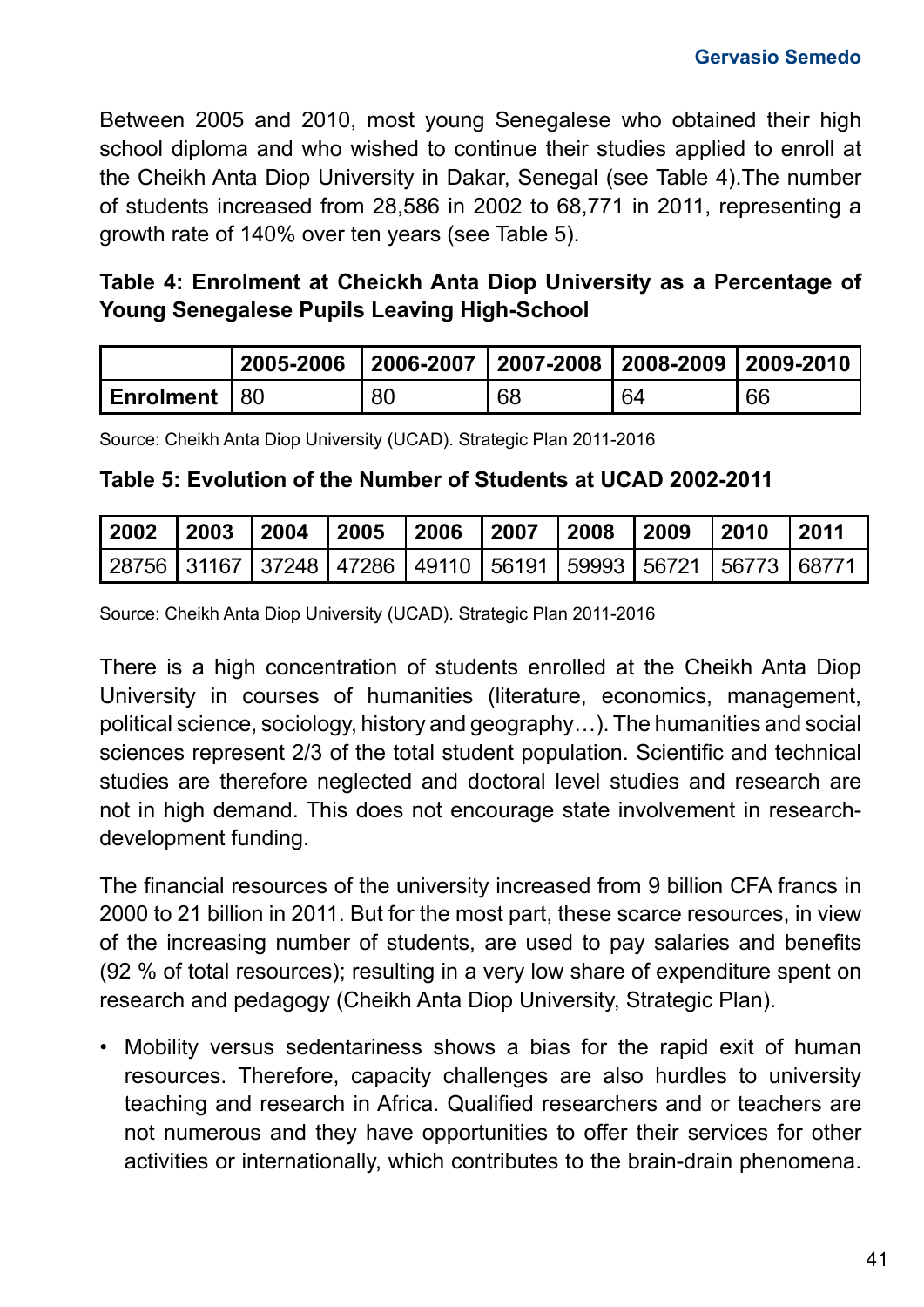Therefore, it can happen that they live and work for some years outside of their home country or their area of specialization. This is caused by, among other things, the heavy teaching loads of academics, the low wages in universities combined with dwindling training, limited research funding and the attraction of greener pastures in external markets — nationally (in the private sector or government), in other African countries and internationally. For example, the Programme de Troisième Cycle Interafricaine, a collaborative post graduate inter-African program in Economics is a reference point for capacity building in the African academic area, but it is only one among many national and regional programs that suffer from a crucial problem. The consequence of the demand for expertise is a diversion of the capacities of the academic world to consulting and expertise ("crowding out effect"), i.e. the same paradox as the Dutch Disease that we refer to as the Intellectual Dutch Disease (Kern and Mahieu, 2002). The following figure illustrates this crucial problem as follows: hours devoted to offering guidance to students ('framing') diminishes and this benefits business expertise with the concave curve and the transition from point B to point A. The teachers make a tradeoff between revenues, expertise and consultancy at the expense of mentoring young researchers. However, students have a preference for more guidance with the second curve at the point of contact B corresponding to the social optimum. Professors choose their private optimum given the relative price of consultation versus 'framing' on the line since A with negative slope.

Few professors at universities in Africa have a secure income. In order to concentrate their activities on consultancy and expertise, they delegate teaching and abandon research tasks. PhD students should be patient and committed to one day presenting their thesis (sometimes 8 years after the MBA) and are often diverted from their goals, as professors may entrust them with activities that are not research. Professors then have a secure income known as "mandarinat privilege" in French.<sup>8</sup> Human capacity and staffing concerns are the biggest issue for many African universities. This includes staff numbers in departments where the full complement of available posts is rarely filled; the level of training and experience is weak —few departments have more than one full-time professor (and sometimes none); and the subject specialization of

<sup>8</sup> To do many things other than their jobs and there is no negative consequences on their revenues and positions, but it's not productive for students.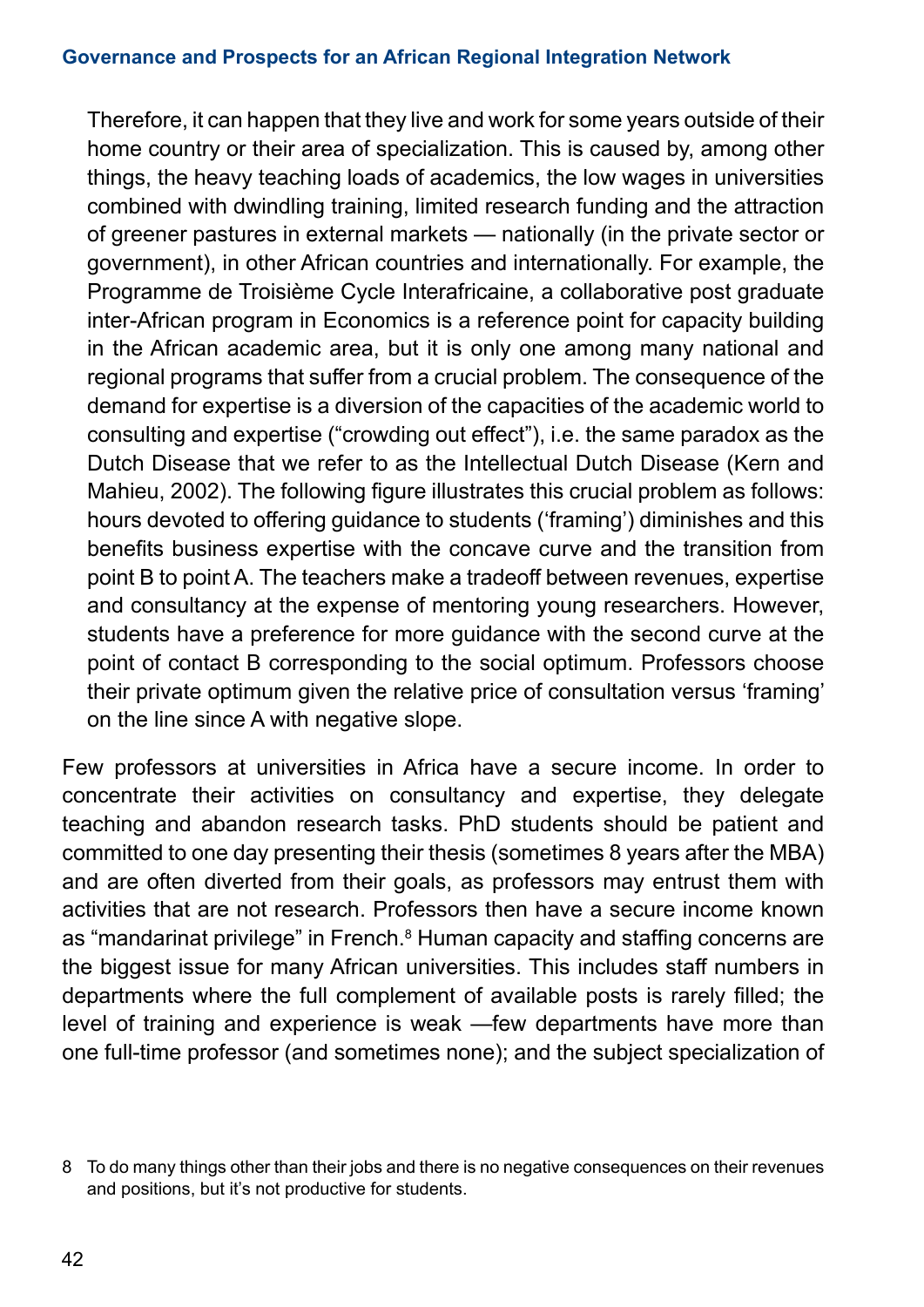current staff, a problem for many departments which have a limited number of specialists in subjects that make up particular disciplines.



**Figure 6: African Professors between Consultancy and Academic Work**

- Succession plans are absent in many universities, and so-called 'academic incest' dominates. The work climate for teachers and researchers is not good without the capability to formulate forward expectations.
- The consequences of an "absence of future transparency" are weak management systems and limited scope for reforms. Obsolete and extremely centralized systems of university administration and management with regular bureaucratic and political practices are dominant. Access to resources (for research), career advancement and quality control are not easy, because most universities do not encourage initiative and tend to undervalue research and publication in favor of teaching. Politicians and government indirectly have universities under control. In the context of nations generally without a dynamic private sector in education, most of the public universities are either the only or the main institution of higher education in the country. Consequently, they occupy a particularly 'politicized' position in terms of national priorities and relations with government.
- The number of academics working in management science (business administration and management) was relatively small in general.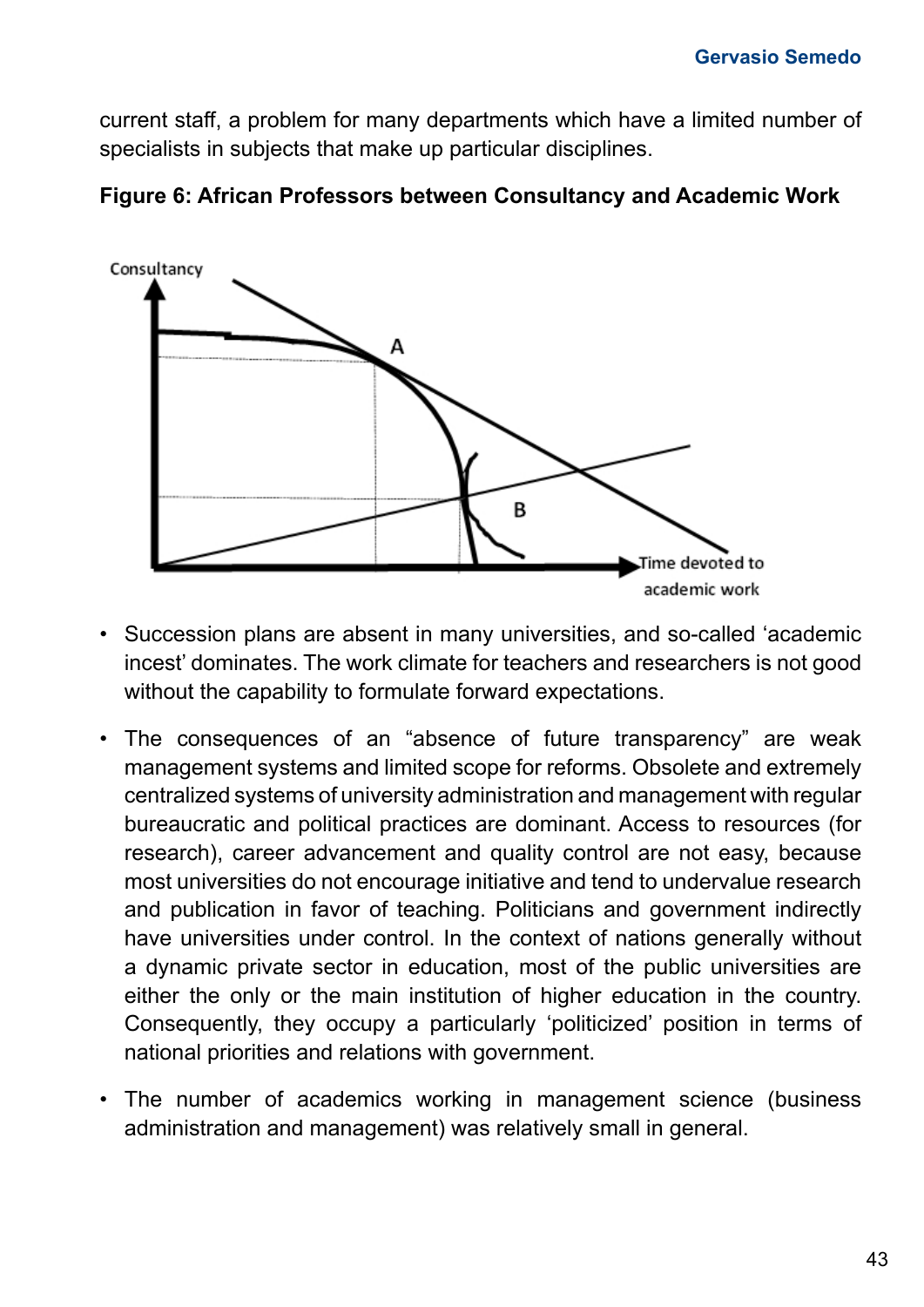• Finally resources are scarce or not optimally distributed. The most prominent condition of work in African universities appears to be the unavailability of teaching material, particularly access to the most current publications provided by libraries, internet and or other electronic media. Such as: research funding, journals (hard copy), subscription-based electronic journals, up-todate teaching, materials, books.

The quantity, nature, and sources of the financial resources for African higher education have major consequences on the learning and intellectual output, and can limit the production of knowledge and access to publications is captured by the term "book famine".

African higher education is poorly endowed financially compared to the rest of the world and yet it is the heart of the research in Africa





Source: UNESCO Institute for Statistics fact sheet, December 2012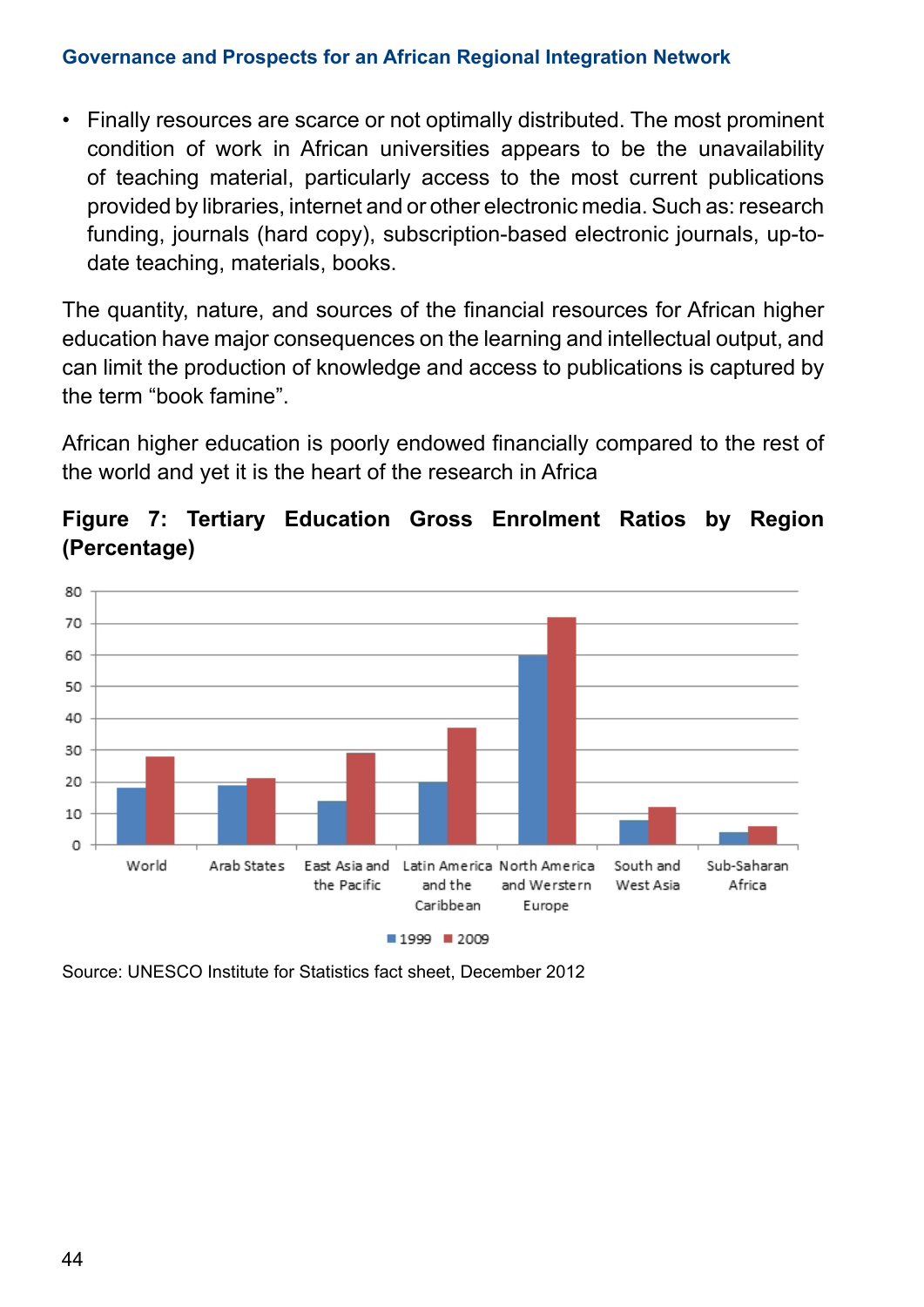|                                           | <b>Percentage of GDP</b><br>devoted to R&D | Percentage of global<br><b>R&amp;D</b> expenditure |
|-------------------------------------------|--------------------------------------------|----------------------------------------------------|
| <b>Africa</b>                             | 0.4                                        | 0.9                                                |
| <b>Europe</b>                             | 1.8                                        | 28.5                                               |
| <b>Latin America</b><br>and the Caribbean | 0.7                                        | 3.1                                                |
| <b>North America</b>                      | 27                                         | 32.7                                               |
| Asia                                      | 1.6                                        | 33.0                                               |
| Oceania                                   | 2.2                                        | 1.8                                                |

#### **Table 6: Investment in Research and Development, 2009**

Source: UNESCO Institute for Statistics fact sheet, December 2012.

African countries spent an average of 0.4% of their GDP in 2009 on research and development. Only a few African countries spent 1% of their GDP on research and development: South Africa, Uganda and Malawi. In addition, the continent represents only 0.6 % of patent deposits worldwide compared with 51% for Asia. The number of researchers compared to the world average is 164 researchers per million inhabitants, against a world average of 1081. Finally, with respect to this section, the logic of creating national universities and research institutes in each country without regional or continental coordination is still a problem. Yet the African Association of Universities (AAU) has recommended since 2002 the establishment cooperation among all countries of the continent (intercontinental vision). On a smaller scale, it is necessary to establish a regional policy of comparative advantage, division of labor and specialization, so universities promote research relevant to the basic needs of African populations with a regional view. Regional integration should be first applied to education and research policies.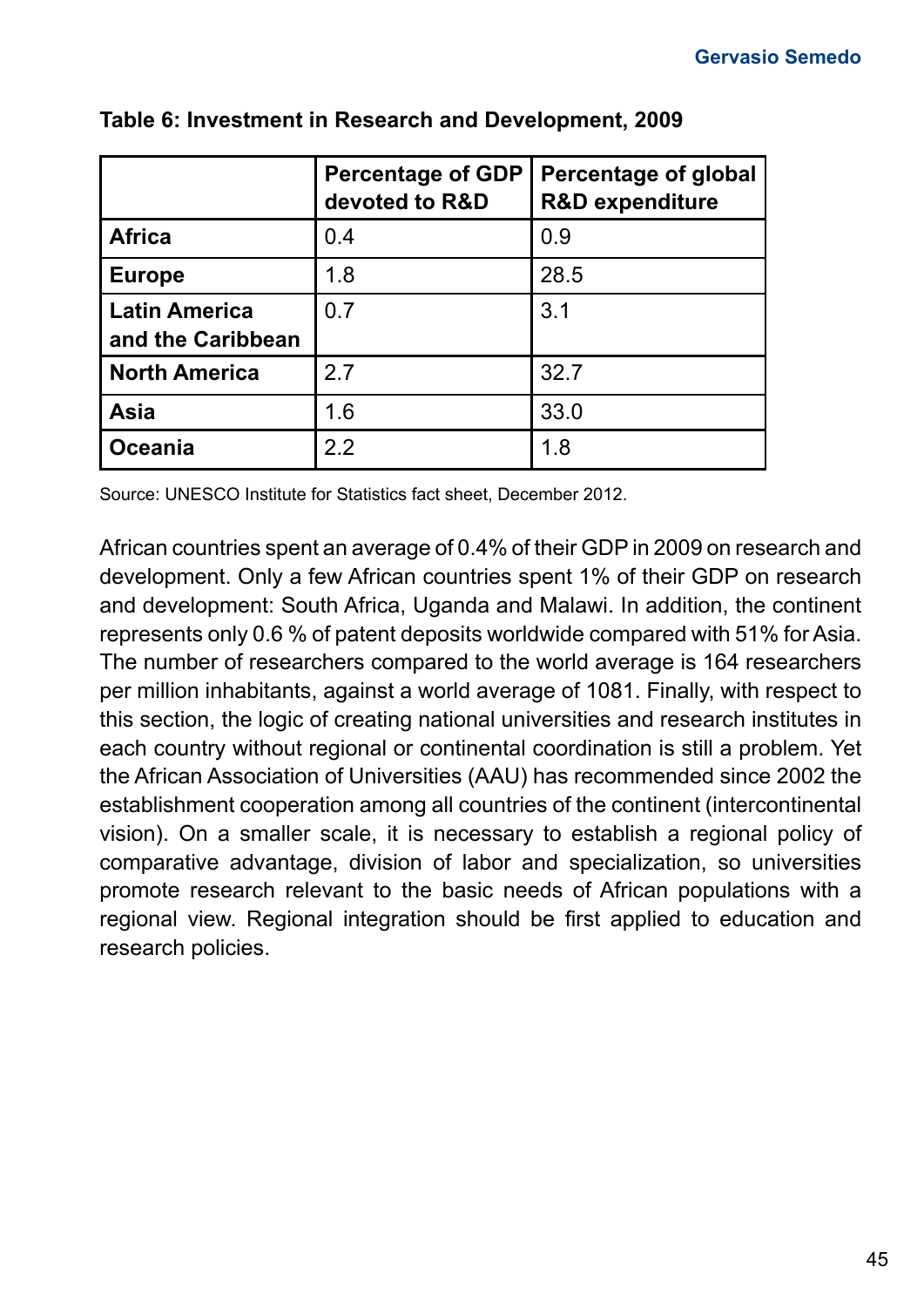# *Experiences and Successful Results of Human Capital and Research Governance: Reasons to Hope*

Despite, the serious challenge of the lack of human capital stock<sup>9</sup> and trends specific to research-developments, many well qualified observers like Carlos Lopez are optimistic to say that Africa could catch-up the technology revolution based on ICT. Reasons to hope regarding improving the state of research and human capital capacity building, which meets the goals of structural transformation of African economies, can be summarized as follows:

Some African countries (Kenya, Tunisia, Rwanda, Morocco, Nigeria, and South Africa) are locomotives for other countries. They have the means to be places of technological revolutions. These countries are already investing in sophisticated technology: electric cars or sports cars (Joule Kenya, Ethiopia Lifan-X), assembled and manufactured fighter aircraft (Arlhac). Innovative sectors of clean renewable energy, bio-agriculture, nanotechnology and aerospace already exist in Africa. Other African innovations include; the M-Pesa money transfer service through mobile phone invented in Kenya which is redefining banking practices in Africa, and the Square Kilometer Array, the largest and most powerful radio telescope in the world in South Africa.

Centers of excellence and research exist in Africa in all areas including the Social Sciences, fundamental Sciences or applied Science (see the following map, German Academic Exchange Service, DAAD, 2013). These centers of excellence are public or private. They can be created by NGOs and therefore managed by civil society. The funding for these centers is dependent on foundations, multilateral or bilateral agencies and the contribution of states. These research centers can have regional and continental vocations giving them more effectiveness and efficiency.

<sup>9</sup> Lopes, C., 2013. Commissariat des Nations Unies pour l'Afrique Recherche-développement : un défi pour l'Afrique. *KongoTimes*, [online] Available at: <http://afrique.kongotimes.info/ eco\_tech/6612-recherche-developpement-defi-pour-afrique-peut-inventer-bruler-etapes-dansdomaines-inattendus.html> (Accessed on 19 May 2015).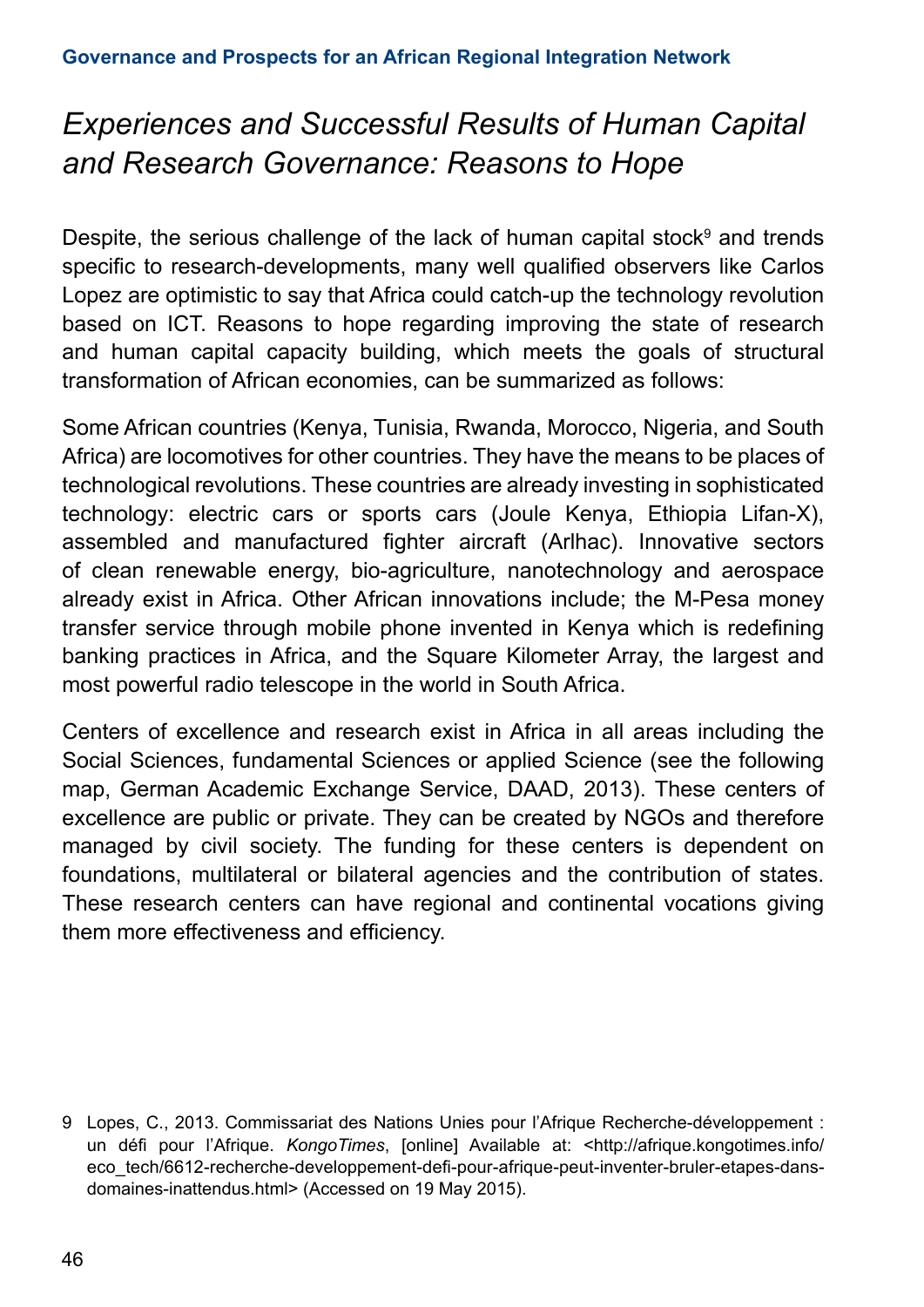| <b>Country</b>      | <b>Center of Excellence</b>             |
|---------------------|-----------------------------------------|
| Senegal             | <b>CERAAS, CESAG</b>                    |
| <b>Burkina Faso</b> | 2IE, PTCI                               |
| Ghana               | <b>ICIPE</b>                            |
| Benin               | ISMP                                    |
| Nigeria             | <b>CEPACS</b>                           |
| Angola              | <b>PAIG</b>                             |
| Kenya               | ANSTI, CMAAE, ICIPE, ILRI, IWM, NAPRECA |
| Botswana            | <b>CESPAM</b>                           |
| South Africa        | AIMS, Human Rights, SAIA                |

**Table 7: African Regional Networks or Centers of Excellence**

Africa will soon have technological cities like Konzoau, now called the Silicon Savannah (Kenya). Large multinational companies in the digital economy and knowledge as IBM, Samsung, Google, PwC, Nokia / Siemens and Huawei have set up laboratories or have their African headquarters in Kenya. These technological cities are an understanding of the need for technological, scientific centers and incubators (such iLab Liberia, Co- Creation Hub Nigeria ICT incubators in Senegal). At least 90 projects in 20 African countries exist and aim to stimulate innovation, entrepreneurship and R & D infrastructure.

Thus, the democratization of technology based on Information and Communication offers Africa the opportunity to leapfrog industrialization and bridge the technology gap. Africa has already bypassed the traditional stages through tools such as wireless, satellite bandwidth and low-cost mobile technologies that require relatively light and inexpensive physical infrastructure. Ecobank has built a platform for financial transactions, which currently covers thirty-five countries, while Airtel is the world leader for enforcement of common tariffs for the use of telephony and data, in 18 countries. Africa is currently the second largest mobile market in the world. The mobile penetration rate increased from 1% in 2000 to 54% in 2012, with more mobile phone users than the US, India and Europe . Africa has used its genius to expand the field of use of the mobile phone. We are witnessing continuous growth in custom applications developed by Africans, among which are innovations like Mafutago, Afritab and smartphone VMK Elikia.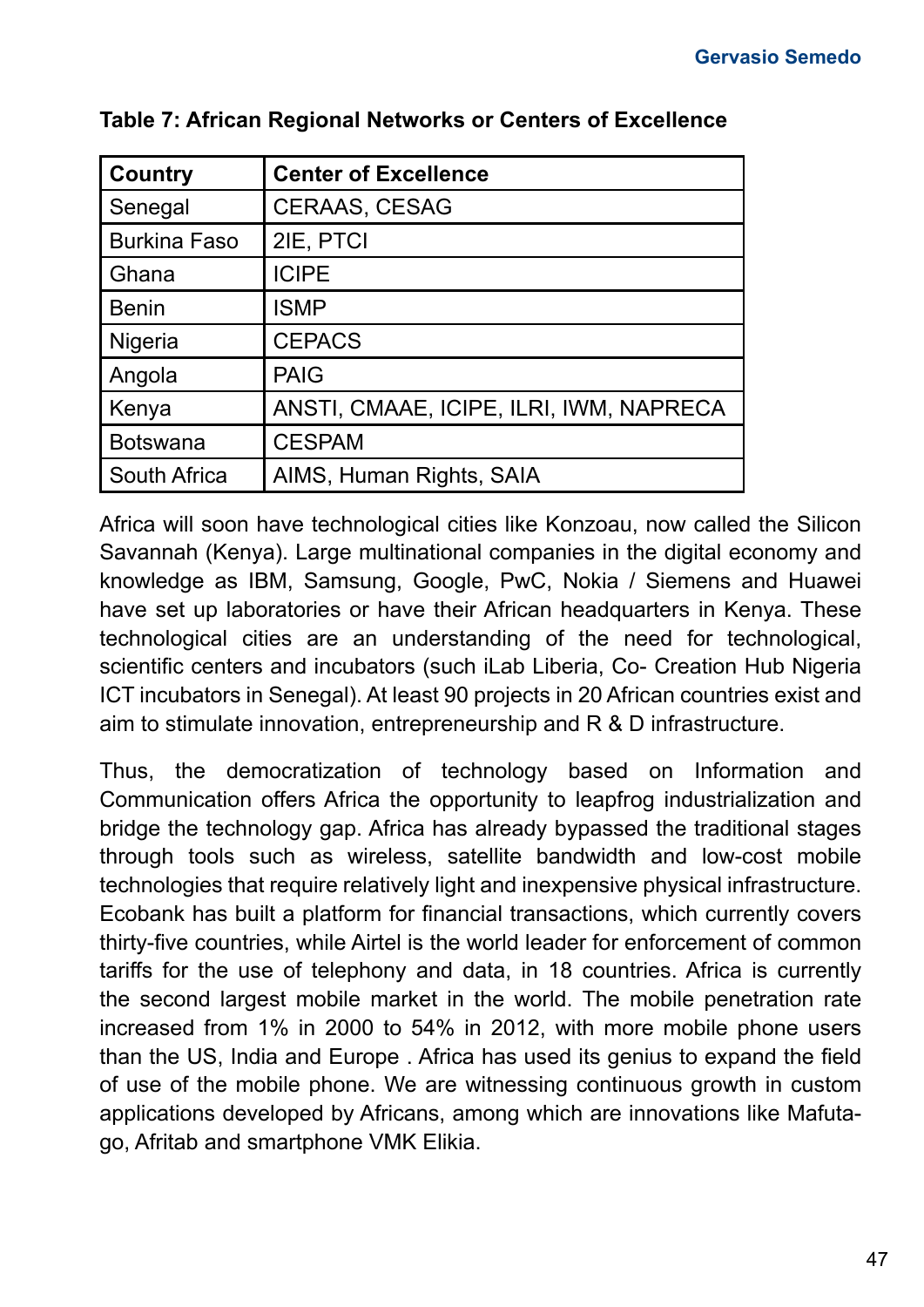- Demographic trends in Africa including rapid urbanization, offer opportunities to make appropriate use of the demographic dividend for development strategies.
- According to UNDP forecasts, in less than three generations 41% of the world's youth will be African. In 2050, these young people will represent more than a quarter of the global workforce. African Youth engaged with the use of digital technologies, could help accelerate industrialization.
- The African informal sector is inventive and participates in the process of industrialization. This is fertile ground for incremental innovation by tenacious entrepreneurs who can literally transform trash into treasure: such as various instruments to lawnmowers.
- With its abundant resources and untapped renewable energy, Africa has the means to quickly switch to a new clean techno-economic model.

We must add to this optimistic outlook two further stipulations: At first, signs of progress in higher education are appearing in sub-Saharan Africa. The international development community has begun to recognize the importance of advanced schooling, while some African countries have introduced innovative policies to strengthen tertiary education systems, [although] this progress is small in comparison with the progress of other world regions, perhaps partly as a result of insufficient understanding of the positive effects that higher education can have on economic development (Bloom, Canning and Chan, 2006) Secondly, as stated by Tilak (2005), the rates of return in Africa are higher than world averages for both society and individuals (at 11.3% and 27.8% respectively — against world averages of 10.3% and 19%).

It is now possible to say African countries have recognized the importance of continental and regional cooperation in research and development. Within the New Economic Partnership for Africa's Development (NEPAD), African governments and the African Union have often identified ambitious visions through which they aim to have common approaches broadcasted to the Regional Economic Communities (RECs). These RECs are: Economic Community of West African States (ECOWAS), the Economic Community of East African Community (EAC), the Economic Community of the States of Central Africa (ECCAS), the development Community of Central Africa (ECCAS), the Southern African Development Community (SADC). These areas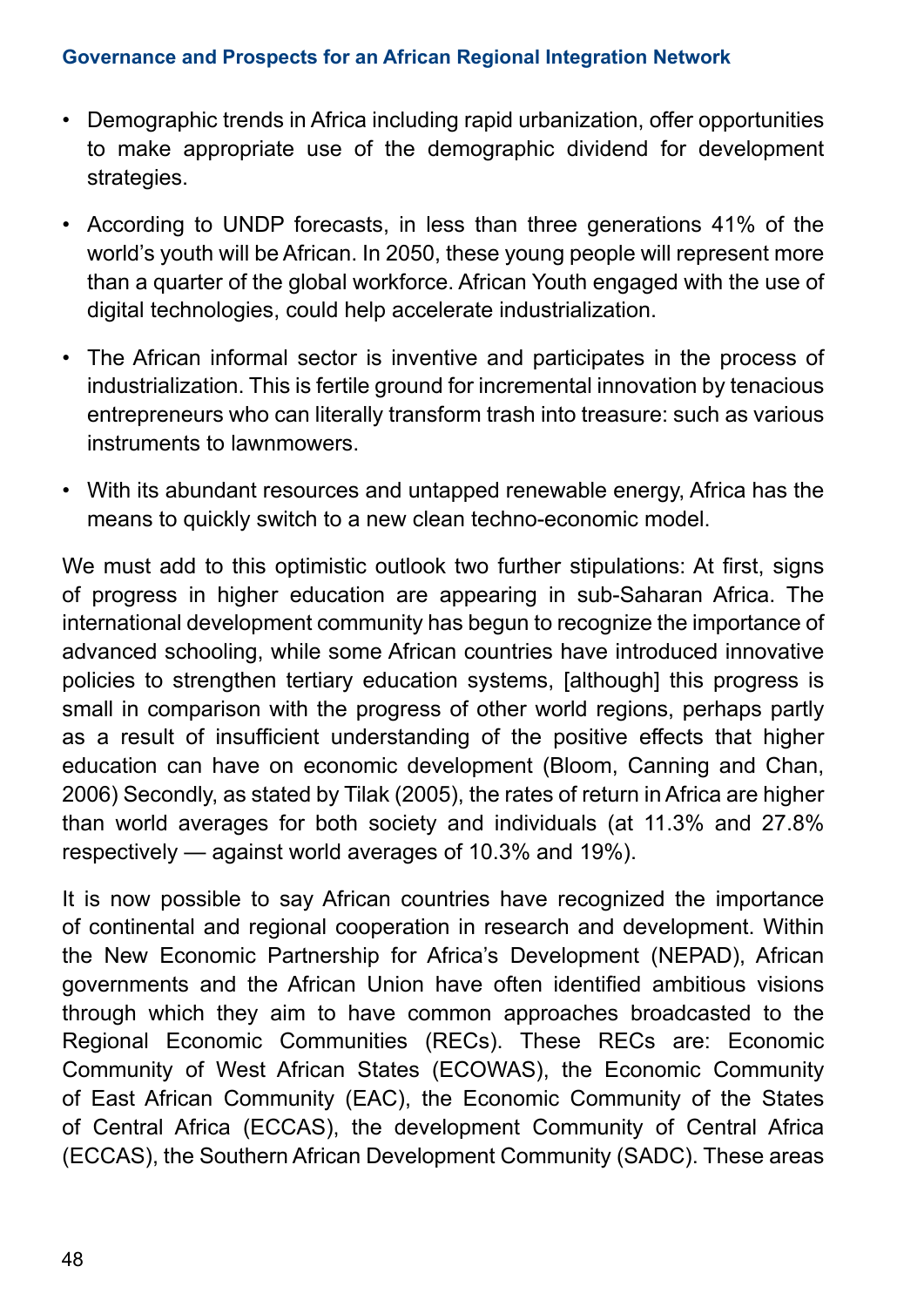have established specific institutions or work with other regional institutions and apply subsidiarity rules (see graph below).

#### **Figure 8: Continental and Regional cooperation in Research and Development in Africa**



For example, ECOWAS is internally governed by three major institutions: ECOWAS Commission, ECOWAS Parliament and ECOWAS Court of Justice. ECOWAS also works with specialized institutions that meet specific objectives within the research network, such as convergence policies and the single currency objective (see table).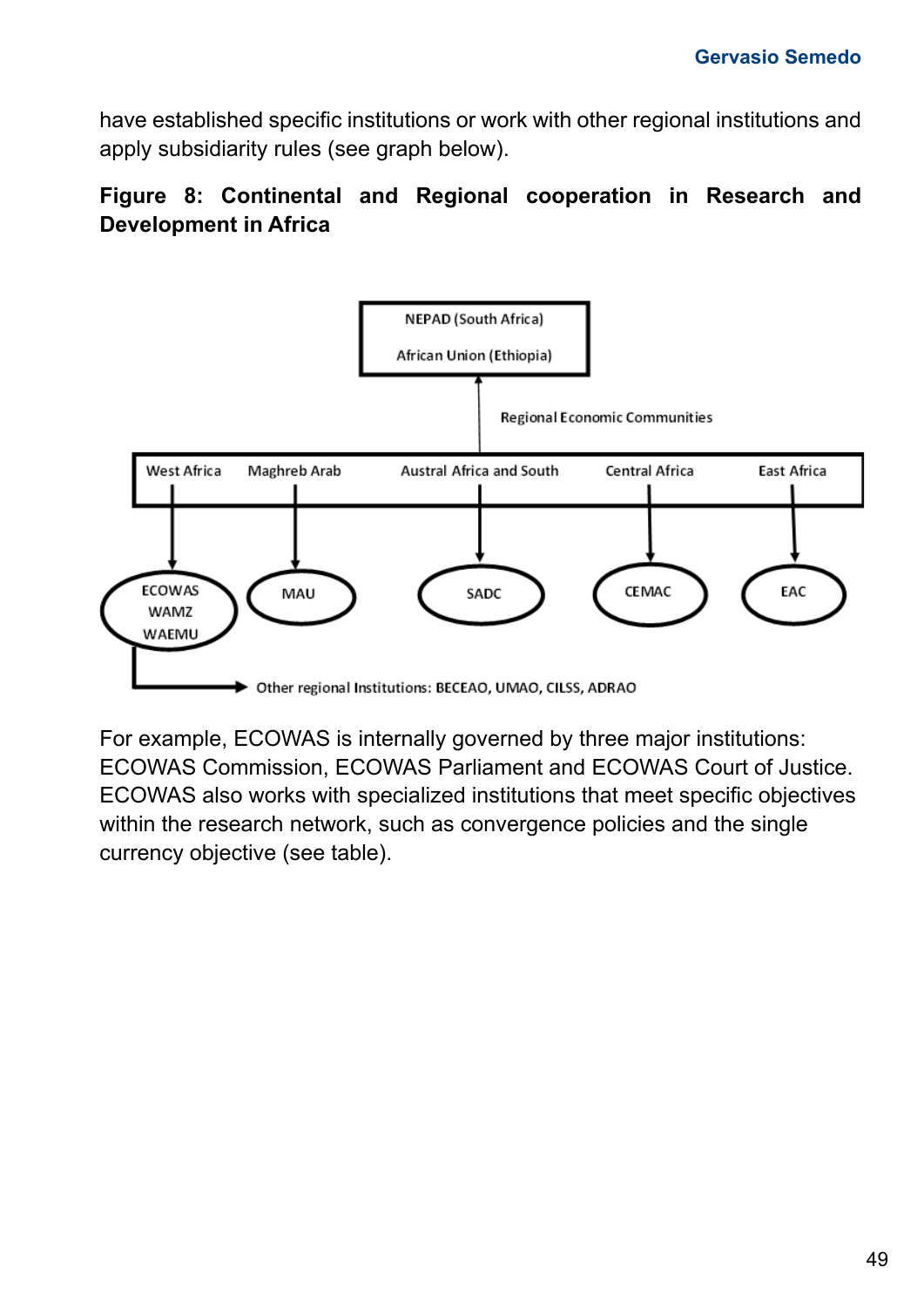#### **Table 8: ECOWAS Specialized Institutions**

| <b>Name</b>                                                                              | Acronym       | Location                            |
|------------------------------------------------------------------------------------------|---------------|-------------------------------------|
| <b>West Africa Health Organization</b>                                                   | <b>WAHO</b>   | Bobo Dioulasso,<br>Burkina Faso     |
| <b>West African Monetary Authority</b>                                                   | <b>WAMA</b>   | Freetown, Sierra<br>Leone           |
| <b>ECOWAS Youth and Sports</b><br><b>Development Centre</b>                              | <b>EYSDC</b>  | Ouagadougou,<br>Burkina Faso        |
| <b>ECOWAS Gender Development Centre</b>                                                  | <b>EGDC</b>   | Dakar, Senegal                      |
| <b>Water Resources Coordination Centre</b>                                               | <b>WRCC</b>   | Ouagadougou,<br><b>Burkina Faso</b> |
| <b>West African Power Pool</b>                                                           | <b>WAPP</b>   | Cotonou, Benin                      |
| <b>Inter-governmental Action Group Against</b><br><b>Money Laundering in West Africa</b> | <b>GIABA</b>  | Dakar, Senegal                      |
| <b>ECOWAS Regional Centre for Renewable</b><br><b>Energies and Energy Efficiency</b>     | <b>ECREEE</b> | Praia, Cabo Verde                   |
| <b>ECOWAS Regional Electricity Regulatory</b><br><b>Authority</b>                        | <b>ERERA</b>  | Accra, Ghana                        |
| <b>West African Gas Pipeline Authority</b>                                               | <b>WAGPA</b>  | Abuja, Nigeria                      |
| <b>ECOWAS Bank for Investment and</b><br><b>Development</b>                              | <b>FBID</b>   | Lome, Togo                          |
| <b>West African Gas Pipeline Company</b>                                                 | <b>WAPCo</b>  | Accra, Ghana                        |
| The West African Monetary Institute                                                      | WAMI          | Accra, Ghana                        |

In spite of its "Vision 2020", ECOWAS' institutional architecture for steering projects is often heavily dependent on external funding, which is not suited to the desired structural transformation of the integration area. This architecture is as follows: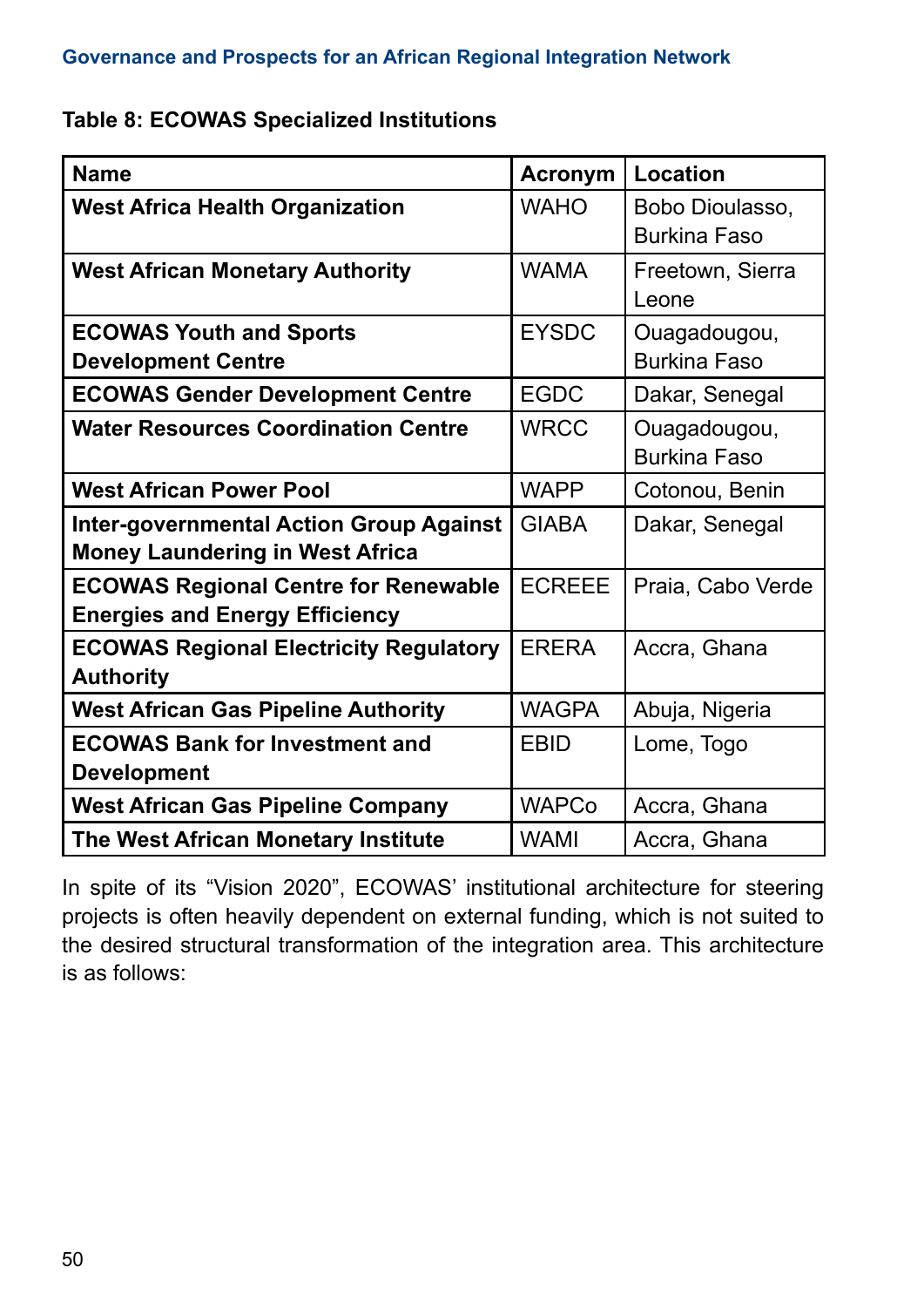

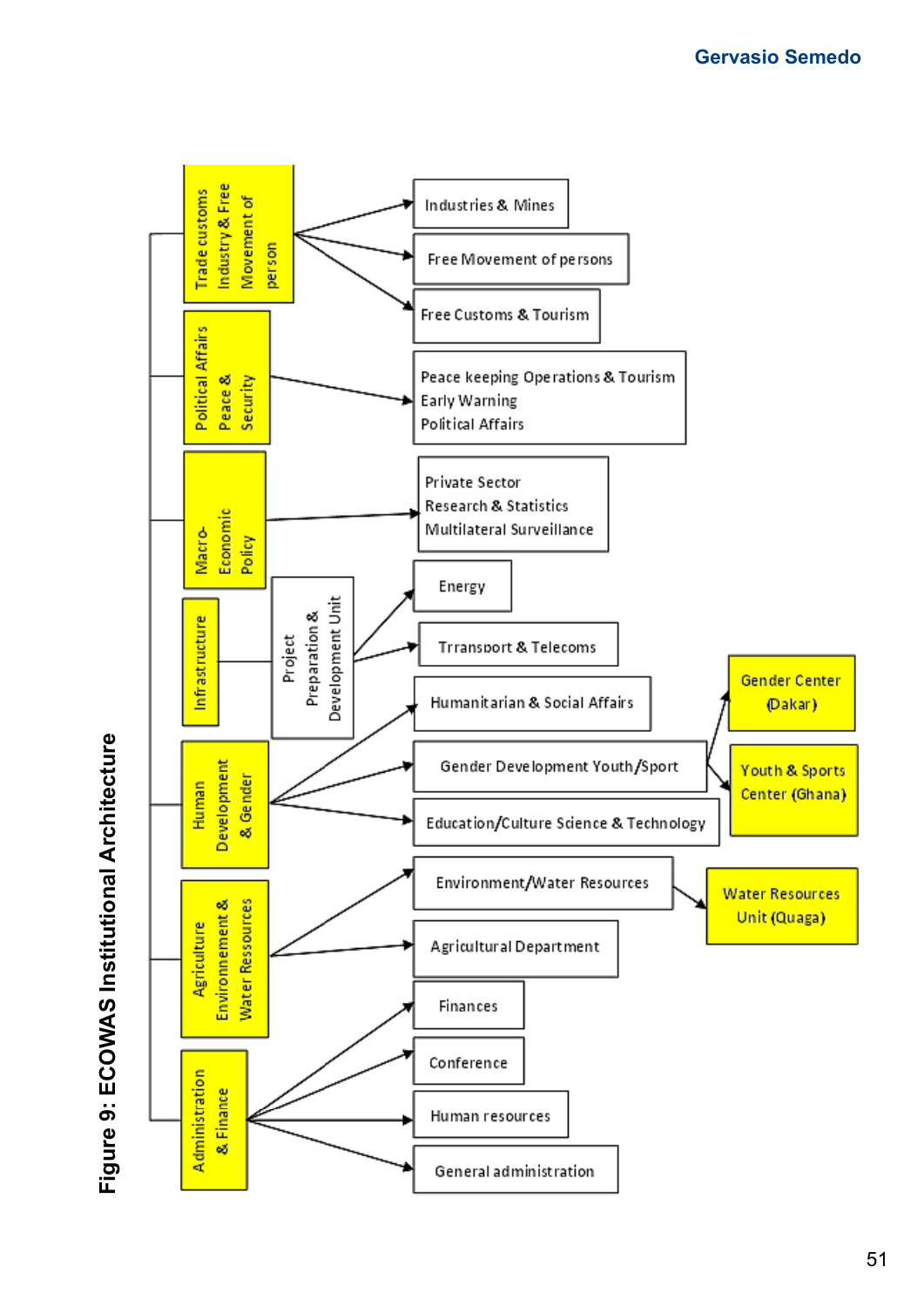Where coordination exists, it is at a minimum level in the regional centers of excellence (see previous map) often funded by international donors who do not have a mission to achieve a broader regional vision (maximum level desirable) when they decide to fund a project. For economic training and specialization PhD level include the PTCI, CESAG an example is the African Network on Scientific and Technological Information (ANTSI) that could work with the Higher Institute of Mathematics and Physics of Benin, for peace and security, the Faculty of Sciences of Ibadan (Nigeria), and regional problems concerning peace and safety are treated with the Center for Peace and Conflict Studies (CEFACS). In the field of agricultural research, the Regional Studies Center for the Improvement of Adaptation to Drought (CEERAS) in Senegal and its cooperation with the International Center of Insect Physiology and Ecology (ICIPI) and the International Institute of Engineers of Water and Environment (IIIEE) is an example of scientific collaboration in the parts of Africa marked by invasions of locusts.

At request of ECOWAS, the Community Development Programme (CDP or PRCD) was introduced. The main objective of PRCD is the development of applied research in the field of regional integration and cooperation in the various scientific, social and technical areas. Despite this desire to move in the right direction to coordinate research and development activities, it has proved difficult to set up a functional network of research. Authorized ECOWAS officials like General Touré involved in peace and security programs recognized in 2011 at the ECOWAS Summit the limitations of research networks and showed that even internally, ECOWAS has failures with the flows of information. He enjoined the management bodies to cooperate among themselves within the framework of this Committee, in the spirit of complementarity and partnership, rather than competition. He was of the view that a cooperative approach of "synergy" would guarantee the successful formulation and implementation of all ECOWAS regional programs. He therefore urged them to embrace synergism and called for their enhanced full commitment to the CDP process with a view to achieving an "ECOWAS of peoples". In this meeting, he recommended among others;(i) the hosting of interdepartmental meetings at least twice a year within the framework of ECOWAS ICT for the CDP; (ii) a vast training program of the ECOWAS Commission Staff on ECOWAS for greater ownership and sustainability; and (iii) the involvement of the Communication Directorate and the Community Computer Centre in all departmental activities for better dissemination of information on the various programs.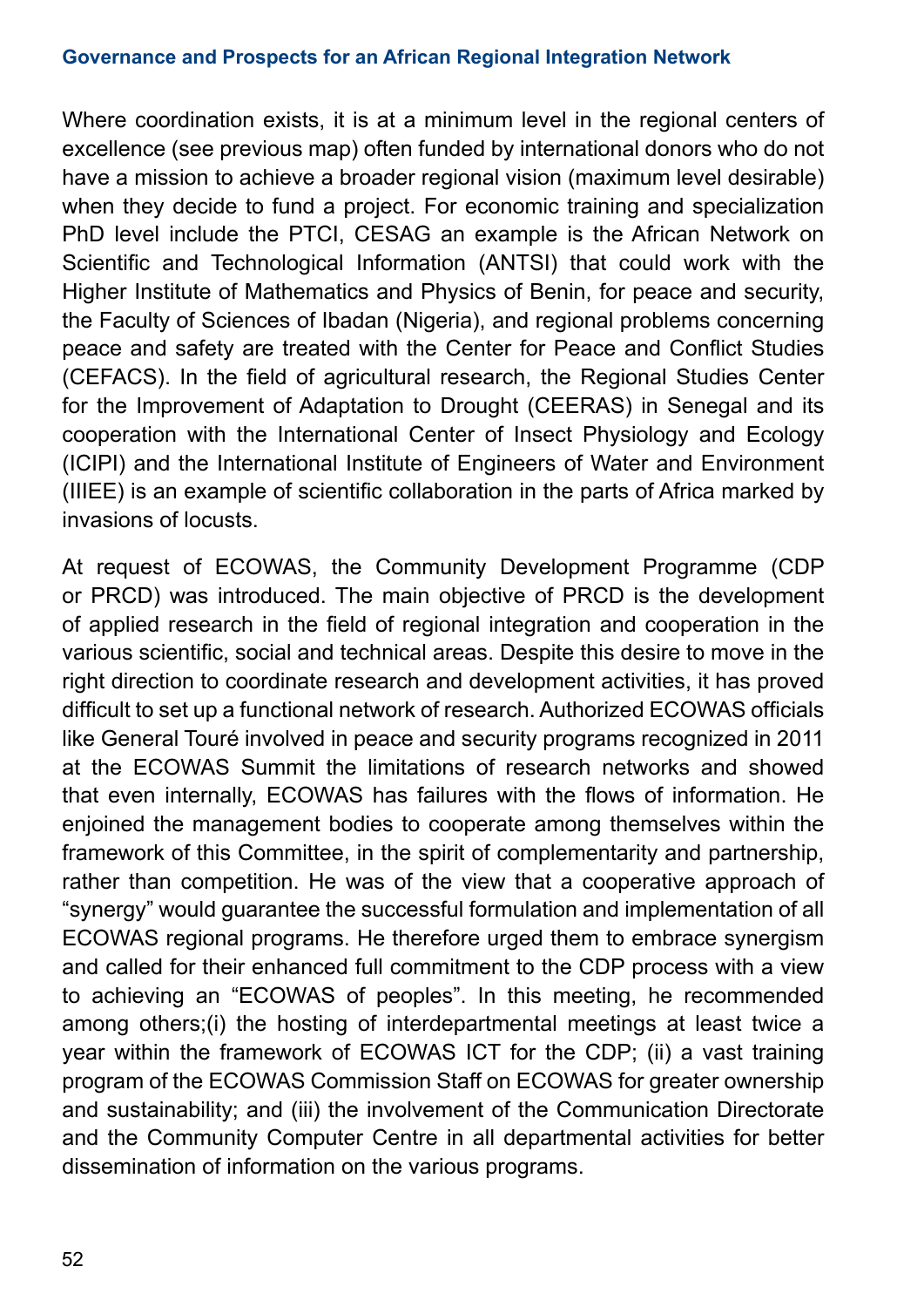It should be signaled that noticeable effort was initiated by Professor Lambert Bamba Ngaladjo and continued by Dr. Nzue for the coordination of research in economics and social sciences in the context of ECOWAS' Economic Policy Analysis Unit (EPAU). EPAU brought together: Center for Economic Policy in Ghana, Nigeria Institute for Social and Economic Research, CEPOD (Benin), CAPES (Burkina Faso), CIRES (Ivory Coast) and the West African Institute of Financial and Economic Management. EPAU has been able to establish the Journal of West African Integration, which stopped publishing after two volumes partly for financial reasons. A further reason is posed by Ebola. Senegalese institutions of research still use their national approach with Revue de la FASEG (ROASEG: Revue Ouest-Africaine de Sciences Economiques et de Gestion), started in 2010.

The CEMAC area and UMA are not as organized as West Africa and are behind on meeting the recommendations of the African Union. They are marked by the National Research Priority around universities and national research institutes. However, national programs in Maghreb are effective in relation to the breakthrough countries such as Morocco and Tunisia. As we have seen in East Africa, Kenya is emerging as an important center of research and development, dissemination and experimentation of technology and a large stock of human capital. It leads the prestigious African Economic Consortium (ARC) and it receives researchers in economics from all over the continent at the Jomo Kenyatta University. The ARC funding depends on the ACB, the World Bank, and the Swedish Agency for Cooperation.

However, ARC is dominated by the Anglo-Saxon approach to economics; with its links with the World Bank and Oxford University offering African youth publishing opportunities in highly rated journals internationally, such as World Bank Review and Journal of African Economies.

In fact, the much more assertive African Anglophone countries have taken the lead in recognizing higher education and research as a new priority with increasing globalization, the commodification of knowledge and the ascendancy of information and communication technology (ICT). This is evidenced by national institutional reforms in South Africa (since 1994); the expansion of the higher-education sector in Ethiopia, Ghana, Tanzania and Botswana in the 2000s; and the recent emergence of transnational universities (in Botswana, South Africa, Tanzania, Zimbabwe and Lesotho).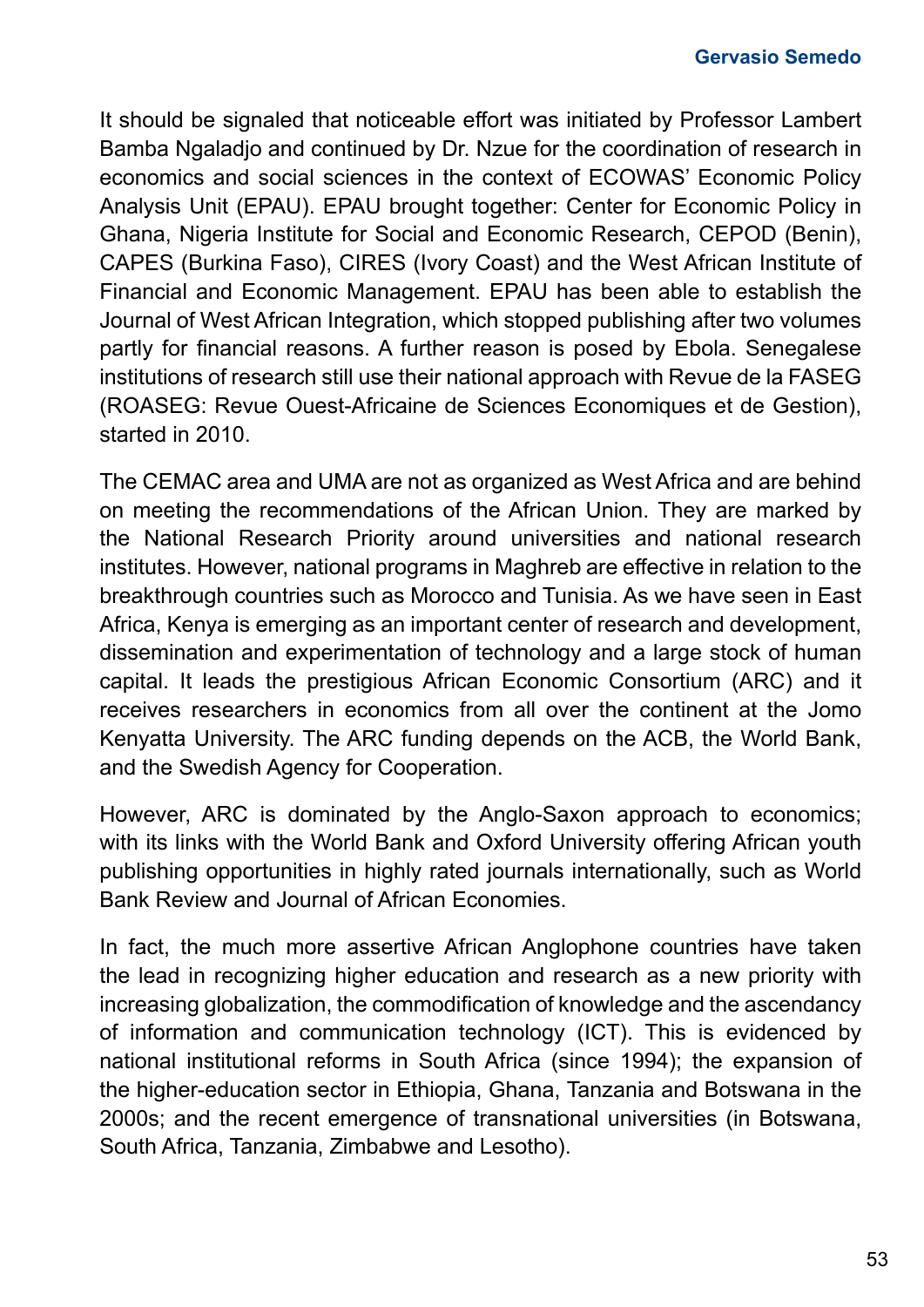Now if we talk about governance of an institution in general, we must bear in mind the following diagram:



**Figure 10: Good Institutional Governance**

How to apply this diagram to the analysis of research institutions and to universities existing in Africa? Observers like Sawyerr A (2004)<sup>10</sup> identify problems of governance in education in Africa as follows:

- Civic education, a crucial component of governance education, has been delayed in tribal identities in order to conform to the demands of the post-colonial nation-state. The consequence of such attitudes was the failure to inculcate values of proper management and accountability and an understanding of the relationship between governance and development for the citizen.
- Education about governance is often not viewed as a developmental subject and not given priority in terms of resource allocation by African countries, leading to an absence of equitable and inclusive rules, consensus on goals and participatory schemes.
- The field (especially the academic subject of political science) has often been seen in Africa as hostile or a threat to government. Teaching to obey to the central authority has been the result.

<sup>10</sup> Sawyerr, A. 2004. Challenges facing African universities: Selected issues. *AfricanStudiesReview,*  47, 1. Accra: Association of AfricanUniversities.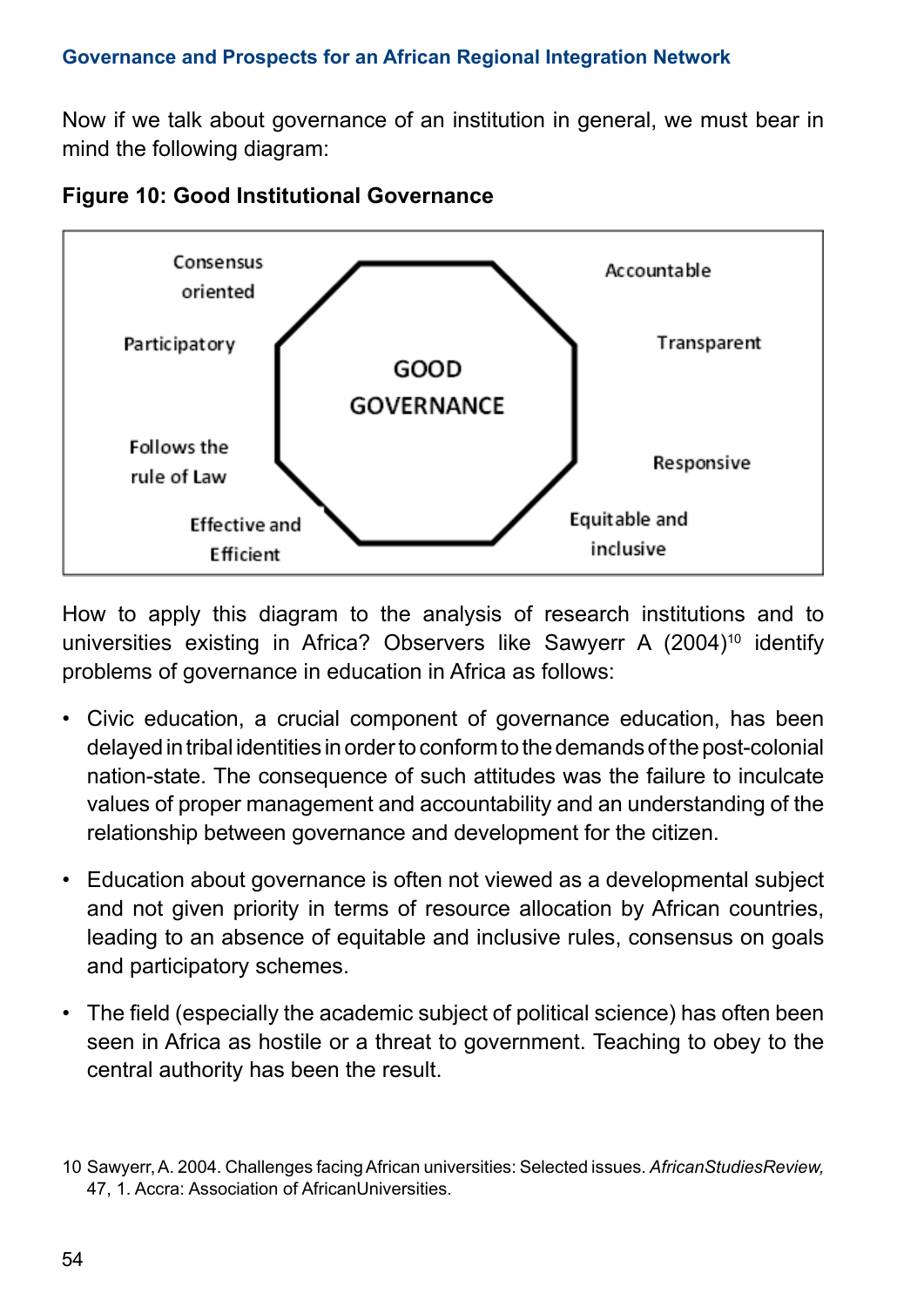- The teaching of governance has been truncated among disciplinary fields at most African universities, with no concerted effort to instill in graduates the need to understand how each of these subjects contribute to good governance as a human and national endeavor.
- African universities have not been good examples themselves of good governance: they have often been characterized by the same management ills that have plagued national administrations and other sectors of society. These have included the inability to contribute directly to policymaking, the development of a national vision, and to produce 'usable' output (whether in the form of research, knowledge generation or graduates); as well as corruption, patronage systems and power struggles. All things being equal: no transparency in management is the dominant practice. Here they have contributed to national governance, African universities have often limited their role to the production of functionaries who have little comprehension of their role as drivers of change and instruments of the common good, leaving both the projection and defense of these ideals to political operators. So they lack responsiveness to meet the needs of researchers. Research and publication facilities miss in this context. The allocated individual and team funds are often not sufficient to support proposed research studies, therefore leaving applicants with a shortfall and prospects of not completing their research. In an environment where equipment is either outdated or non-existent, the acquisition of new equipment is often not supported by the university, thus discouraging applications that require equipment or even university transport facilities.
- The processes of reviewing and approving applications for research funding are often inordinately time-consuming and non-transparent, leading to delays that undermine proposed research and often clash with departmental schedules.

Research consultancy work has also become a significant channel of gaining resources for many African academics. During research it emerged that some consultant academics use the opportunity to acquire equipment that they, and sometimes their departments and universities, need. Examples included laptops (often, universities only provide desktop computers, which are often not regularly upgraded) and software. This practice may, of course, motivate academics to prioritize 'moonlighting' consultancy work at the expense of their core teaching duties (Intellectual Dutch Disease) or to invest in political activities with high returns.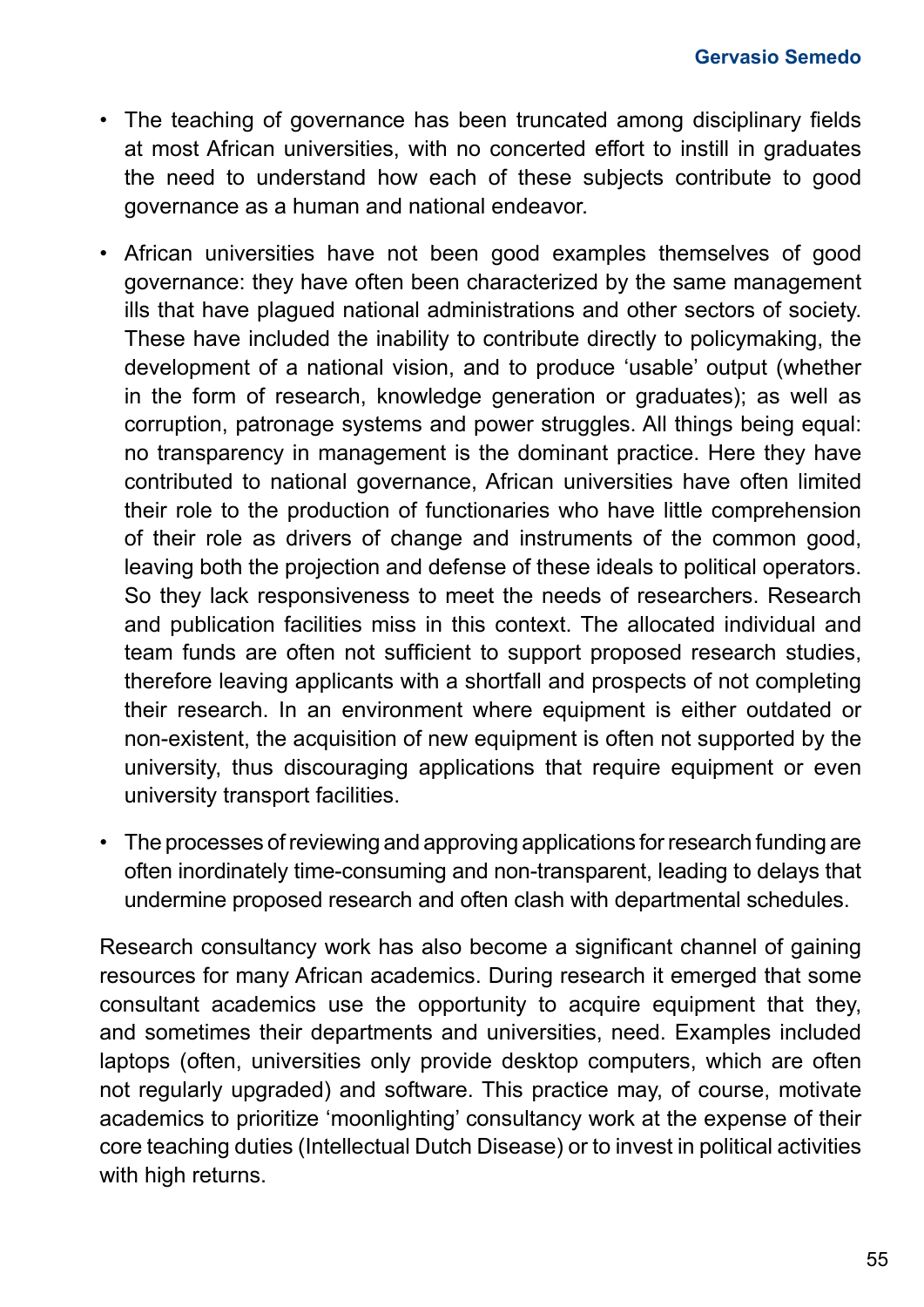Aware of the difficulties related to the governance of universities and academic institutions, researchers and professors created a formal structure to discuss the better functioning of these institutions. The South African Institute of International Affairs (SAIIA), is a think tank based in Johannesburg. Since 2002, SAIIA's Governance and African Peer Review Mechanism Program (APRM Program) has promoted public debate and scholarship about critical governance and development questions in South Africa, and extended the debate to include 20 African countries. The program seeks to improve public policymaking in the context of globalization by linking governments, citizens and researchers through a variety of publications, training workshops and research fellowships. So, SAIAA an independent and non-government institution has experience in governance and proud record as South Africa's premier research institute on international issues.

The Pan-African Institute of Governance (PAIG), with a focus on universities, has existed since 2010. Its headquarters are in Yaoundé and it is led by the Rector Bonaventure Mvé-Ondo, as a continental state-owned institution, working in close partnership with the Association of African Universities, UNESCO and the African Union. The institute's mission is to in particular: identify and share good practice in university governance; strengthen the capacity of institutions and help strengthen the leadership in universities; develop tools for collecting and analyzing reliable and recent data on higher education; design and implement awareness raising and training on university governance, developing a professional culture of university governance, developing on a voluntary basis assessment tools for the governance of higher education institutions and, more generally, all stakeholders in higher education. Target audiences will be the leaders and participants of higher education institutions (rectors, vice-rectors, deans, and secretary-generals), leaders of para-academic organizations supporting the actors of public authorities and state organizations or inter-state support for higher education and research. PAIG is helped by ADEA, which is a pan-African network whose mission is to inform and facilitate the transformation of education and training in view of accelerating Africa's sustainable development. It is a partnership between African Ministers of Education and development agencies. Its programs focus on research, policy dialogue, advocacy and networking, as well as advisory services and capacity building. ADEA is hosted by the African Development Bank (AfDB).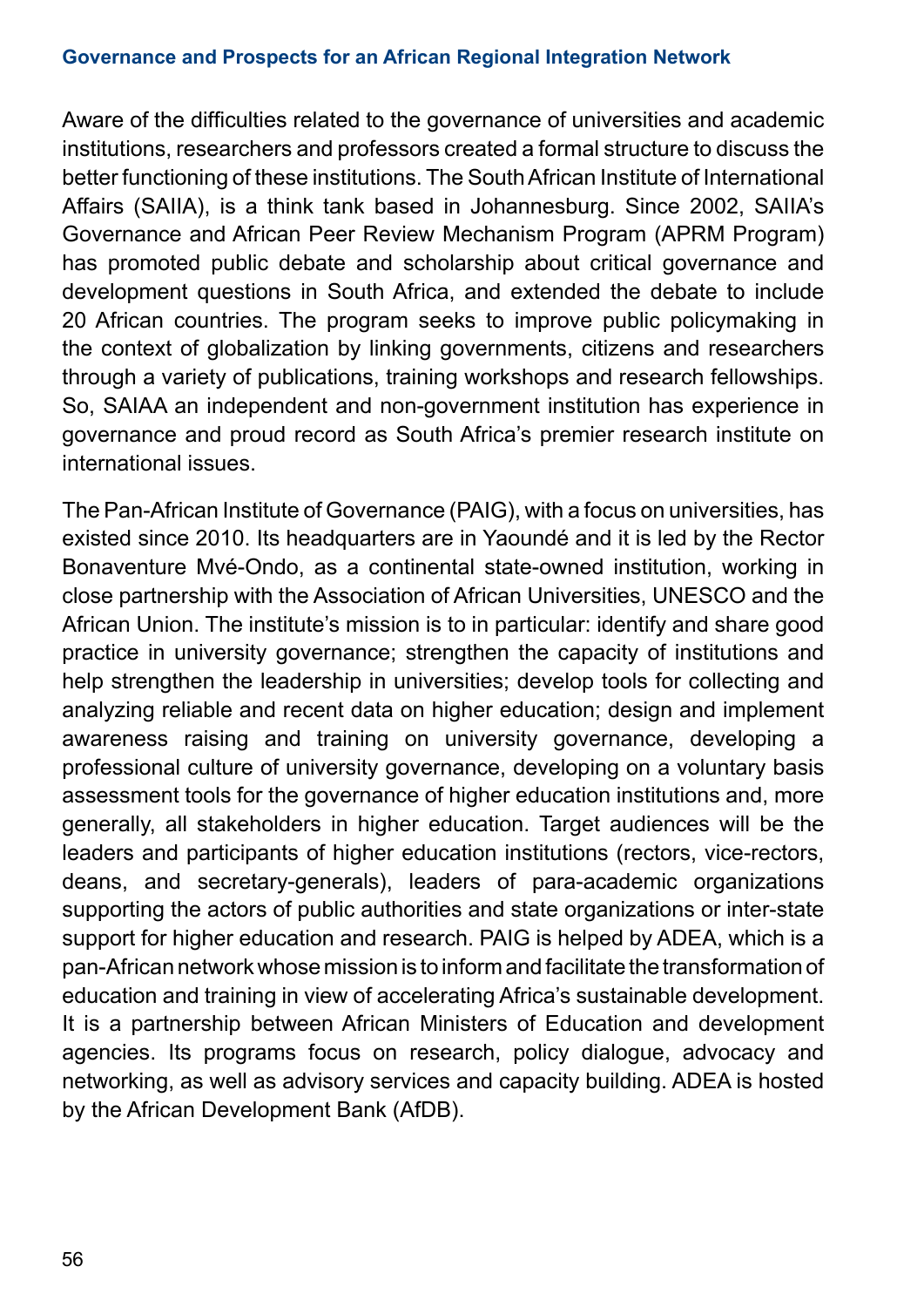# *Governance Scheme to Create a Network Centered on Specific Publications around Regional Integration in Africa*

Many periodicals are available on African development and on the process of regional integration in different parts of the continent (see table 9). They use typically specialized language: an academic approach. These reviews have their production basis in Africa or have a worldwide source.

#### **Table 9: Periodicals Specialized in African Subjects, particularly Regional Integration**

| <b>Name &amp; Location</b>                                                                                   | <b>Journal of Econo-</b><br>mic Classification<br>by year of listing | Interest for<br>economic<br>integration |
|--------------------------------------------------------------------------------------------------------------|----------------------------------------------------------------------|-----------------------------------------|
| African Development Review and<br>Integration/Revue Africaine de<br>Developpement et d'intégration, Ethiopia | June 1992                                                            | yes                                     |
| African Economic History, Oxford, Great<br><b>Britain</b>                                                    | 1984                                                                 | yes                                     |
| African Finance Journal, Kenya                                                                               | 1999                                                                 | ves                                     |
| African Journal of Social Sciences,<br>Ghana                                                                 | 2011                                                                 | yes                                     |
| Asian-African Journal of Economics and<br>Econometrics, Nigeria                                              | 2011                                                                 | no                                      |
| Brussels Economic Review, Belgium                                                                            | 1996                                                                 | ves                                     |
| Cahiers du CEDIMES, France                                                                                   | 1998                                                                 | yes                                     |
| Cahiers de Recherches sur l'éducation<br>et les savoirs, Senegal                                             |                                                                      | ves                                     |
| Cahiers du CREAD, Algeria                                                                                    | 2008                                                                 | no                                      |
| Development Southern Africa, South<br>Africa                                                                 | 1995                                                                 | yes                                     |
| Economie appliquée, France                                                                                   | 1960                                                                 | yes                                     |
| Economic Bulletin of Ghana                                                                                   | 1974                                                                 | no                                      |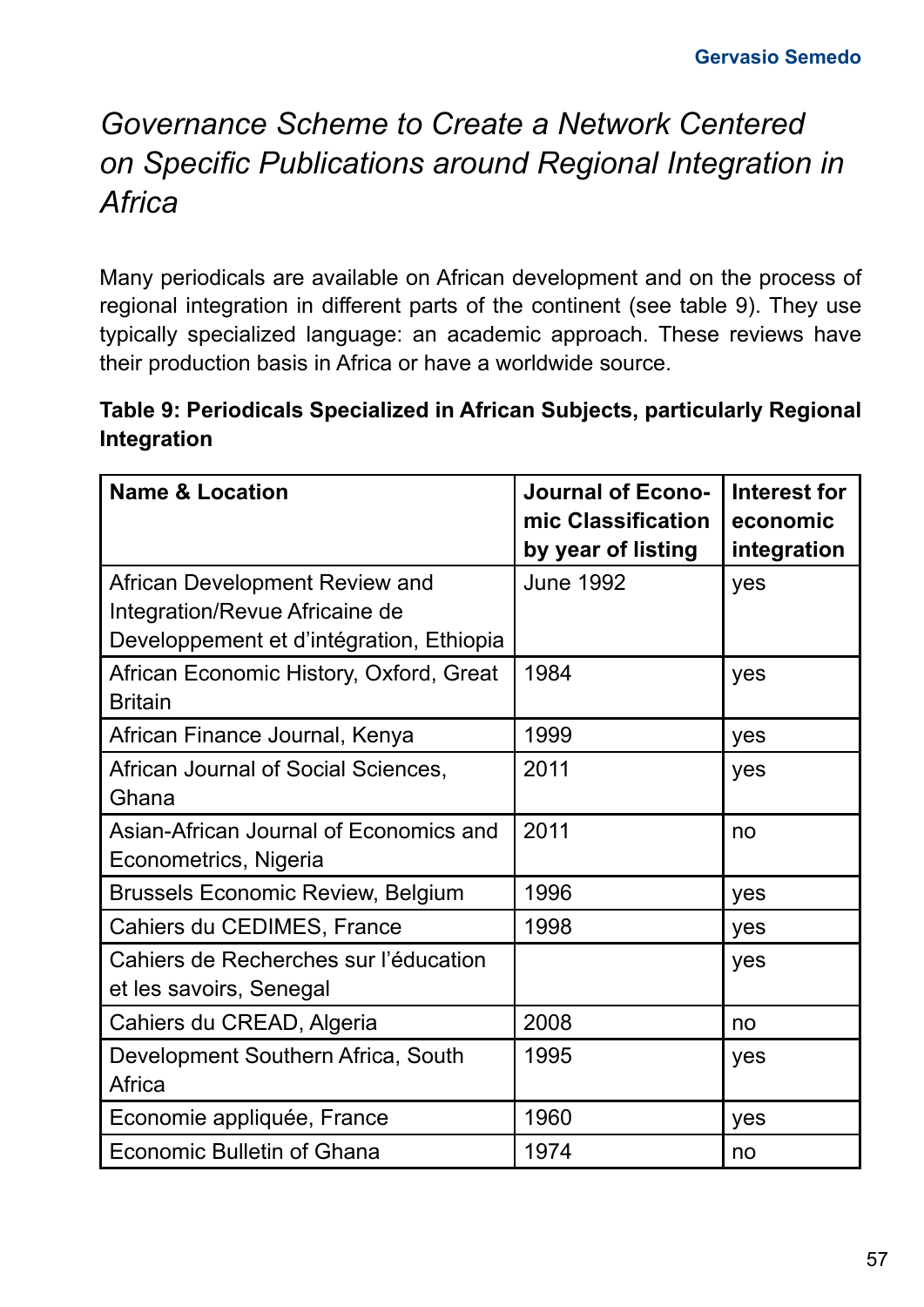| <b>Name &amp; Location</b>                                                                                                                      | <b>Journal of Econo-</b><br>mic Classification<br>by year of listing | <b>Interest for</b><br>economic<br>integration |
|-------------------------------------------------------------------------------------------------------------------------------------------------|----------------------------------------------------------------------|------------------------------------------------|
| Ghana Policy Journal                                                                                                                            | 2000                                                                 | no                                             |
| Journal of African Business                                                                                                                     | 2000                                                                 | yes                                            |
| Journal of African Development<br>(formerly Journal of African Finance and<br>Economic Development), Nigeria                                    | 2006 start 1992                                                      | yes                                            |
| Journal of African Economies, Kenya<br>&Great Britain (Oxford)                                                                                  | 1992                                                                 | yes                                            |
| Journal of African Trade, Ghana& Oxford                                                                                                         | 2014                                                                 | yes                                            |
| Journal of Economic Integration, Korea                                                                                                          | 1993                                                                 | yes                                            |
| Journal of development studies                                                                                                                  | 1996                                                                 | yes                                            |
| L'Actualité Economique/Revue<br>D'Analyse Economique, Canada                                                                                    | 1997                                                                 | yes                                            |
| Mondes en développement, France                                                                                                                 | 1967                                                                 | yes                                            |
| Nigerian Journal of Economic<br>and Social Studies                                                                                              | 1959                                                                 | yes                                            |
| Peace Science Society (International)<br>Formerly: Peace Research Society<br><b>International Papers</b>                                        | 1979 start 1973                                                      | yes                                            |
| PrésenceAfricaine, Paris                                                                                                                        | 1947                                                                 | yes                                            |
| Recherchesafricaines, Senegal                                                                                                                   | 1997                                                                 | yes                                            |
| Regional Integration Observer (RIO),<br>Germany and Cabo Verde                                                                                  | 2013                                                                 | yes                                            |
| <b>Review of Development Economics</b>                                                                                                          | 1997                                                                 | yes                                            |
| Review of Regional Researc (Formerly:<br>Jahrbuch für Regionalwissenschaft; i.e.<br>Review of Regional Research, Review<br>of Regional Studies) | 2014 start 1970                                                      | no                                             |
| <b>Review of Social Sciences</b>                                                                                                                | 2002                                                                 | no                                             |
| Review of Urban and Regional Develop-<br>ment Studies                                                                                           | 1996                                                                 | yes                                            |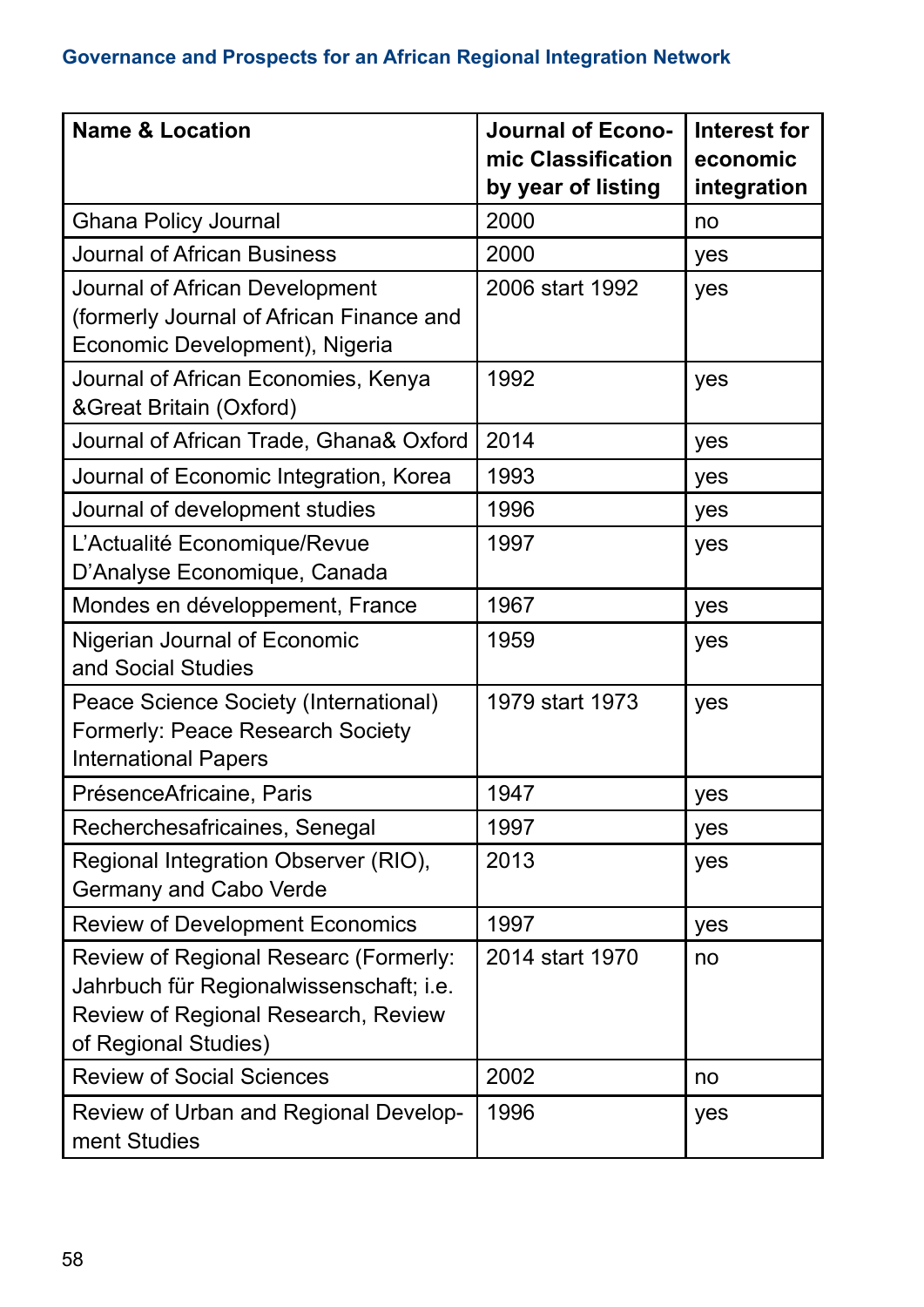| <b>Name &amp; Location</b>                                                                                    | <b>Journal of Econo-</b><br>mic Classification<br>by year of listing | <b>Interest for</b><br>economic<br>integration |
|---------------------------------------------------------------------------------------------------------------|----------------------------------------------------------------------|------------------------------------------------|
| Review of World Economics/<br>Weltwirtschaftliches Archiv (Formerly:<br>Weltwirtschaftliches Archiv, Germany) | 2003                                                                 | yes                                            |
| Revue africaine de gestion, Senegal                                                                           | 2002                                                                 | no                                             |
| Revue économique et monétaire de la<br>BCEAO, Senegal                                                         | 1996                                                                 | yes                                            |
| Revue de la FASEG (ROASEG),<br>Revue Ouest-Africaine de Sciences<br>Economiques et de Gestion, Senegal        | 2010                                                                 | yes                                            |
| Revue Ivoirienne de Sociologie et<br>d'Anthropologie                                                          | 1990                                                                 | no                                             |
| Revue Africaine de Sociologie                                                                                 | 1967                                                                 | no                                             |
| Revue AfriqueContemporaine, Paris                                                                             | 1962                                                                 | yes                                            |
| Revue Afrique ERIKA, lettres, sciences<br>humaines et sociales                                                | 2013                                                                 | no                                             |
| Revue d'Economie du développement,<br>France                                                                  | 1993                                                                 | yes                                            |
| Revue des sciences de gestion, Bénin                                                                          | 2008                                                                 | no                                             |
| REVUE CEDRES-ETUDES, Burkina<br>Faso                                                                          | 2004                                                                 | yes                                            |
| Régions et développement, France                                                                              | 2001                                                                 | yes                                            |
| Revue Tiers-Monde, France                                                                                     | 1962                                                                 | yes                                            |
| Savings and Development                                                                                       | 2008                                                                 | yes                                            |
| South African Journal of Economic and<br><b>Management Sciences</b>                                           | 1999                                                                 | yes                                            |
| South African Journal of Economic                                                                             | 1993                                                                 | yes                                            |
| Oeconomia-CSE, Benin                                                                                          | 2008                                                                 | yes                                            |
| The West African Integration Review,<br>AMAO, Sierra-Leone                                                    | 2000                                                                 | yes                                            |
| World Development, Canada                                                                                     | 1975                                                                 | yes                                            |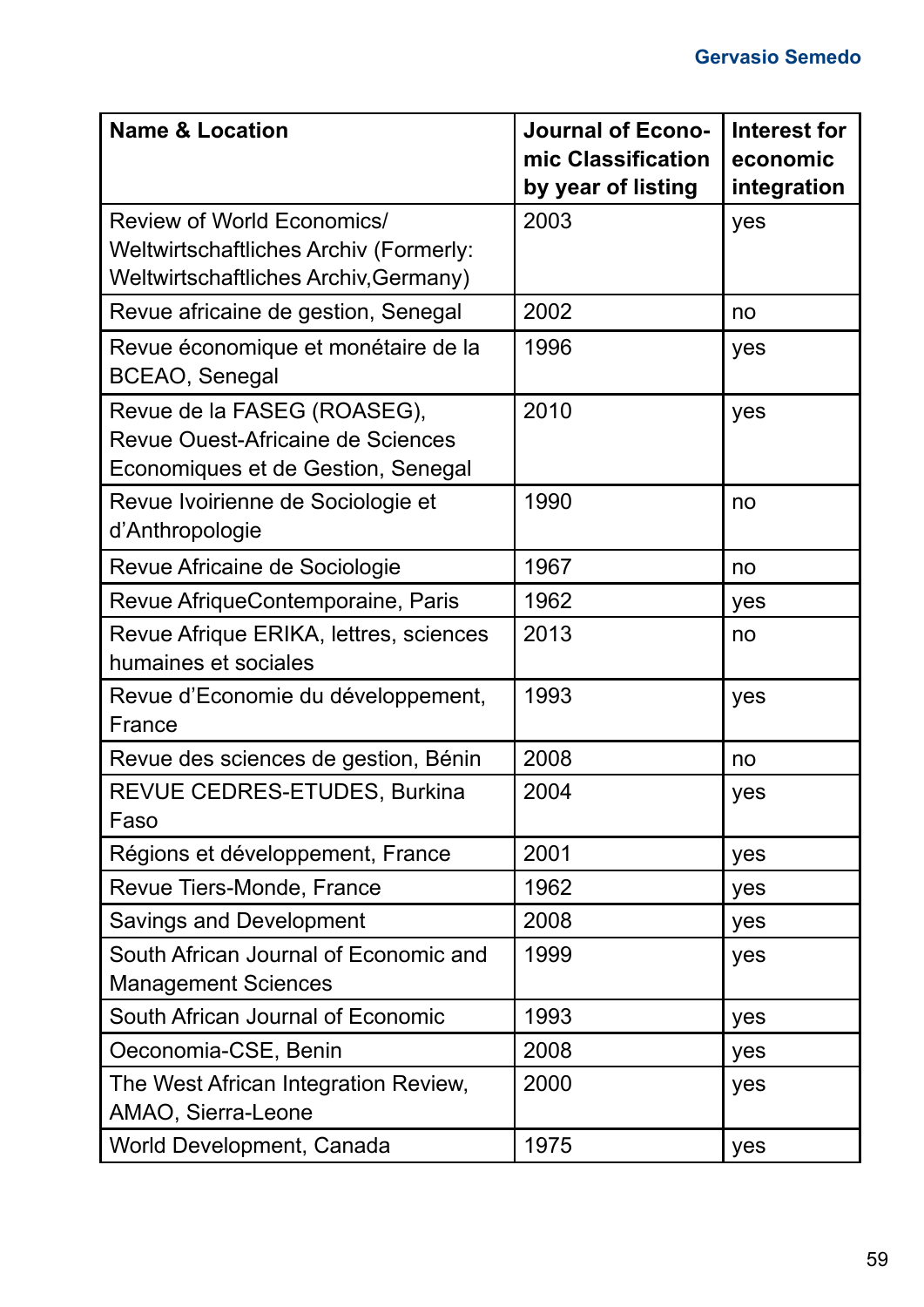On this basis, we attempt to give insights concerning the creation of an original tool to promote regional integration in Africa in order to reach one day the last step of Economic Integration.

# *Background for a Research Network in the Field of Regional Integration*

# *How to Justify this Contribution?*

- At first, it appears from the sections above that there is a need for more coordinated research on regional integration, looking at the separate approaches and the scarcity of resources. For example, many universities and institutions deliver master degrees in Regional integration studies or course units on this subject. In the same Regional Economic Community, it's possible to observe competing bodies rather than a complementary approach to teaching and doing research.
- Secondly, the creation of a Pan African Association could avoid overlapping research and support a comprehensive coverage of integration initiatives in Africa at the level of different Regional Economic Communities and facilitate the exchanges of experiences.

The network needs to create an Association for Regional Integration and a patent deposit. This network should also function as a think tank.

# *Who are the Expected Members of this Association?*

African citizens, Non-Africans, Diaspora communities, civil society' members, Non-governmental organizations, private sector, academicians, students, representatives of RECs, decisions-makers. Everybody interested by progress in regional integration in Africa is invited to participate. ECOWAS and its "Vision 2020 promote the same objective , but the problem is suitable policies conducted by politicians without big pressures on their decisions. An independent , could be decisive in influencing their decisions.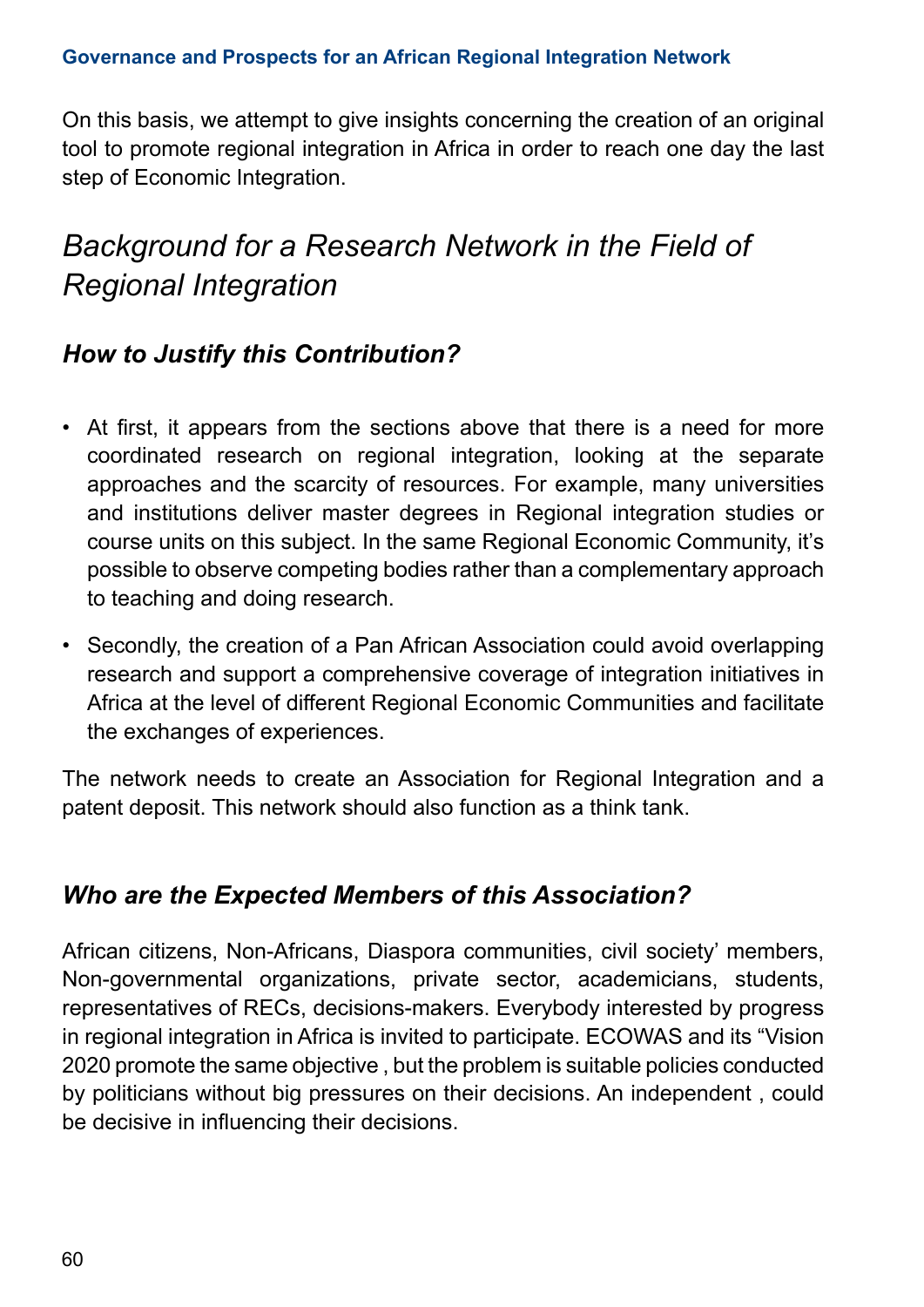How to attract members? Many files on African researchers and on stakeholders interested by regional integration are available.

### *On this Basis, Main Stakeholders and Target Groups are:*

- Professionals, academics, advanced students, social researchers and workers in REC Member States.
- NGOs, Diaspora and Civil Society in Africa.
- Foreigners interested in regional integration in Africa.
- Commission Staff of each REC.
- Representatives of National Coordinating Committees.
- Research centers in Africa and national think tanks, as ECOWAS has done with the creation of Journal of West Monetary Integration.

#### *How to Finance this Network and Remain Independent?*

- Own resources based on member contributions.
- Resources provide by donors like African (Mo Ibrahim, Pedro Pires Institute…) and Foreigners Foundations, AfDB, African Capacity Building, UNDP, etc.

## *Vision and Objectives*

Existing competition is important. It involves diversifying the objectives of the new network, so that it can answer questions raised by the process of regional integration in Africa. This review should be multidisciplinary, open to economic concerns, political, historical, sociological, cultural etc.To clarify the meaning of objectives of this journal related to regional integration, we address to the assembly these objectives: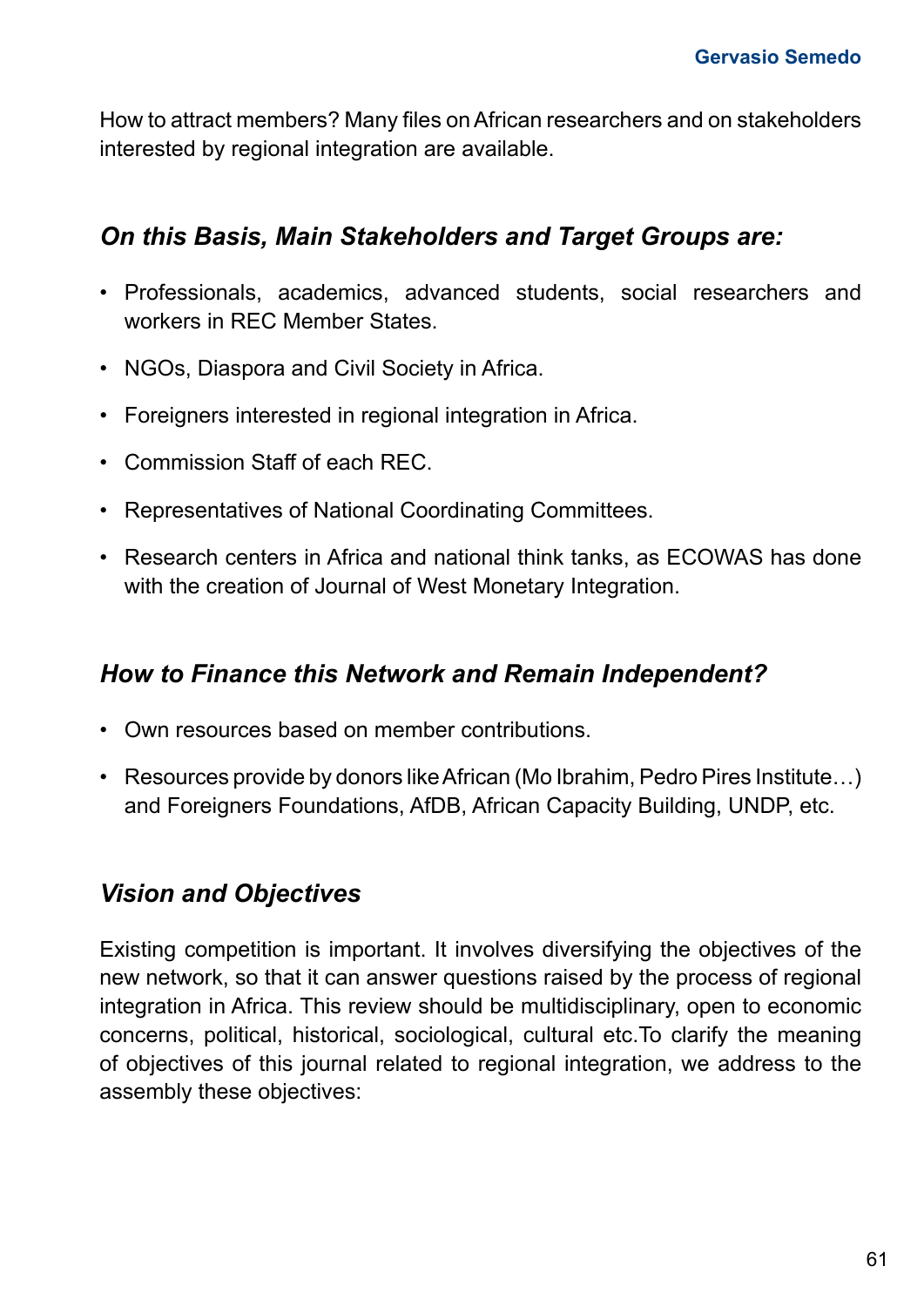- 1. To promote networking between regional bodies, groups and institutions and to share experiences between Regional Economic Communities.
- 2. For each REC, making available a set of insights that could help decisionsmakers to develop feasible policies according to the level of development of each country and the effectiveness of heterogeneity between members of a REC.
- 3. To strengthen the institutional capacity of decision-makers to implement policies and procedures, taking into account the democratic, legal and regulatory framework.
- 4. To conduct academic, applied research and debate for policy analysis on: management of RECs, structural transformation of the REC for purposes of promoting regional integration and a continent with no restrictions on trade, capital and labor movements able to compete at the world wide level.

## *Mission, Strategy, Smart Goals*

The main journal's mission is to democratize the process of decision making concerning regional integration with inclusive and participatory processes. In order to do this, a website should be created to receive questions, to propose publications, to publish electronic papers and to enhance debate. The website of the Journal of Regional Integration Studies in Africa is based on the use of electronic media to disseminate its results. The strategy is to create an open library, data sources and to identify contributors concerned by regional integration. In each REC, the strategy is to improve the existing schemes of research dissemination. Smart goals are to build and to elevate the capacity of researchers in association, while also encouraging them to exchange ideas. Therefore, resources are there to:

- Call for internal and external proposals of research in order to make a choice on annual subjects of interest in REC.
- Organization of workshops evaluations of results of workshops by reviewers and the virtual community.
- Publications in the Journal and or publications of working papers. Open free discussions and call for free discussions about regional integration.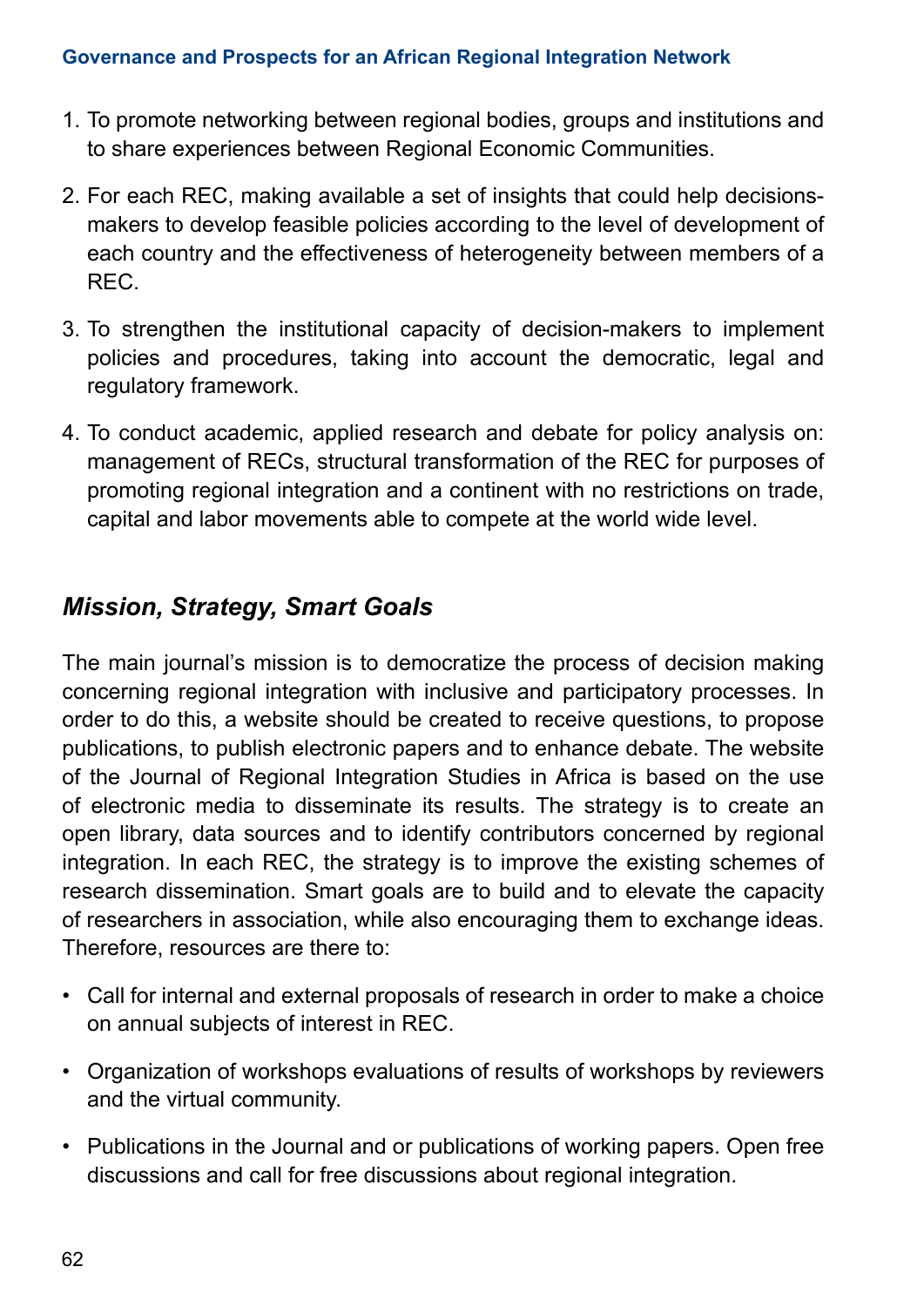• Virtual courses on regional integration given by qualified members coming from Civil Society, professionals and researchers. In this case, the journal meets the goal of dissemination of knowledge: the role of applied research development.

### *How to Manage this new Association?*

After a meeting or a virtual consultative process, the members elect a Board of Directors and Committee including a Project Steering Committee (Scientific Committee), a Technical Committee and Project Management.

With this organizational hierarchy, the Steering Committee with the Board as the one responsible for overall policy direction, and procedures in a legal and regulatory framework. The Technical Committee approves planned activities of the project and the Project Manager serves as Secretary to the Technical Committee (Executive Editor). The Project Manager supervises implementation of project activities, fixing meetings of the staff and setting the agenda for full meetings. He is helped by a team of researchers specialized in different areas covered by the project. This editorial board needs the technical assistance of a computer scientist, a data manager, an open library manager, a financial supervisor of accounts responsible for community transparency and accountability.

### *Finally, what about Monitoring?*

The Board, with the Project Manager and its team, helped by the Scientific Committee will set up a web-based discussion platform to monitor integration indicators in member countries, taking into account the level of integration and development of different RECs where countries are involved. At the end, an Annual Report on "Monitoring Regional Integration" could be published.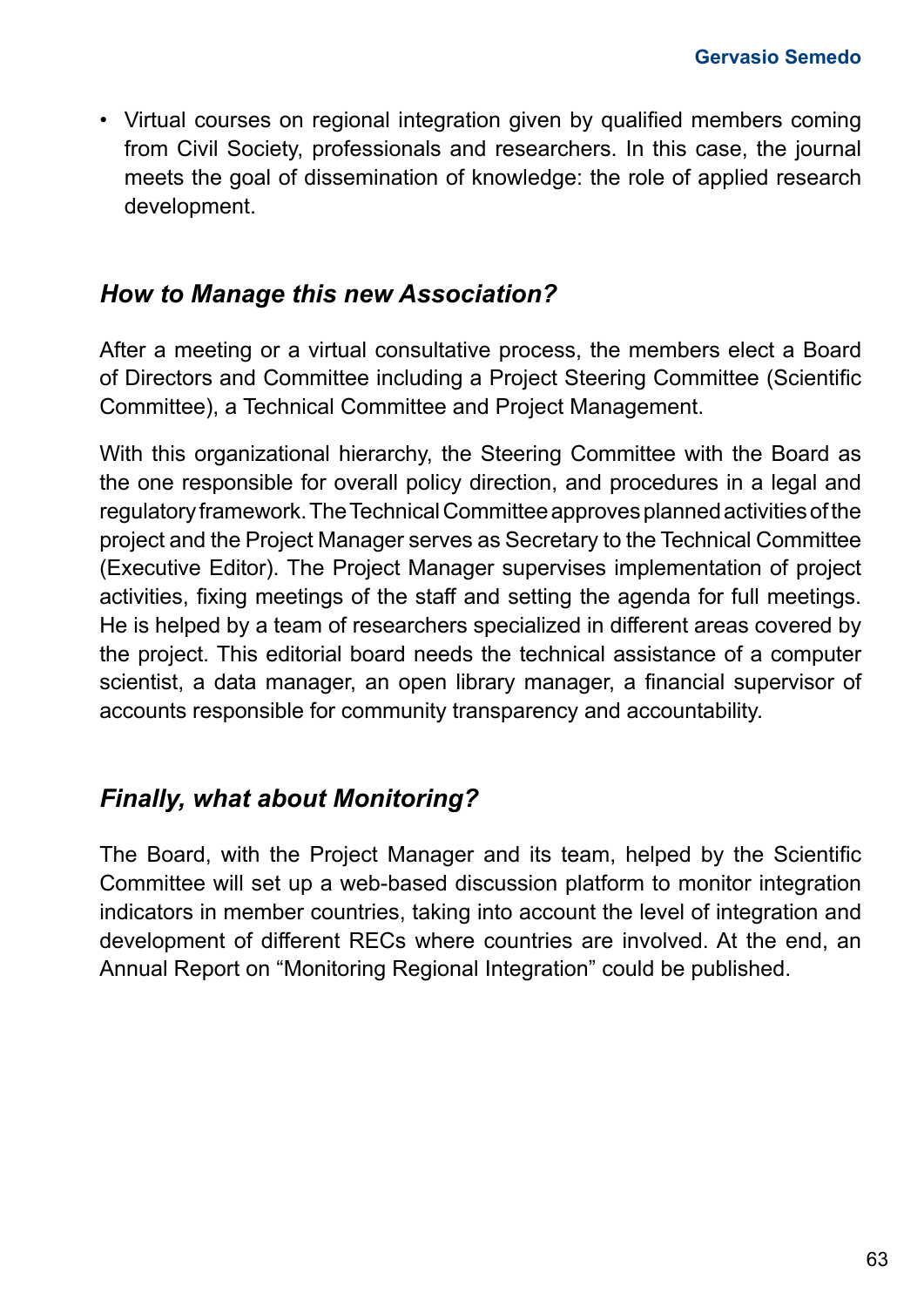

## **Figure 11: Corporate Governance**

# *Conclusions*

Concluding my work, I close with the fact that governance and institutions are matters where we must examine economic debates about these subjects. These debates posit a relationship between governance and development in general, often explaining the failure of development in terms of failures in governance, but they seldom advocate that good governance should be fundamental to economic development. After that we focused the discussion around higher education and research development governance in Africa, in light of the main conclusions of endogenous growth theory. Generally, the contribution of higher education to good governance is conceptualized in the following manner.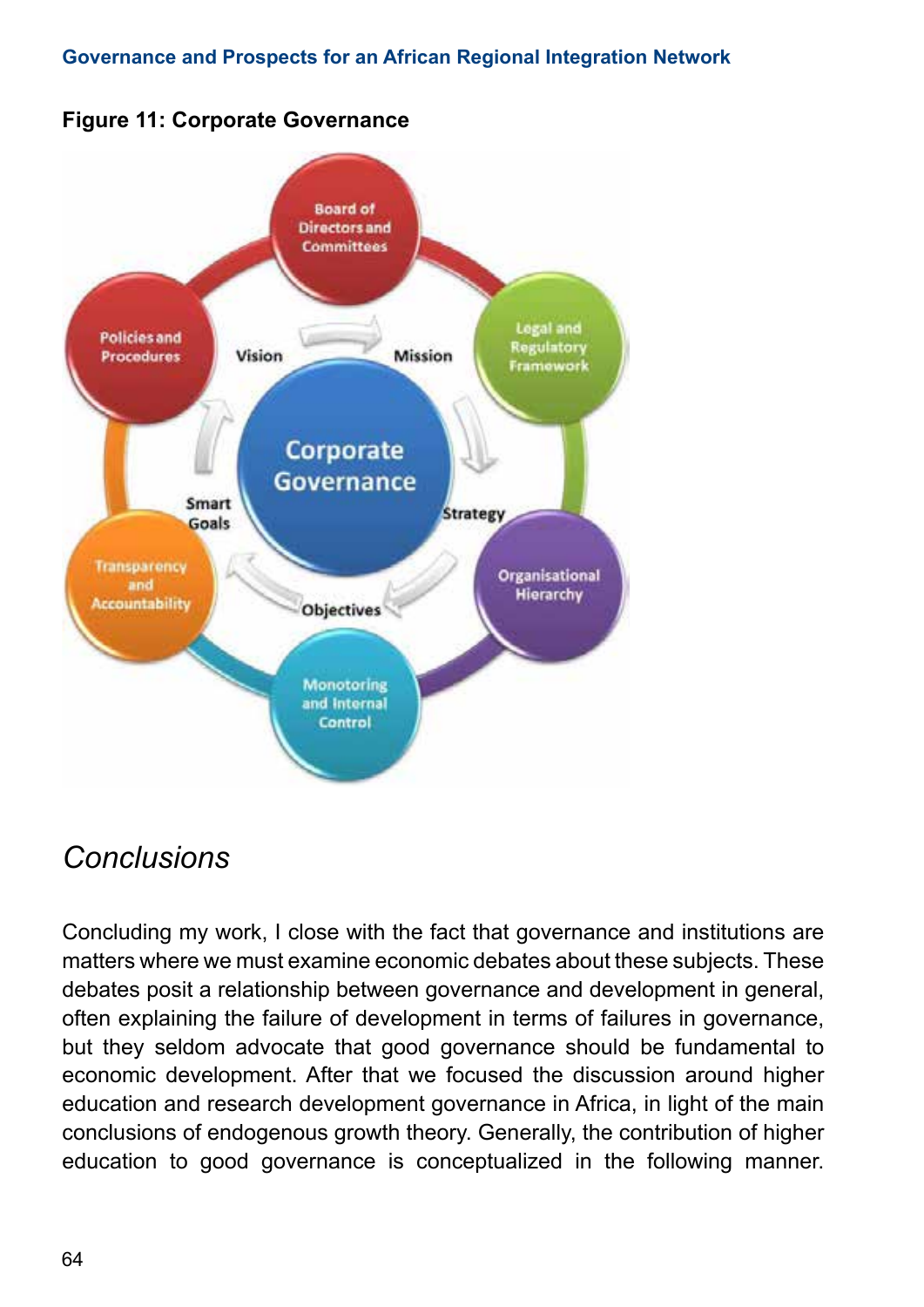Firstly, higher education contributes to economic growth through the production of knowledge. Secondly, colleges and universities contribute to national growth through the diffusion of knowledge, which is the result of the community-service activities of their faculties, staff and students (including consultancies and policy advice). Thirdly, higher-education institutions contribute to the transmission of knowledge through their extensive and varied teaching activities and publications. Specifically, taking account of the place of universities in Africa in the field of organization of research, from independence until today, with the break provoked by SAPs, we state in Section 1: African higher education is poorly endowed financially compared to the rest of the world and yet it is the heart of research in Africa. With respect to this section, the logic of creating national universities and research institutes in each country without regional or continental coordination is still present. Yet the African Association of Universities (AAU) since 2002 has recommended the establishment of cooperation among all countries of the continent (intercontinental vision). On a smaller scale, it is necessary to establish a regional policy of comparative advantage, division of labor and specialization, so universities should promote research relevant to the basic needs of African populations with a regional view. Regional integration should be first applied to education and research policies.

Nevertheless, there is reason to hope for improvement in cooperation in research and the capacity building of human capital necessary to meet the goals of structural transformation of African economies exist in Africa, bearing on credible sources (Carlos Lopes with UNDP) and credible observations. Also, signs of progress for higher education are appearing in sub-Saharan Africa. The international development community has begun to recognize the importance of advanced schooling, while some African countries have introduced innovative policies to strengthen tertiary education systems. The rates of return in Africa are higher than world averages for both society and individuals (at 11.3% and 27.8% respectively - against world averages of 10.3% and 19%). So it is possible now to say African countries have perceived the value of continental and regional cooperation in research and development looking to SADEC, EAC and ECOWAS experiences (PCRD). But there are still many obstacles from externalities of research (tribal identities, political bias, mandarin at, Intellectual-Dutch disease….). In order to reduce these constraints, we highlight the need for coordinated research in the specific area of REI and a network-wide electronic journal issued by an emerging Pan-African Association, focused on regional integration studies and experiences.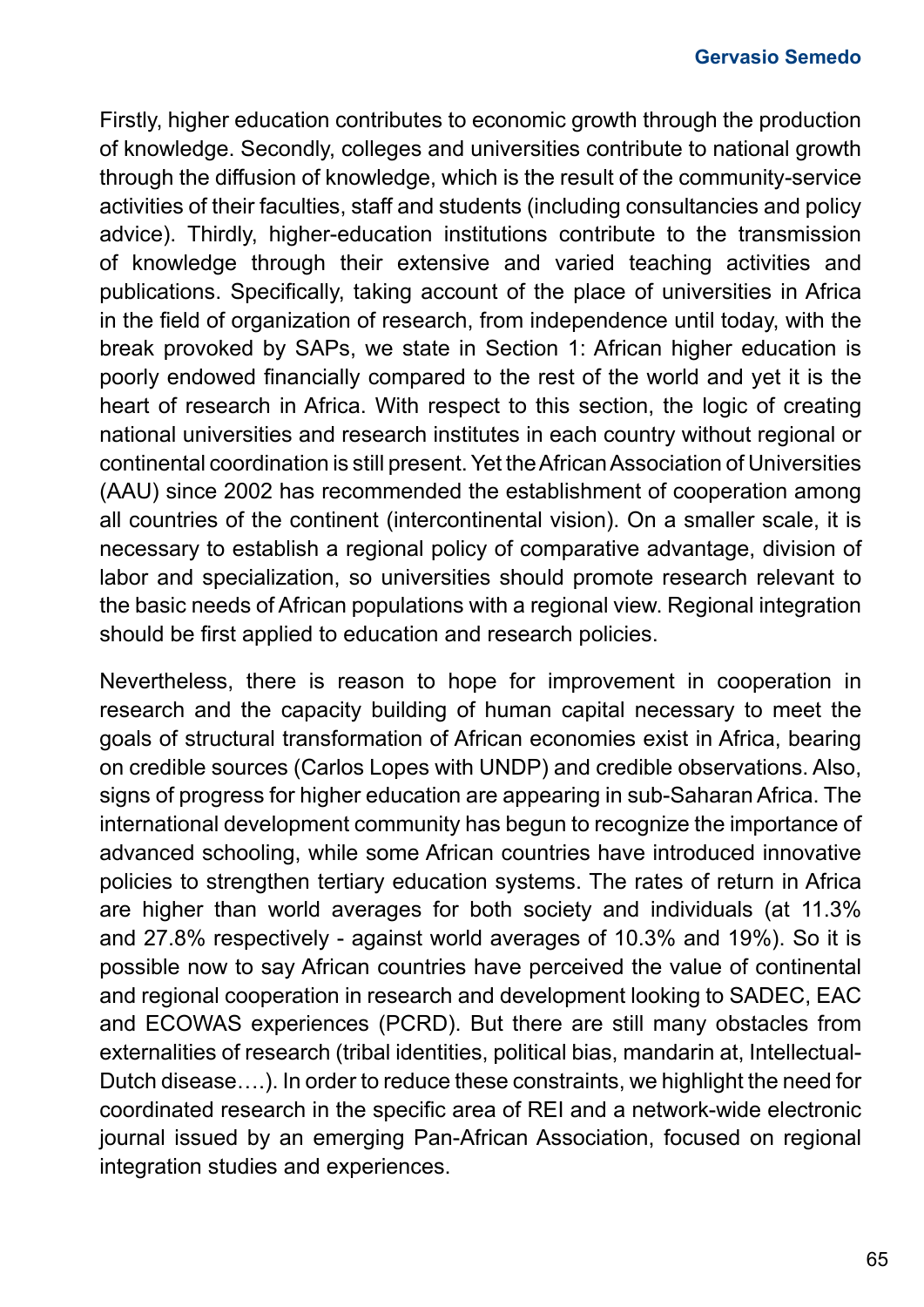# *Bibliography*

Bevir, M., 2013. *Governance: A very short introduction.* Oxford, UK: Oxford University Press.

Bloom, D., Canning, D. and Chan, K., 2006. Higher education and economic development in Africa. *Africa Region Human Development Working Paper Series*, 102. Washington DC: The World Bank.

Juster, F., 1975. *Education, Income and Human Behaviour.* New York: Mc Graw Hill.

Kern, F. and Mahieu, F-R., 2002. Renforcement des capacités et Dutch-disease intellectuel : le cas du Programme de Troisième Cycle Interafricain en Economie. *Mondes en développement*, vol 30.

Lopes, C., 2013. Commissariat des Nations Unies pour l'Afrique Recherchedéveloppement : un défi pour l'Afrique. *KongoTimes*, [online] Available at: <http://afrique.kongotimes.info/eco\_tech/6612-recherche-developpement-defipour-afrique-peut-inventer-bruler-etapes-dans-domaines-inattendus.html> (Accessed on 19 May 2015).

Lucas, R., 1988. On the Mechanics of Economic Development. *Journal of Monetary Economics*, 22(1).

N'Dri-Lumumba, T.A., 2006. Higher Education in Africa. Crises, Reforms and Transformation. *CODESRIA Working Papers series*.

North, D., 1981. *Structure and Change in Economic History*. New York: Norton.

Romer, P., 1990. Endogenous Technical Change. *Journal Political Economy*, 98, pp 71-101.

Sawyerr, A, 2004. Challenges facing African universities: Selected issues. *African Studies Review*, 47, 1. Accra: Association of African Universities.

de Talance, Marine, 2015. *Le défi de l'accès et de la qualité de l'éducation dans les pays en développement.* In: BSI Economics, UNESCO (2014). [online] Available at: <http://www.bsi-economics.org/index.php/developpement/ item/460-acces-qualite-education-pays-developpement> [Accessed on 19 May 2015].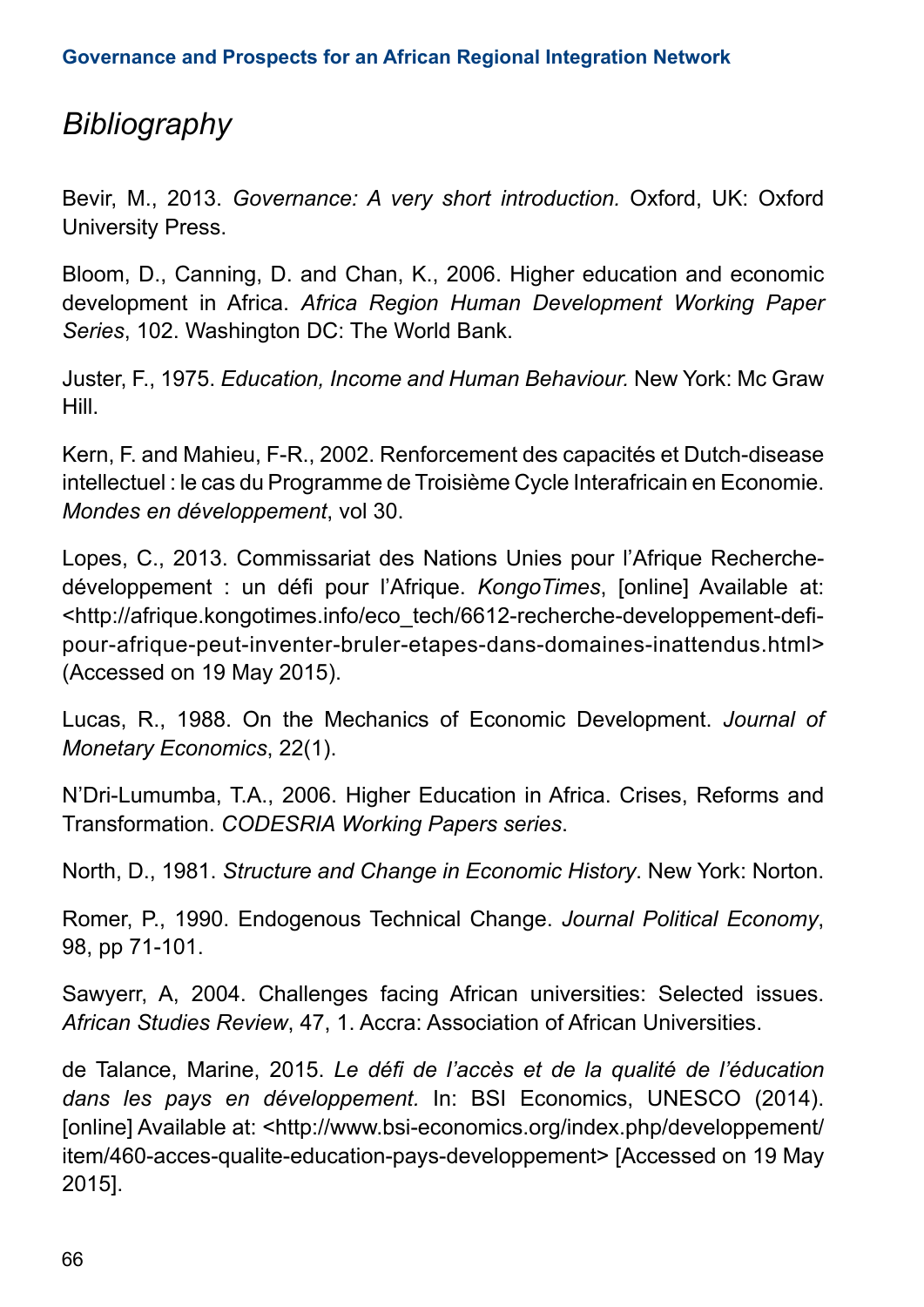Tilak, J., 2005. *Higher Education: A Public Good or a Commodity for Trade? Prospects.* Keynote paper, delivered at the 2nd Nobel Laureates' Meeting, Barcelona.

UNESCO, 2012. *Annual Report.* [pdf] Available at: <http://unesdoc.unesco.org/ images/0022/002204/220416e.pdf> (Accessed on 19 May 2015).

Université Cheikh Ante Diop de Dakar (UCAD). *Plan Strategique 2011-2016.* [pdf] Available at: <http://www.ucad.sn/docs/ucad\_plan\_strategique\_2011\_2016. pdf> (Accessed on 19 May 2015).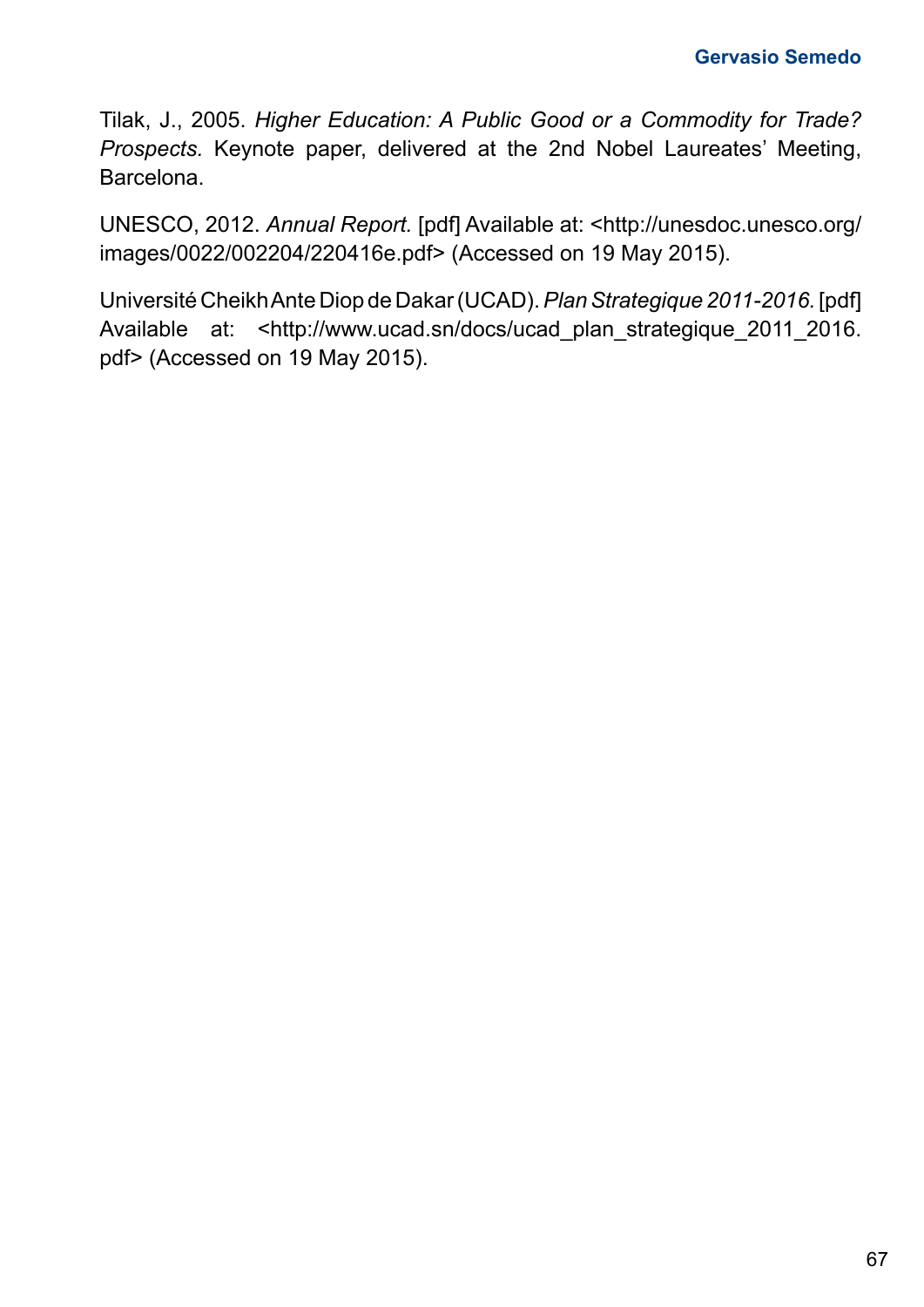#### **Praia Call for Action**

#### PRAIA CALL FOR ACTION

#### **FOR AN**

#### AFRICAN REGIONAL INTEGRATION STUDIES ASSOCIATION (ARISA)

#### (WORKING TITLE)

Over the past decade Africa has made significant progress in regional integration. Studying and connecting researchers and experts is a useful tool supporting this process. Better connecting the research community will contribute to better outcomes. An African Regional Integration Studies Association has enormous potential in this regard. On the initiative of WAI and ZEI, an intensive brainstorming on 25 and 26 March 2015 at the West Africa Institute (WAI) in Praia, Cabo Verde, has concluded with the desire of academics from all Regional Economic Communities (RECs) in Africa to engage in the development of such an association. WAI and ZEI were asked to follow-up with the coordination of an action plan to turn this idea into reality. Participants agreed on the need to design a detailed statute, strategic work plan and a roadmap to formally launch the studies association. The undersigned participants accept the invitation of WAI and ZEI to come together for a further planning meeting on 11 and 12 November 2015 in Bonn.

Charles Edward Minega, Centro de Estudos sobre o Direito da Integração Regional da SADC (CEDIR), Maputo, Mozambique.

Prof. Dr. Emmanuel Kam Yogo, Université de Douala, Cameroon.

Solomon Gebreyohans Gebru, Mekelle University, Ethiopia.

 $Ab4$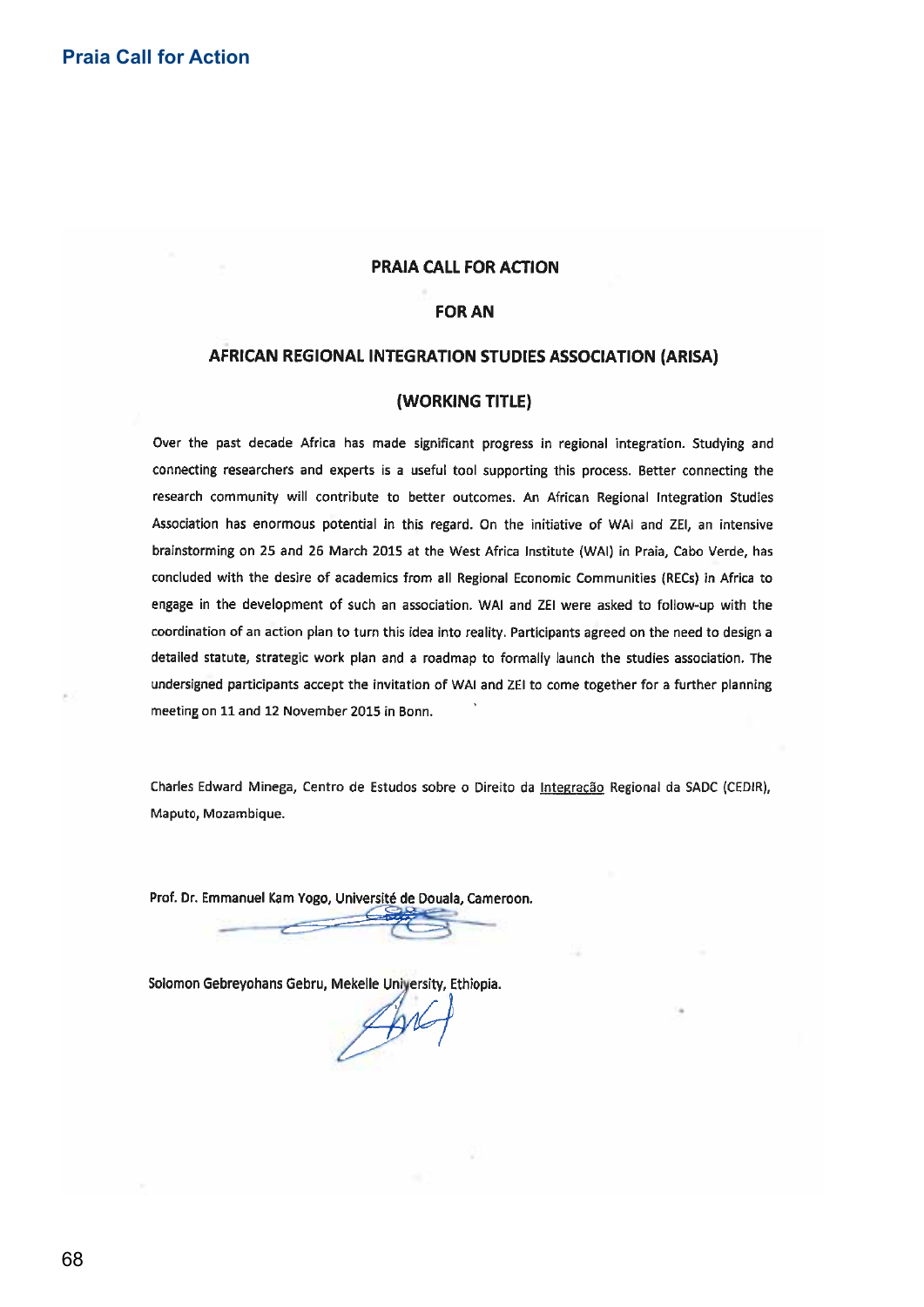Prof. Dr. Ahmed Driss, Centre des Etudes Méditerranéennes et Internationales, Tunis, Tunesia.

Prof. Dr. Wanyama Masinde, Institute for Regional Integration and Development, Catholic University of Eastern Africa, Nairobi, Kenya. CAPITAGE WONDER Prof. Dr. Gervasio Semedo, Université de Tours, France

twee

Prof. Dr. William Baah-Boateng, University of Ghana, Legon.

Prof. Dr. Kocra Lossina Assoua, Farafina-Institute, Abidjan, Côte d'Ivoire.

On behalf of WAI and ZEI:

Prof. Dr. Diénéba Traoré, West Africa Institute (WAI), Praia, Cabo Verde.

vaor  $\epsilon$ 

Prof. Dr. Ludger Kühnhardt, Center for European Integration Studies (ZEI), Bonn, Germany.

Might ildu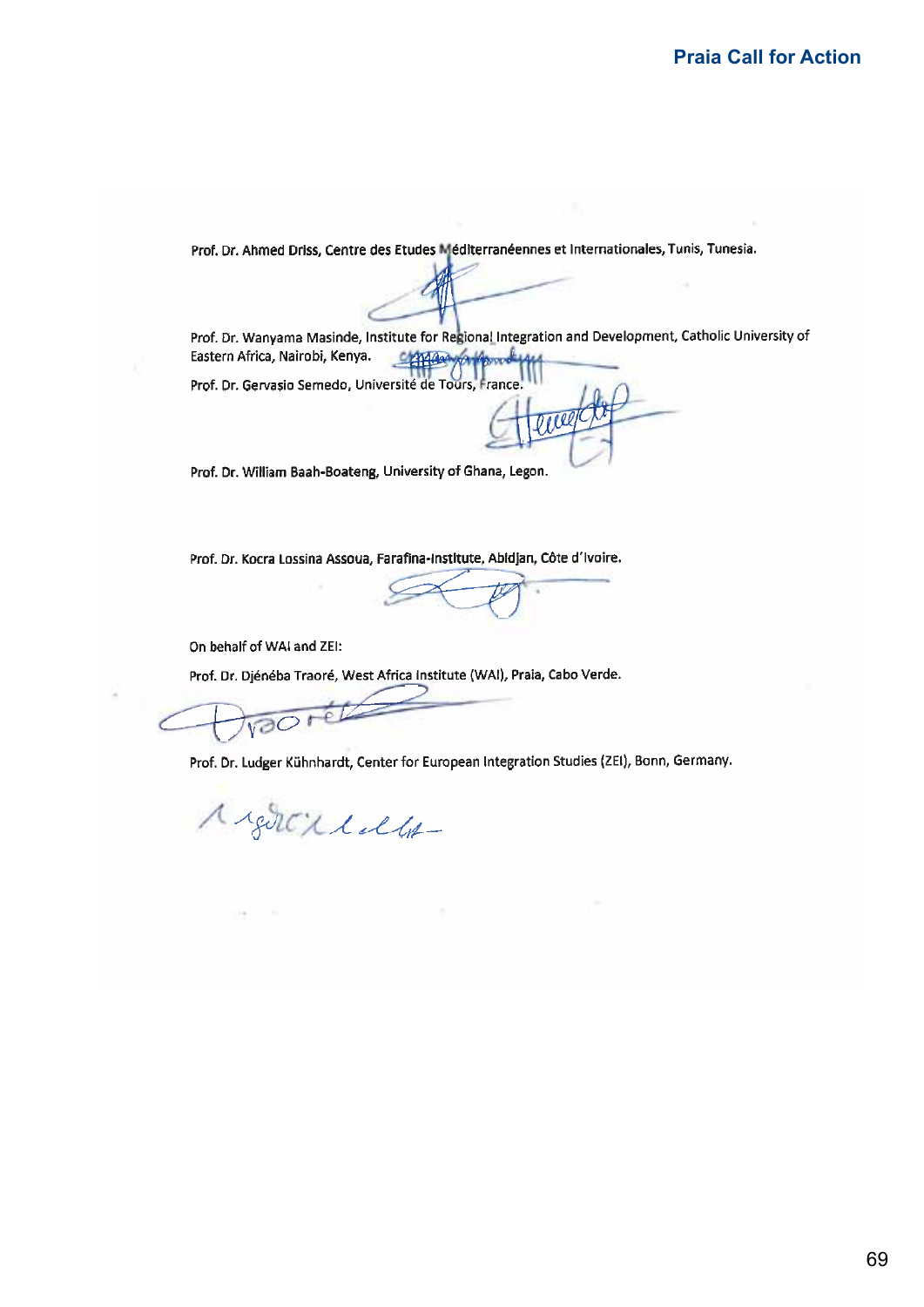The **West Africa Institute (WAI)** is a research center offering research, capacitydevelopment and social dialogue on regional integration in West Africa. WAI is promoted by the Economic Community of West African States (ECOWAS), the West African Economic and Monetary Union (WAEMU), ECOBANK and the Government of Cabo Verde. WAI is based in Praia Cabo Verde.

The **Center for European Integration Studies (ZEI)** is an interdisciplinary research and further education institute at the University of Bonn.

WAI-ZEI Papers are published in the framework of the research cooperation both institutes conduct on "Sustainable regional integration in West Africa and Europe" in the years 2013-2016. They are intended to stimulate discussion about regional integration processes in West Africa and Europe from a comparative perspective and about the development of European-West African relations in the political and economic sector. Papers express the personal opinions of the authors.

#### **WAI-ZEI Papers**

#### **No. 12 2014**

Isabelle Rabaud: Measuring the costs and benefits of liberalization of trade in services: lessons for regional integration and sectoral policies. Praia/Bonn 2014.

### **No. 13 2014**

Jérôme Joubert: Negotiating service liberalization at regional level - The Case of West Africa/Négocier la libéralisation des services à un niveau régional - Application aux pays de l'Afrique de l'Ouest. Praia/Bonn 2014.

### **No. 14 2014**

Volker Nitsch: International Trade in Services - Data, Issues, Findings, and Recommendations. Praia/Bonn 2014.

### **No. 15 2014**

Beejaye Kokil: Cross-country Data Analysis of Services Trade – Data Availability and Harmonization in West Africa. Praia/Bonn 2014.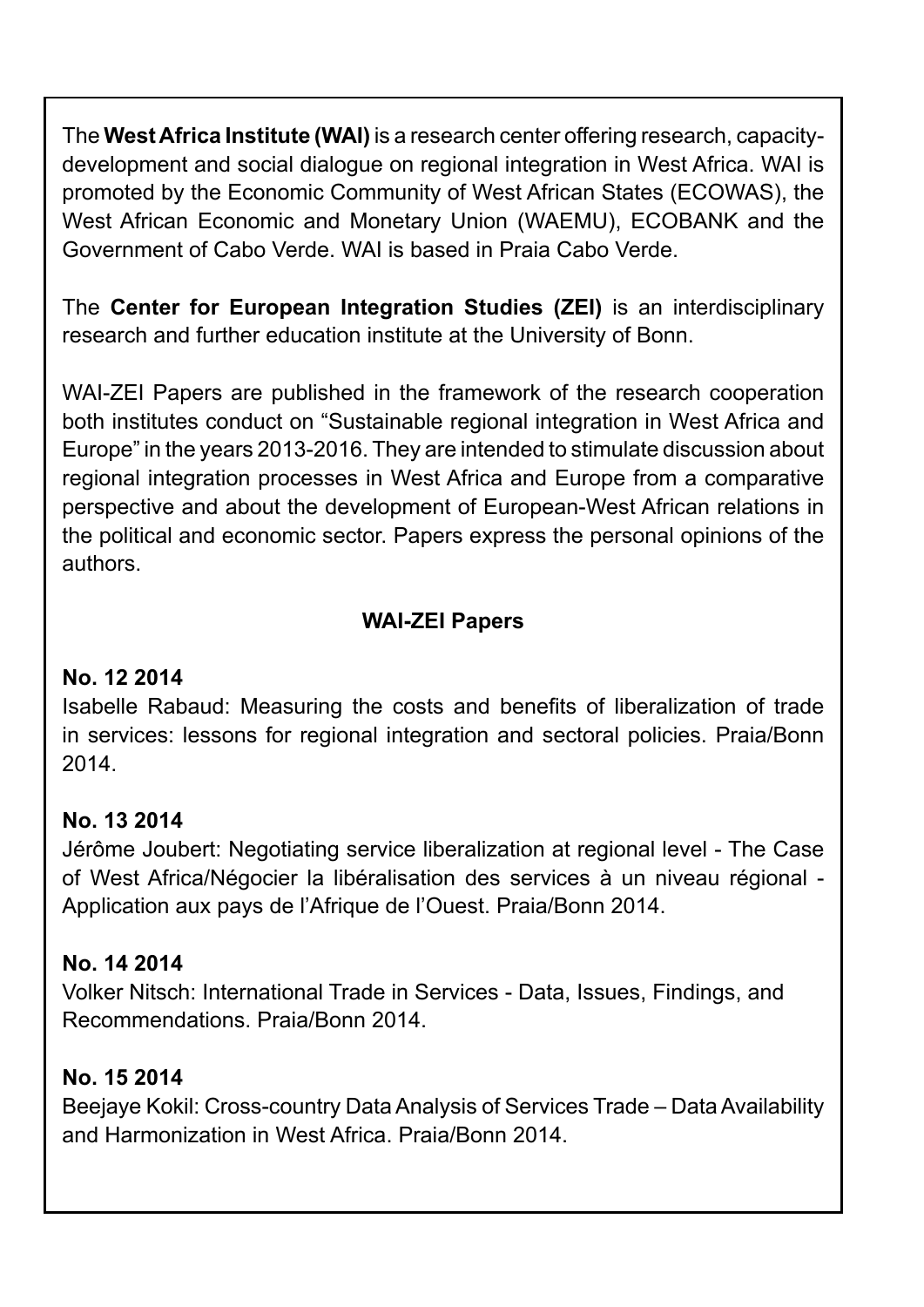#### **WAI-ZEI Papers**

# **No. 16 2014**

Felix Fofana N´Zué: Formulating a Regional Policy for Energy and Technology / Innovation: What Role for Taxation? Praia/Bonn 2014.

### **No. 17 2014**

Ablam Benjamin Akoutou, Rike Sohn, Matthias Vogl, Daniel Yeboah (eds.): Understanding Regional Integration in West Africa – A Multi-Thematic and Comparative Analysis. Praia/Bonn 2014. (also available in French and Portuguese)

# **No. 18 2014**

Céline Bas: Aspects fiscaux de la formulation de la politique énergétique européenne. Praia/Bonn 2013.

### **No. 19 2014**

Quentin de Roquefeuil: EPA negotiations are (almost, finally) over. What next?. Praia/Bonn 2014.

### **No. 20 2015**

Sally Brammer/Maria de Fátima Fortes: Master in African Regional Integration. Praia/Bonn 2014.

### **No. 21 2015**

Ludger Kühnhardt: World War I: Lessons Learned and Lessons Threatened. Praia/Bonn 2014.

### **No. 22 2015**

Manuel Guilherme Júnior: Comparison of Regional Economic Communities in Africa – The Case of SADC

### **No. 23 2015**

Ablam Benjamin Akoutou, Rike Sohn, Matthias Vogl, Daniel Yeboah (eds.): Migration and civil society as development drivers - a regional perspective. Praia/Bonn 2015. (also available in French and Portuguese)